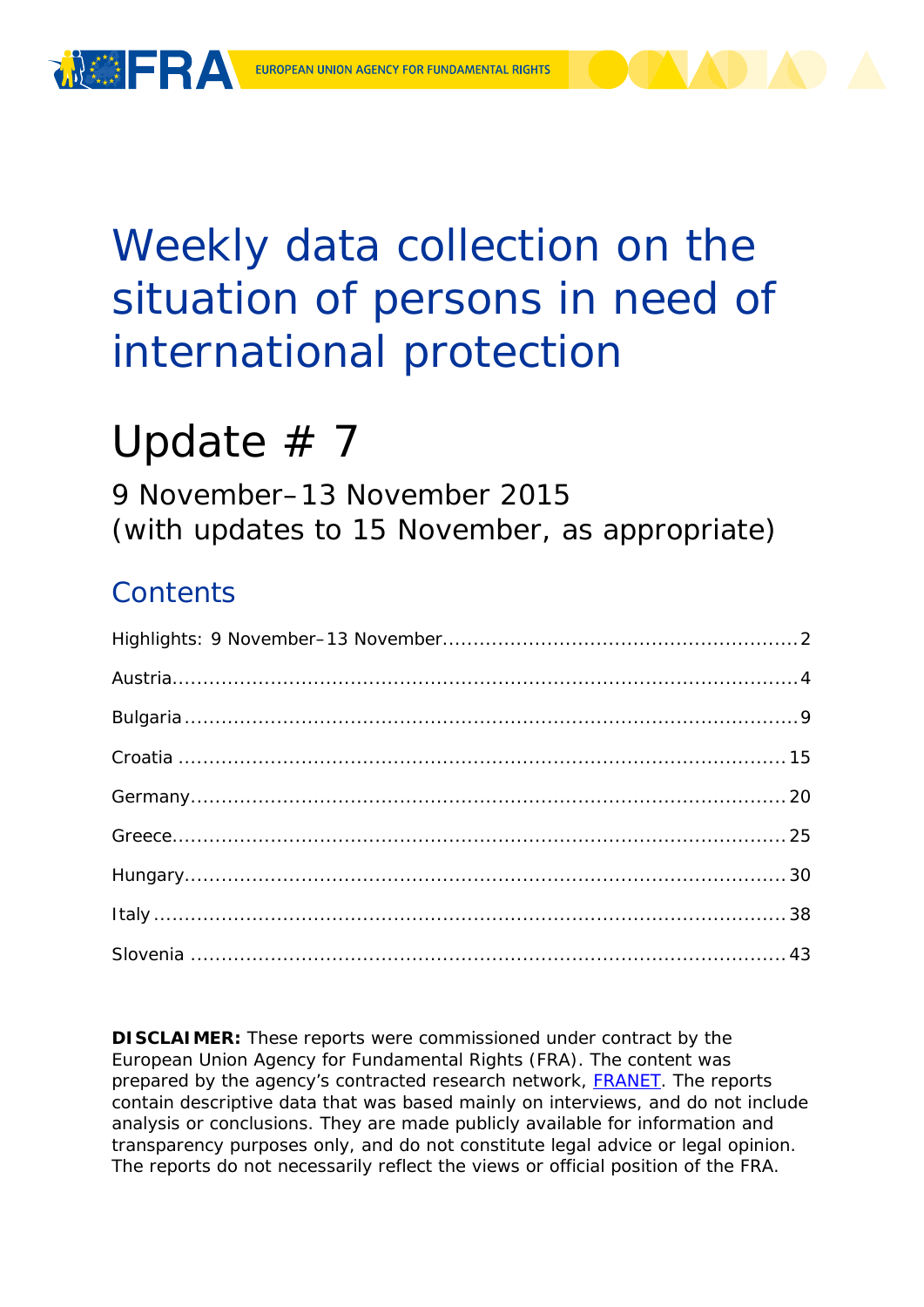## <span id="page-1-0"></span>Highlights: 9 November–13 November

## New arrivals

- While in Greece fewer people are arriving due to worsening weather conditions, numbers are increasing along the Balkan route following the end of the Greek ferry strike.
- Around 15 % of those arriving in Croatia are reported to be children.
- New barriers are set up at the Croatian-Slovenian and Slovenian-Austrian border to better channel the movement of arrivals across borders.
- The situation at the border between Slovenia and Austria improves following a more steady flow agreed between the two Member States.

## Initial registration and processing

- Not all new arrivals are immediately registered on the Greek islands, and the registration of asylum applications in Germany progresses slowly.
- In Croatia, the screening for vulnerability focuses on persons with disabilities and families with babies, with the risks that other vulnerable people (e.g. families with young children who are not babies) go unnoticed.

## Reception conditions

- Initial reception in Lesbos continues to be inadequate with people having to sleep outside. In Austria, first reception facilities are overcrowded and there is an increasing risk of homelessness.
- Poor reception conditions in Austria and Greece lead to tensions among migrant communities.
- Food remains insufficient and inadequate in Greece, including in immigration detention facilities.
- Challenges in providing appropriate healthcare emerge in Croatia, Italy and Germany. In Germany, most new arrivals are not registered as asylum seekers yet and can only access emergency healthcare, leading to overcrowding of emergency wards in hospitals.
- In Hungary, civil society organisations identify pregnant women in detention centres where the facilities are inadequate and where they do not get proper attention.

## Child protection

- Interventions have reduced the risk of family separation in various Member States, although concerns remain in Slovenia.
- Volunteer activities for children in accommodation centres in Slovenia are restricted by the police for security reasons.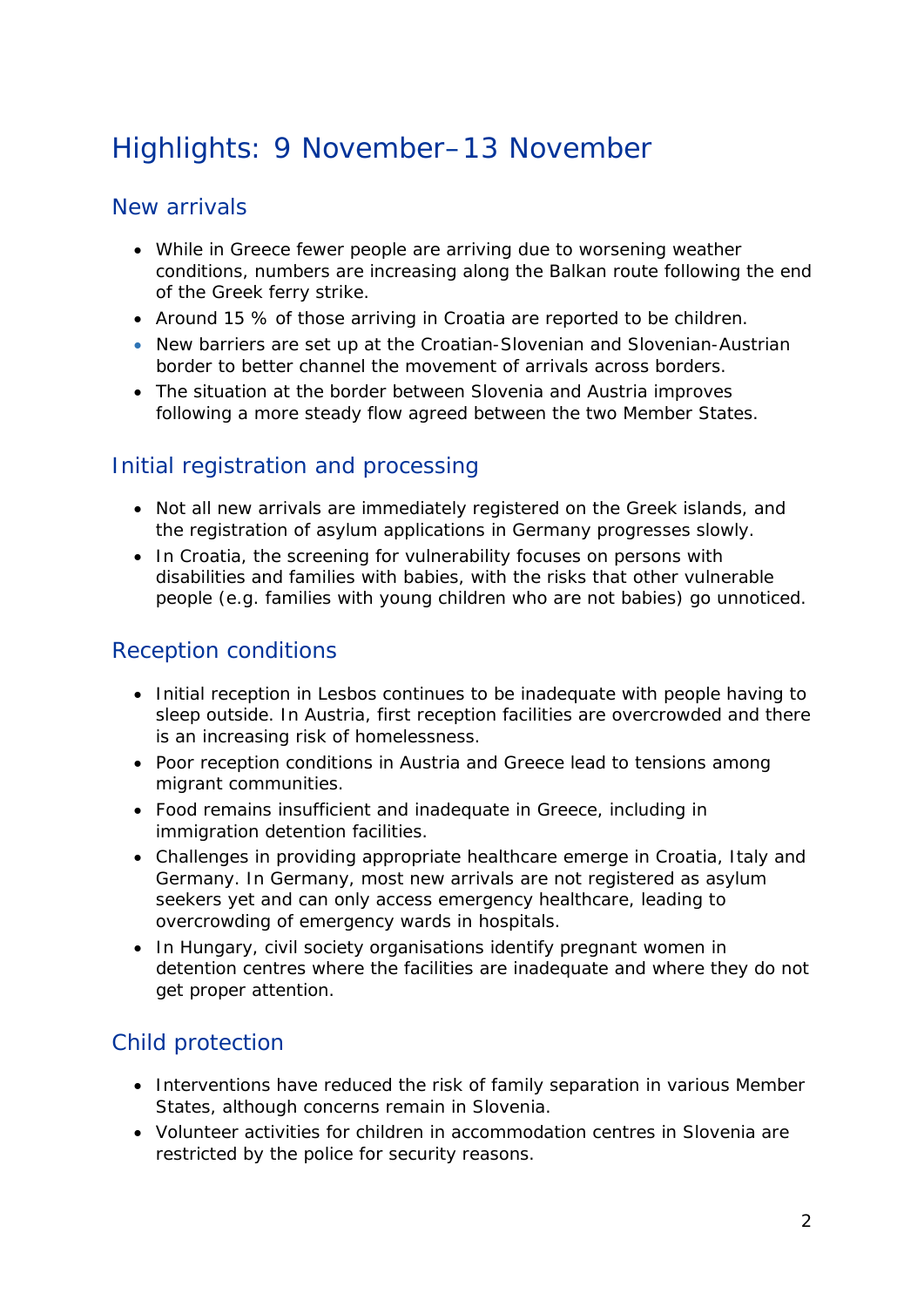- In Italy, registration of new arrivals often occurs without the presence of NGOs or guardians, making it difficult to identify children at risk.
- Many unaccompanied children in Austria stay in initial reception centres due to delays by the provinces in accepting children.

## Legal, social and policy response

- Austria extends internal border checks until mid-February 2016.
- Pro or anti-migrant rallies take place in Austria, Bulgaria, Germany and Slovenia, with clashes in Austria. In Bulgaria, the terrorist attacks in Paris resulted in increased anti-migrant attitudes.
- Several racist incidents are reported in Germany. For example, an asylum seeking woman who was eight months pregnant was knocked down by a group of three minors and hospitalised.
- Germany announces to stop the fast-track asylum procedures for Syrians and resort to individual assessments, while concerns emerge on the role of interpreters who have been made responsible to check the identity of applicants.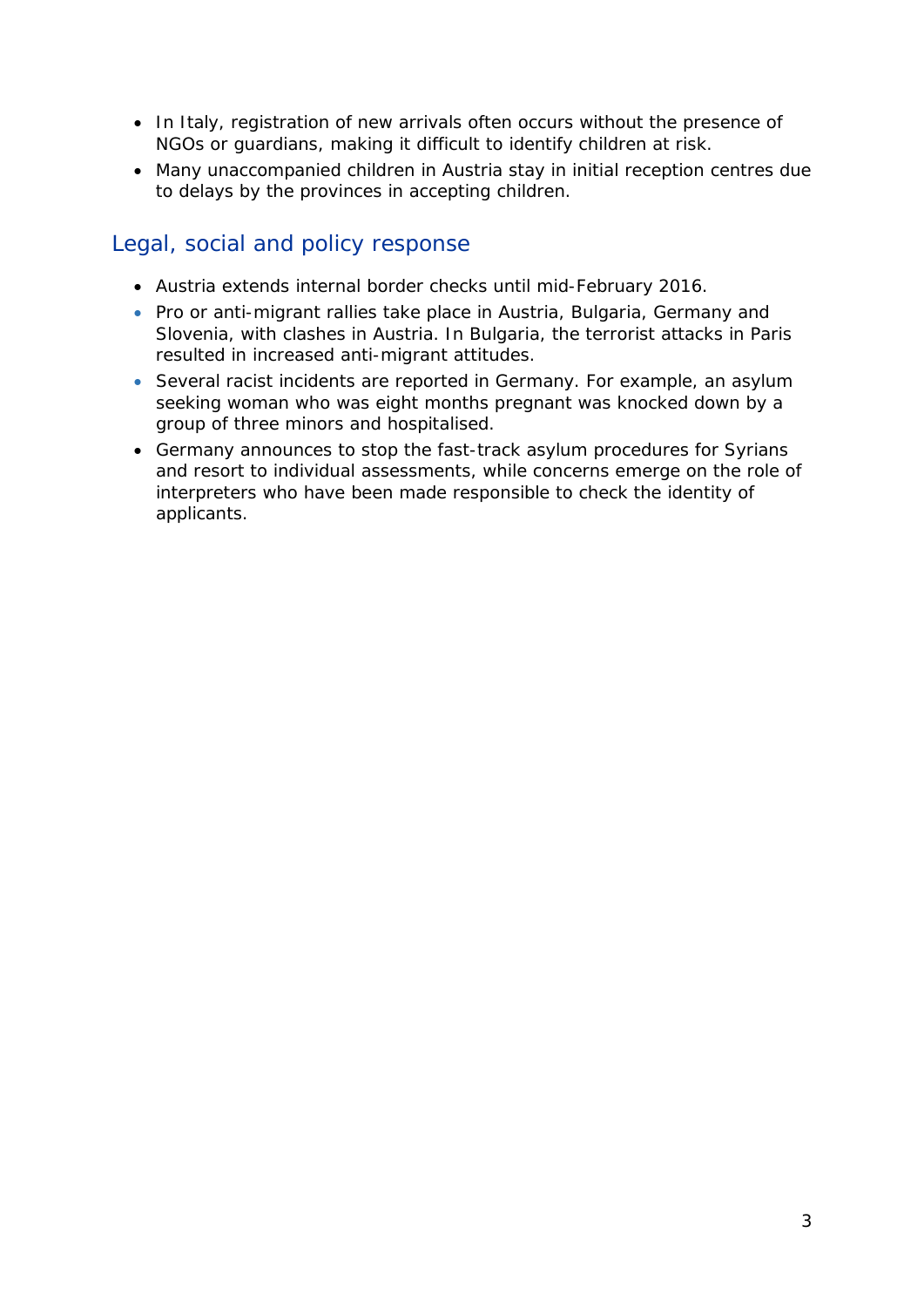## <span id="page-3-0"></span>Austria

## Stakeholders contacted

The interviews were conducted by phone and email with the following stakeholders:

- Federal Ministry of the Interior: Department II/2, Operational Affairs *(Bundesminsisterium für Inneres/AbteilungII/2 Einsatzangelegenheiten)*  and Department III/9 *(Bundesministerium für Inneres, Abteilung III/9 Grundversorgung und Bundesbetreuung)*;
- Federal Agency for State Protection and Counter Terrorism *(Bundesamt für Verfassungsschutz und Terrorismusbekämpfung, BVT)*;
- Provincial Police Department Styria *(Landespolizeidirektion Steiermark)*;
- Anti-Discrimination Bureau Styria (*Antidiskriminierungsstelle Steiermark)*;
- Caritas Austria *(Caritas Österreich)*;
- Caritas Styria *(Caritas Steiermark)*;
- Red Cross Austria *(Rotes Kreuz Österreich)*;
- Worker's Samaritian Federation *(Arbeiter-Samariterbund)*.

### Overview of the situation in terms of size and patterns of new arrivals

#### **Numbers and patterns of new arrivals**

Up to 8,000 people arrived daily in Austria during the reporting period.<sup>[1](#page-3-1)</sup> The ferry strike in Greece led to an interim decrease of arrivals in Spielfeld.<sup>[2](#page-3-2)</sup> Since the end of this strike, Austria faces a new increase of arrivals.<sup>[3](#page-3-3)</sup> Many families with children continue arriving in and are *en route* to Austria.[4](#page-3-4)

Most people come from Syria, Afghanistan and Iraq,<sup>[5](#page-3-5)</sup> but also from Iran.<sup>[6](#page-3-6)</sup>

People cross the border to Austria at the border crossing points in Spielfeld (Styria), Bad Radkersburg (Styria) and Rosenbach (Carinthia).[7](#page-3-7) The situation in Bad Radkersburg is calm, as the further transport from this border crossing point functions quickly.[8](#page-3-8)

#### **Asylum applications and registration**

<sup>1</sup> Federal Ministry of the Interior/Department II/2, Operational Affairs*.* j.

<span id="page-3-2"></span><span id="page-3-1"></span><sup>&</sup>lt;sup>2</sup> Caritas Styria.<br><sup>3</sup> Eederal Ministr

<span id="page-3-3"></span><sup>&</sup>lt;sup>3</sup> Federal Ministry of the Interior/Department II/2, Operational Affairs.<br><sup>4</sup> Caritas Sturia: Warker's Samaritian Eoderation and Pod Cross Austria

<span id="page-3-4"></span><sup>4</sup> Caritas Styria; Worker's Samaritian Federation and Red Cross Austria*.*

<span id="page-3-5"></span><sup>5</sup> Caritas Styria, Red Cross Austria*.*

<span id="page-3-6"></span><sup>6</sup> Provincial Police Department Styria*.*

<span id="page-3-7"></span><sup>7</sup> Federal Ministry of the Interior/Department II/2, Operational Affairs; Provincial Police Department Styria; Red Cross Austria; Worker's Samaritian Federation*.*

<span id="page-3-8"></span><sup>8</sup> Caritas Styria*.*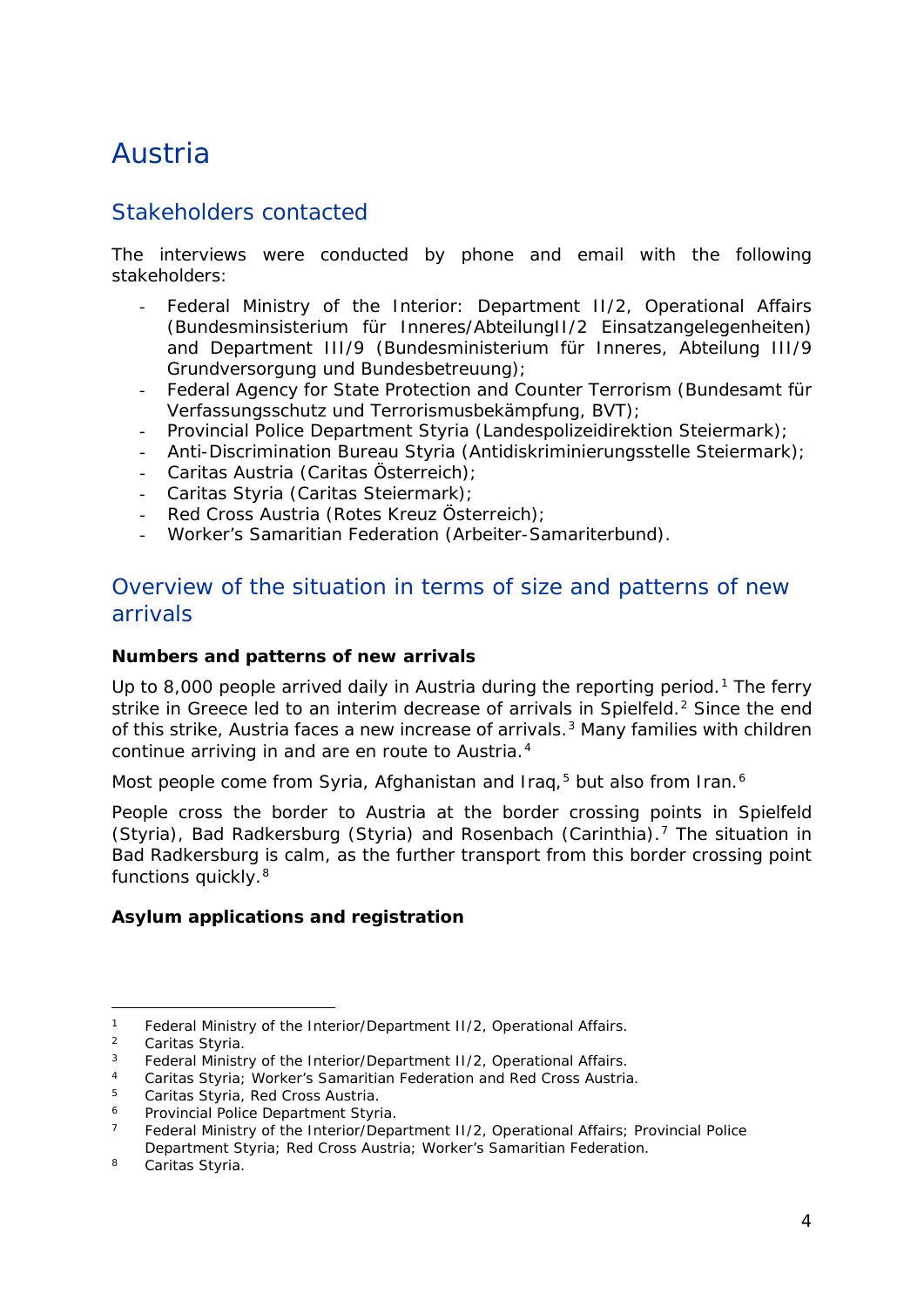<span id="page-4-2"></span>Asylum applications decreased during the reporting period to approximately  $2.900.<sup>9</sup>$  $2.900.<sup>9</sup>$  $2.900.<sup>9</sup>$ 

#### **Criminal proceedings against irregular border crossing**

No criminal administrative proceedings have been filed yet.<sup>[10](#page-4-1)</sup> People do not cross the green border, but use the border crossing points.<sup>[11](#page-4-2)</sup>

#### **Other**

The decrease in the number of new arrivals caused by the ferry strikes in Greece was used by the organisations on site for cleaning and construction work in Spielfeld, where barriers to better organise and guide the movements of people across the border have been upgraded.<sup>[12](#page-4-3)</sup>

## Fundamental rights issue concerning initial registration and fingerprinting for Eurodac

Nothing new to report.

## Challenges and developments concerning reception conditions of new arrivals, also in relation to provision of healthcare

#### **Reception conditions and capacity**

Providing shelter to asylum seekers and people in transit continues to be the main challenge in Austria.<sup>[13](#page-4-4)</sup> Except for vulnerable people, all other asylum seekers who cannot be provided with shelter are sent away from the initial reception centres run by the Federal State.<sup>14</sup> As a consequence, mainly single men end up in transit quarters or face the risk of becoming homeless.<sup>[15](#page-4-2)</sup> Numerous people that are already in the asylum procedure thus continue residing in the transit quarters, which limits the capacities available for new arrivals.<sup>[16](#page-4-2)</sup>

In the transit quarter in Graz/Webling (Styria), for instance, asylum seekers block the capacities of transit quarters and emergency accommodation.[17](#page-4-5) The number of asylum seekers staying there for two to three weeks fluctuates between 300 and 500 persons.[18](#page-4-2) Tensions between different groups of asylum seekers in transit

<span id="page-4-0"></span><sup>9</sup> Website of the Federal Ministry of the Interior, available at: [www.bmi.gv.at/cms/bmi\\_asyl\\_betreuung/\\_news/bmi.aspx](http://www.bmi.gv.at/cms/bmi_asyl_betreuung/_news/bmi.aspx) (All hyperlinks were accessed on 17 November 2015) -

<span id="page-4-1"></span><sup>10</sup> Federal Ministry of the Interior/Department II/2, Operational Affairs; Provincial Police Department Styria*.*

<sup>11</sup> Federal Ministry of the Interior/Department II/2, Operational Affairs*.*

<span id="page-4-3"></span><sup>12</sup> Caritas Styria*.*

<span id="page-4-4"></span><sup>&</sup>lt;sup>13</sup> Federal Ministry of the Interior/Department II/2, Operational Affairs; Worker's Samaritian Federation*.*

<sup>14</sup> Red Cross Austria.

<sup>15</sup> Red Cross Austria.

<sup>16</sup> Federal Ministry of the Interior/Department II/2, Operational Affairs*.*

<span id="page-4-5"></span><sup>17</sup> Caritas Austria.

<sup>18</sup> Caritas Styria*.*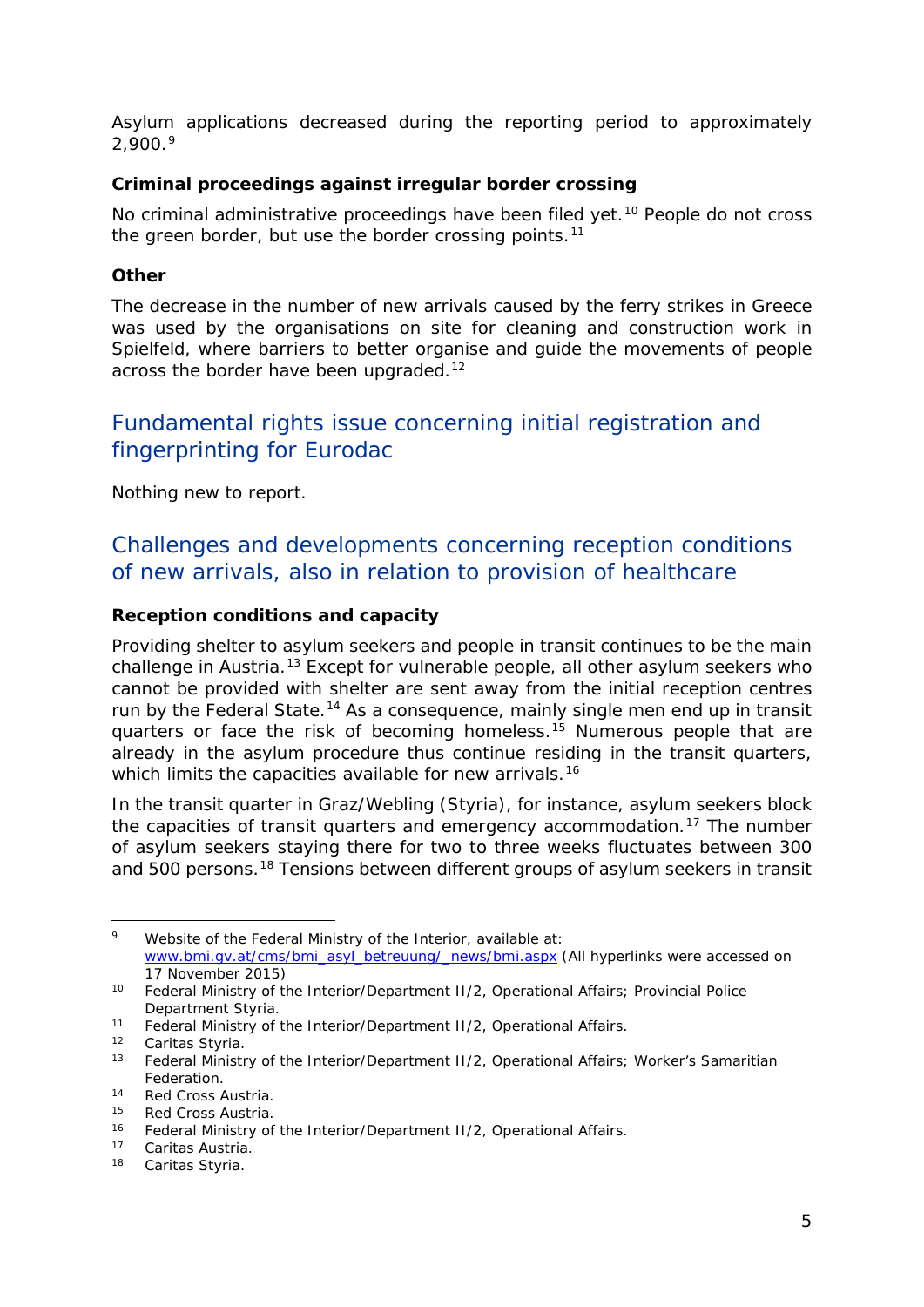<span id="page-5-4"></span>quarters continue to be a problem.[19](#page-5-0) There were incidents among persons staying in transit quarters in Graz/Webling and among the persons arriving in Spielfeld. Those incidents took the form of verbal, as well as physical confrontations.<sup>[20](#page-5-1)</sup>

Asylum seekers also face the risk of homelessness. In Upper Austria, for instance, around 200 homeless asylum seekers contacted Caritas. Sometimes these people are accommodated by private persons for the night. $21$ 

Medical checks of asylum applicants, including chest X-rays for tuberculosis, are still not performed in a timely manner. Therefore, these persons cannot be transferred to the provinces for accommodation.<sup>[22](#page-5-3)</sup> A lack of human resources is assumed to be the problem.<sup>[23](#page-5-4)</sup> Furthermore, there are too few places of accommodation in the provinces.<sup>[24](#page-5-4)</sup>

During the weekend, challenging situations arose in Spielfeld, when many people arrived from Slovenia at the same time.<sup>[25](#page-5-5)</sup>

#### **Child protection**

Due to delays by the Provinces, many unaccompanied children remain hosted together with adults in initial reception centres run by the Federal State. One of the reasons for this are the higher quality standards that have to be fulfilled by the centres hosting children.[26](#page-5-6) Approximately 2800 unaccompanied minor refugees are being taken care of in the establishments of the Federal State.<sup>[27](#page-5-4)</sup> An example for this challenge is the centre in Traiskirchen, where approximately 1500 (out of the 1820 persons this centre is officially permitted for) are unaccompanied children.[28](#page-5-4)

#### **Healthcare**

Persons arriving continue suffering common colds.<sup>[29](#page-5-7)</sup>

## Social response to the situation – including rallies, voluntary work (such as humanitarian assistance, private persons hosting asylum seekers) and similar actions

#### **Rallies and incidents**

On 15 November, two rallies took place in Spielfeld.<sup>[30](#page-5-8)</sup> The larger rally comprised about 1,000 persons and was organised by the *Identitäre Bewegung Österreichs* 

-

<span id="page-5-0"></span><sup>19</sup> Red Cross Austria.

<span id="page-5-1"></span><sup>20</sup> Caritas Styria*.*

<span id="page-5-2"></span><sup>21</sup> Caritas Austria.

<span id="page-5-3"></span><sup>22</sup> Caritas Austria; Caritas Styria.

 $23$  Caritas Austria.<br>  $24$  Caritas Styria

<sup>24</sup> Caritas Styria*.*

<span id="page-5-5"></span><sup>25</sup> Caritas Styria*.*

<span id="page-5-6"></span><sup>26</sup> Federal Ministry of the Interior, Department III/9*.*

<sup>27</sup> Federal Ministry of the Interior, Department III/9*.*

<sup>28</sup> Federal Ministry of the Interior, Department III/9*.*

<span id="page-5-7"></span><sup>29</sup> Red Cross Austria.

<span id="page-5-8"></span><sup>30</sup> Federal Agency for State Protection and Counter Terrorism; Caritas Austria; Caritas Styria*.*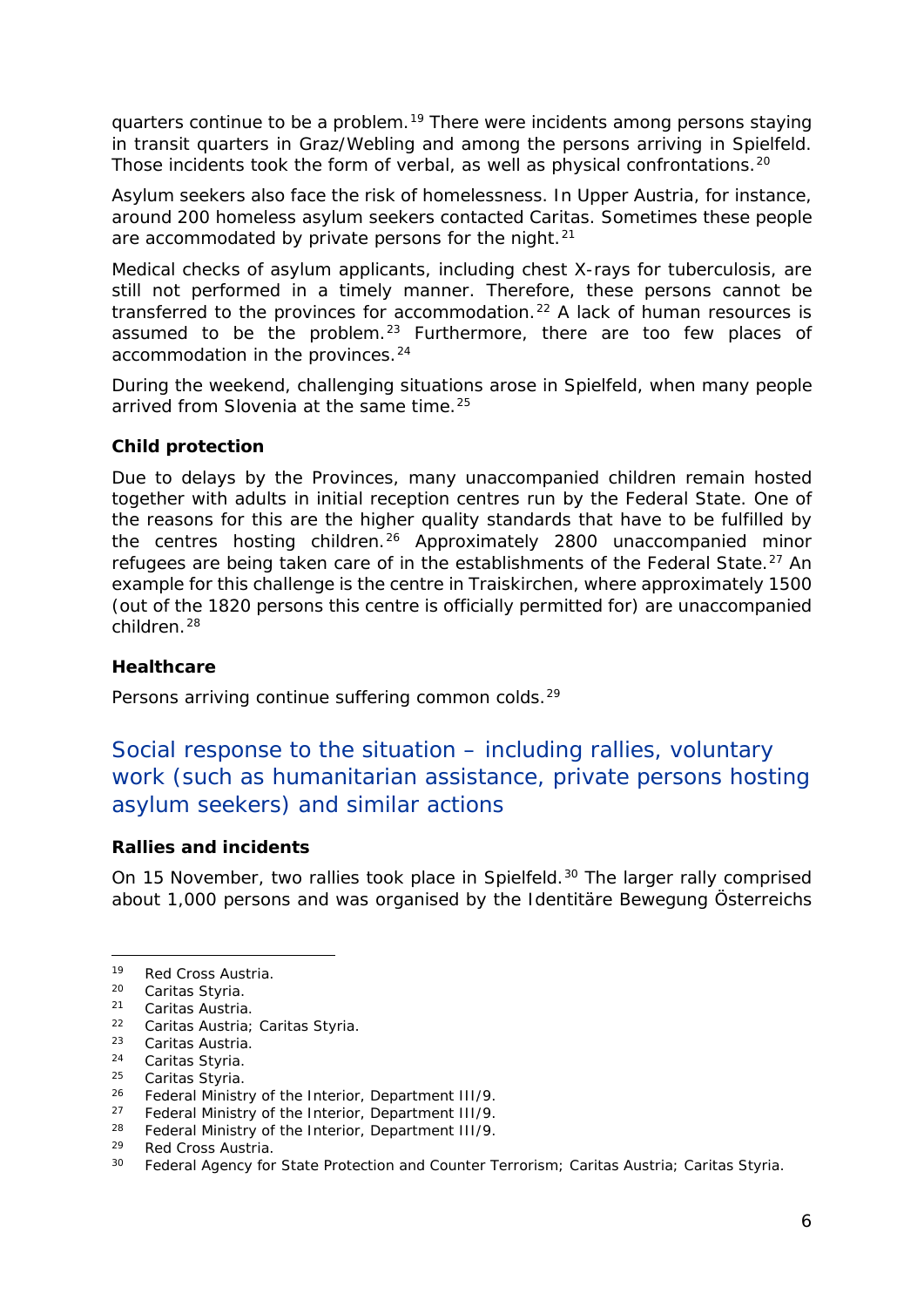<span id="page-6-10"></span>*(IPÖ)*[.31](#page-6-0) The participants called for a change of the asylum policy. Persons from Slovenia attended this rally as well.<sup>[32](#page-6-1)</sup> A violent-prone, anti-Fascist counterdemonstration was held at the same time, comprising about 500 people. The participants of the counterdemonstration did not respect the ban on face coverings.[33](#page-6-2) They also left the route, which had been authorised by the authorities.[34](#page-6-3) There were confrontations between the participants of the demonstrations.[35](#page-6-4) Property damage was done to 80 cars. Investigations by the police are ongoing.[36](#page-6-5)

During the reporting period, a xenophobic banner saying "It's enough for us – Refugees: no thank you – Resistance" *("Uns reichts – Flüchtlinge nein danke - Widerstand")* and including the Austrian flag was attached on a bridge over a highway (S33) in Lower Austria.[37](#page-6-6)

During the night of 10 November, graffiti saying "Tyrol is being islamicised" *("Tirol wird islamisiert"*) have been painted on walls in Kufstein (Tyrol).<sup>[38](#page-6-7)</sup>

The population in Spielfeld is divided on the present situation. The discussion about the establishment of a "border fence" led to a polarisation among the population there.[39](#page-6-8)

There is still also a positive atmosphere among the Austrian population in general,<sup>[40](#page-6-9)</sup> but postings against refugees increased during the reporting period in Styria.<sup>[41](#page-6-10)</sup>

#### **NGO humanitarian activities**

Caritas receives a steady amount of negative and positive feedback from the population.<sup>[42](#page-6-11)</sup> Reactions from the population remain the same  $-$  there are hostilities as well as support.<sup>[43](#page-6-10)</sup>

#### **Voluntary initiatives**

Many volunteers continue to provide help.<sup>[44](#page-6-12)</sup> Voluntary helpers are coming to their limits.<sup>[45](#page-6-10)</sup>

#### **Other activities**

<sup>31</sup> Federal Agency for State Protection and Counter Terrorism*.* -

<span id="page-6-1"></span><span id="page-6-0"></span><sup>32</sup> Federal Agency for State Protection and Counter Terrorism*.*

<span id="page-6-2"></span><sup>33</sup> Federal Agency for State Protection and Counter Terrorism*.*

<span id="page-6-3"></span><sup>34</sup> Federal Agency for State Protection and Counter Terrorism; Caritas Styria*.*

<span id="page-6-4"></span><sup>35</sup> Federal Agency for State Protection and Counter Terrorism; Caritas Styria*.*

<span id="page-6-5"></span><sup>36</sup> Federal Agency for State Protection and Counter Terrorism*.*

<span id="page-6-6"></span><sup>37</sup> Federal Agency for State Protection and Counter Terrorism*.*

<span id="page-6-7"></span><sup>38</sup> Federal Agency for State Protection and Counter Terrorism*.*

<span id="page-6-8"></span><sup>&</sup>lt;sup>39</sup> Red Cross Austria.<br><sup>40</sup> Eederal Ministry of

<span id="page-6-9"></span><sup>40</sup> Federal Ministry of the Interior/Department II/2, Operational Affairs.<br>41 Apti Discrimination Bureau Styria

<sup>41</sup> Anti-Discrimination Bureau Styria*.*

<sup>42</sup> Caritas Austria.

<span id="page-6-11"></span><sup>43</sup> Caritas Styria*.*

<span id="page-6-12"></span><sup>44</sup> Red Cross Austria.

<sup>45</sup> Worker's Samaritian Federation*.*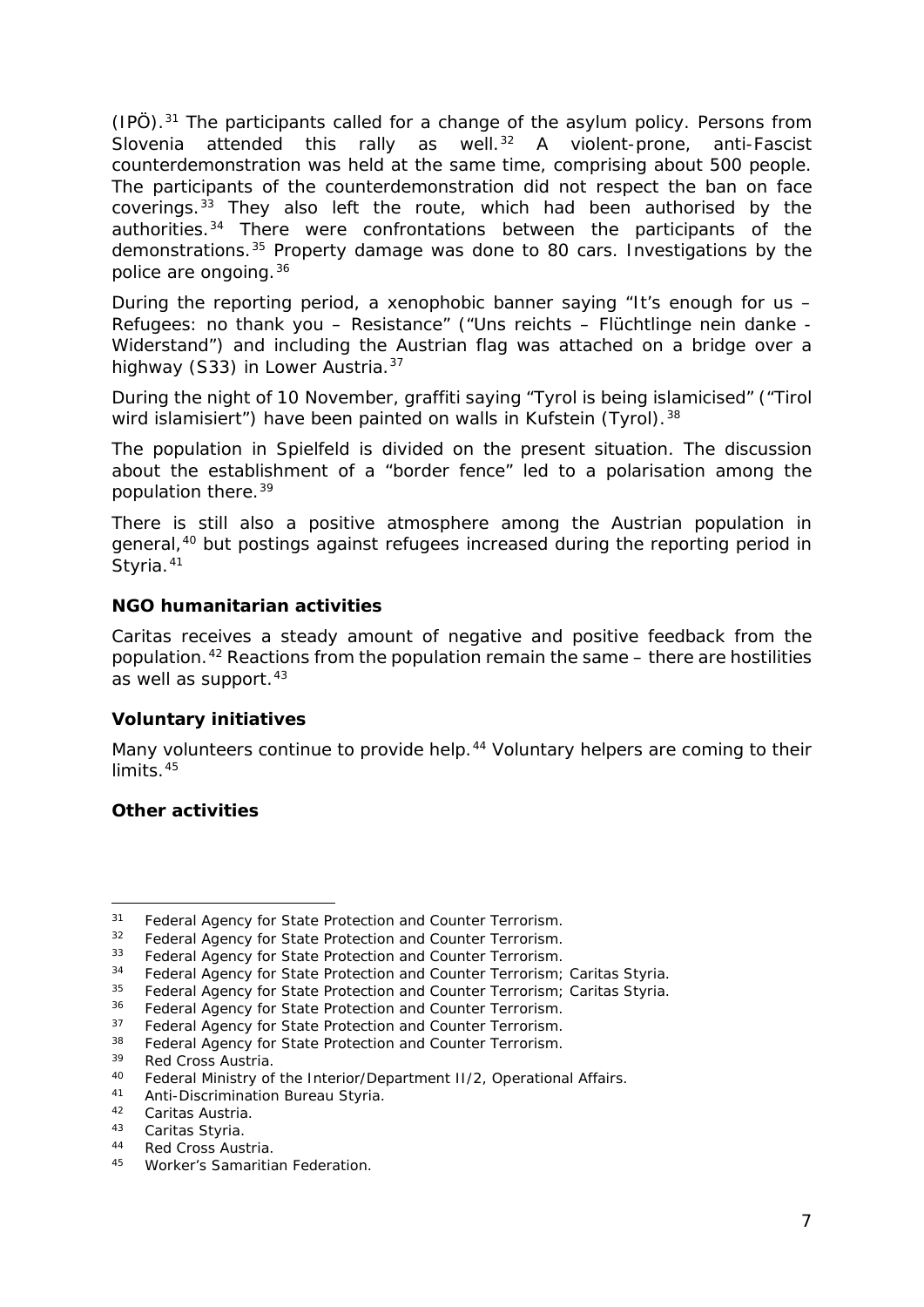<span id="page-7-1"></span>The recent terror attacks in Paris could put a new spotlight on the influx of migrants.[46](#page-7-0) Proper communication of information on the media is regarded as important.<sup>[47](#page-7-1)</sup>

Red Cross reported, that there are no longer inquiries in its Tracing and Message Service. Due to the new guidance system in Spielfeld, consisting of adaptations made to the barriers, family members do not lose each other anymore.<sup>[48](#page-7-2)</sup>

## Legal and policy responses, including any changes to the law

Austria decided to establish technical protection at the Styrian border in Spielfeld,<sup>49</sup>which, according to media reports, shall take the form of a 3.7 km long fence.

Austria decided to prolong the border checks that have been introduced on 15 September 2015 until mid-February 2016.[50](#page-7-4) This was done by way of a notification to the EU and a decree by the Federal Ministry of the Interior on the Border Control Act *(Grenzkontrollgesetz)*.[51](#page-7-1)

-

<span id="page-7-0"></span><sup>46</sup> Federal Ministry of the Interior/Department II/2, Operational Affairs.

<sup>47</sup> Worker's Samaritian Federation*.*

<span id="page-7-2"></span><sup>48</sup> Red Cross Austria.<br>49 Eederal Ministry of

<span id="page-7-3"></span><sup>49</sup> Federal Ministry of the Interior/Department II/2, Operational Affairs; Caritas Styria.<br>50 Federal Ministry of the Interior/Department II/2, Operational Affairs

<span id="page-7-4"></span><sup>&</sup>lt;sup>50</sup> Federal Ministry of the Interior/Department II/2, Operational Affairs.<br><sup>51</sup> Eederal Ministry of the Interior/Department II/2, Operational Affairs

<sup>51</sup> Federal Ministry of the Interior/Department II/2, Operational Affairs*.*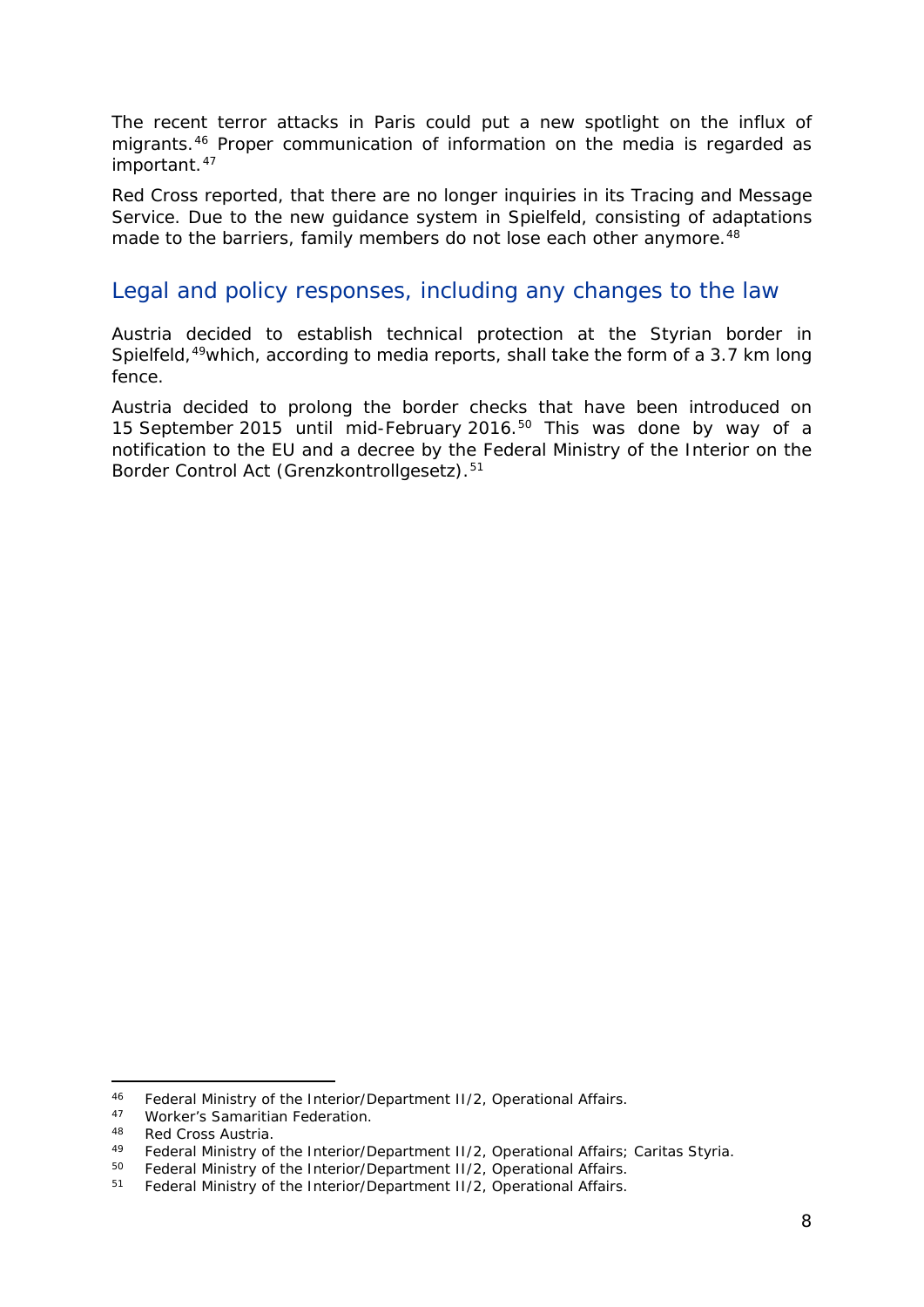## <span id="page-8-0"></span>Bulgaria

## Stakeholders contacted

The interviews were conducted by phone and email with the following stakeholders:

- Ministry of the Interior, Directorate General Border Police (MoI DGBP) (*Министерство на вътрешните работи, Главна дирекция "Гранична полиция"*, МВР – ГДГП);
- Ministry of the Interior, Directorate General Criminal Police (MoI DGCP) (*Министерство на вътрешните работи, Главна дирекция "Криминална полиция"*, МВР – ГДКП);
- Special Home for Temporary Placement of Foreigners Lyubimets (SHTPF Lyubimets) (*Специален дом за временно настаняване на чужденци – Любимец*, СДВНЧ – Любимец);
- State Agency for Refugees (SAR) (*Държавна агенция за бежанците*, ДАБ);
- Bulgarian Red Cross (BRC) (*Български червен кръст*, БЧК);
- Refugee Support Group (RSG);
- Caritas Bulgaria (*Каритас България*);
- Bulgarian Lawyers for Human Rights (BLHR) (*Български адвокати за правата на човека*, БАПЧ).

## Overview of the situation in terms of size and patterns of new arrivals

#### **Numbers and patterns of new arrivals**

During the reporting week, the number of new arrivals marked a significant decrease. About 100 people were apprehended at the border with Turkey and one person at the border with Greece, including 11 women and 26 children. In terms of nationality, the new arrivals were from Afghanistan, Iraq, Pakistan and Syria.<sup>[52](#page-8-1)</sup>

#### **Asylum applications and registration**

Also the number of applicants for asylum marked a slight decrease during the reporting week. Approximately 550 persons applied for international protection – including some 130 children – mostly originating from Iraq and Afghanistan. $53$ 

#### **Criminal proceedings against irregular border crossing**

The Prosecutors' Offices throughout the country continue reporting on criminal proceedings related to irregular border crossing and supporting activities. One person was charged with aiding people to illegally pass through the country. The

<span id="page-8-2"></span><span id="page-8-1"></span> $52$  Ministry of the Interior, Directorate General Border Police.<br> $53$  State Agency for Refugees  $52$ 

State Agency for Refugees.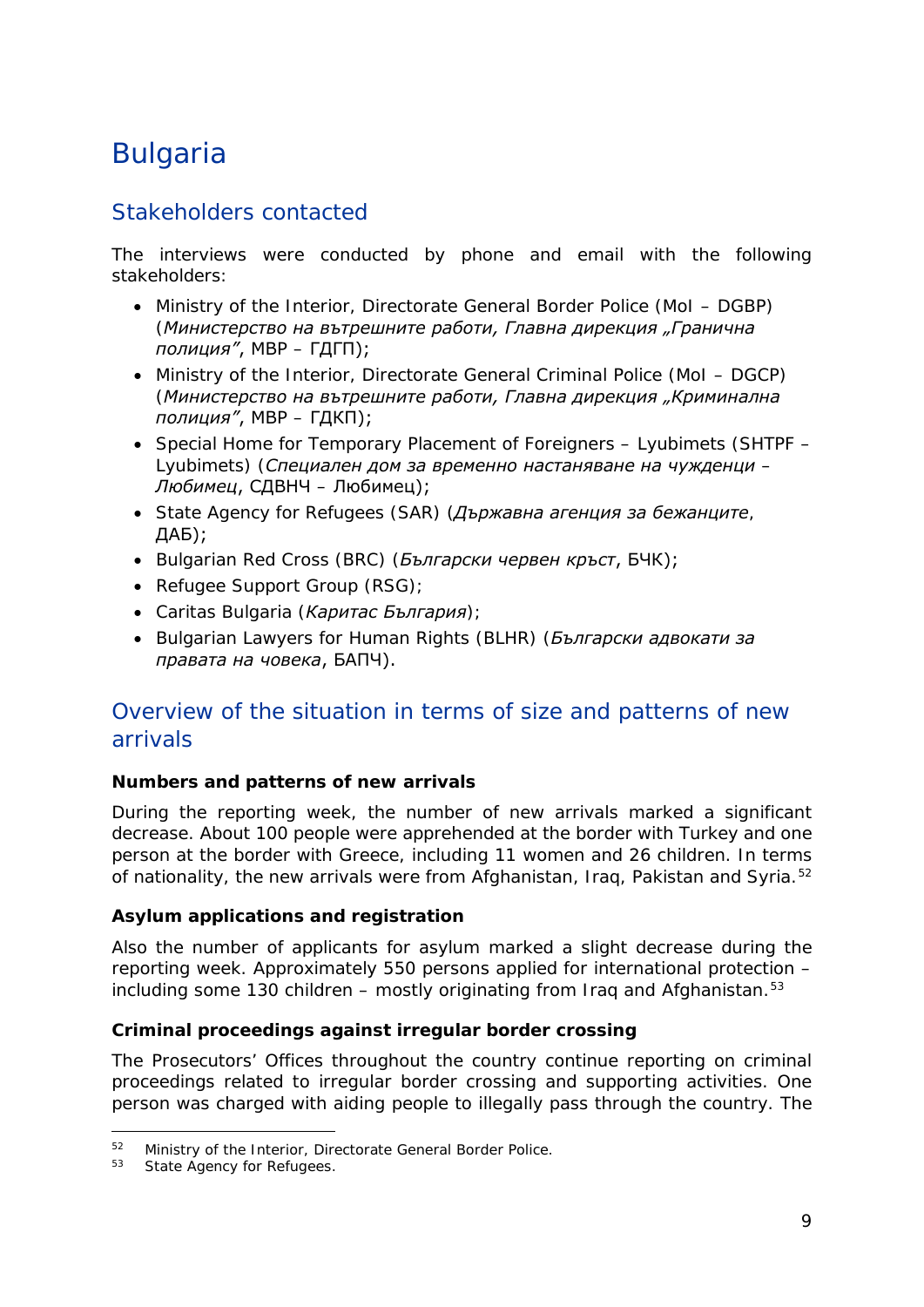person was caught driving in a van 33 persons from Syria and Iran, including children, who had entered the country without documents.<sup>[54](#page-9-0)</sup> After agreement between the defendant and the prosecutor, a final sentence was reached in Burgas for a person having driven six persons from Afghanistan by car. The person was sentenced to 10 months of imprisonment (suspended sentence with three year probation period), and a fine of BGN 2,500 (approximately  $\epsilon$  1,250).<sup>[55](#page-9-1)</sup>

## Fundamental rights issue concerning initial registration and fingerprinting for Eurodac

Nothing new to report.

## Challenges and developments concerning reception conditions of new arrivals, also in relation to provision of healthcare.

#### **Reception conditions and capacity**

Due to the decreased number of new arrivals, overcrowding is no longer a problem in the special homes for temporary accommodation of foreigners. During the reporting week, in the Special Home for Temporary Placement of Foreigners in Lyubimets, 65 new people were accommodated, whilst 215 people were released. The occupancy rate in the facility is 81 % of its capacity.<sup>[56](#page-9-2)</sup>

The Ovcha kupel reception centre managed by the State Agency for Refugees (SAR) (*Държавна агенция за бежанците*, ДАБ) continues functioning without central heating and hot water due to an installation breakdown. The centre's administration is working on solving the problem, but it remains unclear when heating will be restored.<sup>[57](#page-9-3)</sup>

As of 13 November, 78 people were accommodated in the Voenna Rampa reception centre in Sofia.<sup>[58](#page-9-4)</sup>

Oxfam International published a report based on the testimonies of people crossing the Bulgarian-Serbian border.[59](#page-9-5) The report cites allegations of abuse and ill-treatment by the Bulgarian authorities, exploitation by smugglers and poor

<span id="page-9-0"></span>Prosecutor's Office of the Republic of Bulgaria, 'The Regional Prosecutor's Office in Stara Zagora investigates aiding 33 persons from Syria and Iran to pass through the country undocumented' (*Районна прокуратура-Стара Загора извършва разследване за подпомагане на 33 граждани от Сирия и Иран да преминат през страната без документи*)*,*  Press release, 16 November 2015, available at: [www.prb.bg/bg/news/aktualno/rajonna](http://www.prb.bg/bg/news/aktualno/rajonna-prokuratura-stara-zagora-izvrshva-razsledv/)[prokuratura-stara-zagora-izvrshva-razsledv/.](http://www.prb.bg/bg/news/aktualno/rajonna-prokuratura-stara-zagora-izvrshva-razsledv/) 54

<span id="page-9-1"></span><sup>55</sup> Prosecutor's Office of the Republic of Bulgaria, 'The Regional Prosecutor's Office in Burgas reached for a month a sentence for a man, having driven six men from Afghanistan' (*Районна прокуратура-Бургас постигна за месец осъдителна присъда за мъж, превозвал в автомобил 6 мъже от Афганистан*)*,* Press release, 13 November 2015, available at: [www.prb.bg/bg/news/aktualno/rajonna-prokuratura-burgas-postigna-za-mesec-osdit/.](http://www.prb.bg/bg/news/aktualno/rajonna-prokuratura-burgas-postigna-za-mesec-osdit/)

<span id="page-9-2"></span><sup>56</sup> Special Home for Temporary Placement of Foreigners – Lyubimets.<br>57 Bulgarian Red Cross.<br>58 Bulgarian Red Cross.

<span id="page-9-5"></span><span id="page-9-4"></span><span id="page-9-3"></span> $58$  Bulgarian Red Cross.<br> $59$  Belgrade Centre for L

<sup>59</sup> Belgrade Centre for Human Rights, Safe Passage: Testimony of People arriving in Dimitrovgrad, Serbia, from Bulgaria. 20-22 October 2015, Belgrade Centre for Human Rights, Belgrade, 13 November 2015, available at: [www.dropbox.com/s/8m7oruipue5ck1u/Dimitrovgrad%20Report\\_final%2011Nov.pdf?dl=0.](http://www.dropbox.com/s/8m7oruipue5ck1u/Dimitrovgrad%20Report_final%2011Nov.pdf?dl=0)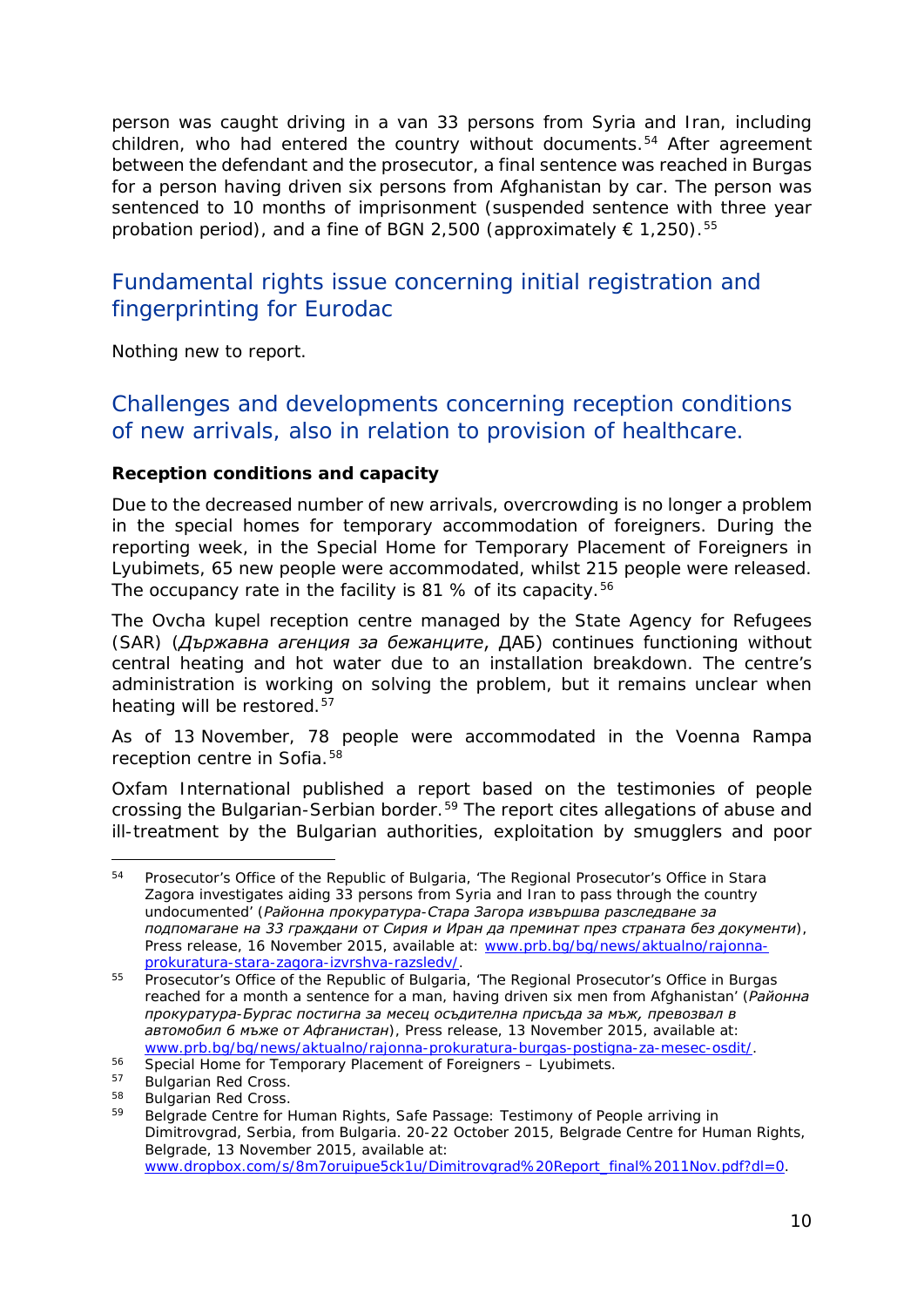<span id="page-10-4"></span>conditions in the detention facilities. Volunteers working with asylum seekers assume that a significant number of cases of ill-treatment, not only by the authorities but also by ordinary Bulgarians or organised criminal groups, remain unreported as arriving persons are used to rely on themselves and may fear that reporting would delay their onward travel.<sup>[60](#page-10-0)</sup>

#### **Child protection**

The number of children in the centres of the State Agency for Refugees (SAR) (*Държавна агенция за бежанците*, ДАБ) continues to fall. During the reporting week, the personnel of the Ovcha kupel centre in Sofia completed the separation of the centre's third floor so that it can accommodate only unaccompanied children. As of 16 November, about 100 children live there (their number was 137 on 13 November). Unaccompanied children usually stay in the centres longer than adults. NGOs assume that this is because it is more difficult for them to find a way to leave the country.<sup>[61](#page-10-1)</sup>

Socialist members of the Bulgarian and European Parliament held a conference on unaccompanied children seeking international protection on 13 November 2015. At the conference, it was announced that 1,404 children entered the country since the beginning of 2015, a drastic increase as compared to 2014. Almost half of those children are already out of the authorities' sight, some of them taken out of reception centres within hours after placement and before registration. According to the State Agency for Refugees (SAR) (*Държавна агенция за бежанците*, ДАБ), no children have been placed in foster care, and those placed in other type of social care are few. The agency deemed the placement of unaccompanied children in the reception centre in Banya a mistake as the location was very isolated.<sup>[62](#page-10-2)</sup>

Caritas Bulgaria (*Каритас България*), the volunteers from Cooperation for Volunteer Service (CVS) Bulgaria, as well as the Harmanli Refugee Camp Play School continue to hold art and language sessions in Sofia and Harmanli.<sup>[63](#page-10-3)</sup> The classes in the Voenna rampa centre are attended by some 3-4 children. Caritas Bulgaria provides assistance to one family residing in the Voenna Rampa centre who expressed their intention to settle in Bulgaria and enrol their child in a regular school.<sup>[64](#page-10-4)</sup>

#### **Healthcare**

The most widespread health problems among asylum seekers continue to be scabies and parasites such as lice and fleas. The lack of hot water in Ovcha kupel complicates these problems.<sup>[65](#page-10-5)</sup>

<span id="page-10-0"></span><sup>&</sup>lt;sup>60</sup> Refugee Support Group.<br><sup>61</sup> Bulgarian Ped Cross  $60 -$ 

<span id="page-10-1"></span> $^{61}$  Bulgarian Red Cross.<br> $^{62}$  Bulgaria Bulgarian S

<span id="page-10-2"></span><sup>62</sup> Bulgaria, Bulgarian Socialist Party, 'Mihail Mikov: Europe should take care of child refugees' (*Михаил Миков: Европа трябва да се погрижи за децата бежанци*)*,* Press release, 13 November 2015, available at: [http://bsp.bg/news/view/9138](http://bsp.bg/news/view/9138-mihail_mikov__evropa_tryabva_da_se_pogriji_za_detsata_bejantsi.html) [mihail\\_mikov\\_\\_evropa\\_tryabva\\_da\\_se\\_pogriji\\_za\\_detsata\\_bejantsi.html;](http://bsp.bg/news/view/9138-mihail_mikov__evropa_tryabva_da_se_pogriji_za_detsata_bejantsi.html) Sega Daily, 'Hundreds of children disappear under the nose of the refugee agency' (*Стотици деца изчезват под носа на агенцията за бежанците*)*,* 14 November 2015, available at: [www.segabg.com/article.php?id=778177.](http://www.segabg.com/article.php?id=778177)

<span id="page-10-3"></span><sup>&</sup>lt;sup>63</sup> Caritas Bulgaria.

Caritas Bulgaria.

<span id="page-10-5"></span><sup>65</sup> Caritas Bulgaria.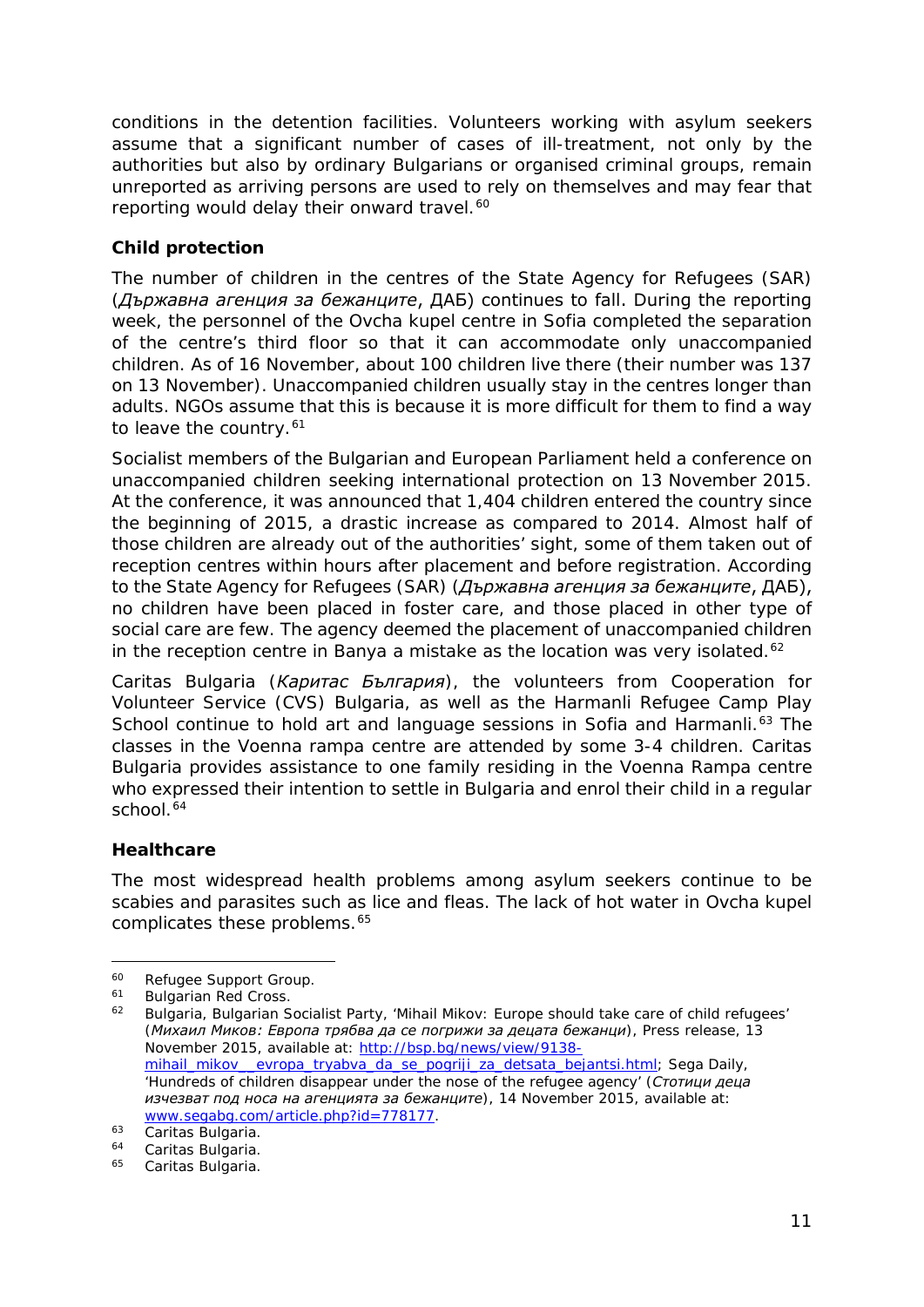<span id="page-11-2"></span>During the reporting week, there were no cases of respiratory problems or health problems of children.<sup>[66](#page-11-0)</sup>

## Social response to the situation – including rallies, voluntary work (such as humanitarian assistance, private persons hosting asylum seekers) and similar actions

#### **Rallies and incidents**

The terrorist attacks in Paris on 13 November resulted in increased manifestation of anti-migrant attitudes. On 22 November 2015, a rally was organised through the social networks under the slogan "Illegal migrants out of Bulgaria! Resignation of the puppet government!" (*Вън нелегалните имигранти от България! Оставка на марионетното правителство!*).<sup>[67](#page-11-1)</sup> The event was supported by a Facebook group with a similar name "Illegal Islamist migrants out of Bulgaria" (*Вън нелегалните имигранти - ислямисти от България*). The group is supported by almost 3,000 Facebook users.<sup>[68](#page-11-2)</sup>

#### **NGO humanitarian activities**

NGOs refrain from announcing new humanitarian campaigns and activities due to the decreasing number of people in need. The donations collected under the previously reported Sofia Holistic Coworking Company's<sup>[69](#page-11-3)</sup> humanitarian campaign will be transported to the refugee camp in Dimitrovgrad, Serbia, because people residing in Bulgaria do not want to use the donated items in their urge to leave while at the same time there is an increased need of such items in the camp in Dimitrovarad.<sup>[70](#page-11-2)</sup>

#### **Other activities**

The Bulgarian Red Cross (BRC) (*Български червен кръст*, БЧК) organised an information campaign in the Harmanli reception centre to promote its programme for covering the rent of people who have already obtained an international protection status and want to leave the centres and live at external addresses. The programme is running under an agreement between the State Agency for Refugees (SAR) (*Държавна агенция за бежанците*, ДАБ) and the Bulgarian Red Cross (BRC) (*Български червен кръст*, БЧК) singed in July 2015, when the agency's reception centres were overcrowded. The programme is funded by the European Commission as part of the urgent measures for handling the refugee crisis.<sup>[71](#page-11-4)</sup> By 16 November 2015, only six persons benefitted from the programme

<span id="page-11-0"></span><sup>&</sup>lt;sup>66</sup> Bulgarian Red Cross.<br><sup>67</sup> Pefugee Support Cro 66

<span id="page-11-1"></span>Refugee Support Group. For more information, see: [www.facebook.com/events/1668206523398670/.](http://www.facebook.com/events/1668206523398670/)

<span id="page-11-3"></span><sup>&</sup>lt;sup>68</sup> Refugee Support Group.<br><sup>69</sup> Refugee Support Group. For more information, see the website of the Sofia Holistic Coworking Company, [www.soho.bg/.](http://www.soho.bg/)

<sup>70</sup> Refugee Support Group. For more information, see the Facebook page of the Sofia Holistic Coworking Company, [www.facebook.com/sohosofia/posts/926369387448594.](http://www.facebook.com/sohosofia/posts/926369387448594)

<span id="page-11-4"></span><sup>71</sup> Bulgarian Red Cross, BRC will provide housing to refugees with the financial support of the European Commission (*БЧК ще осигурява места за настаняване на бежанци със средства от Европейската комисия*), Press release, 22 July 2015, available at: [www.redcross.bg/news/view.html?nid=21993.](http://www.redcross.bg/news/view.html?nid=21993)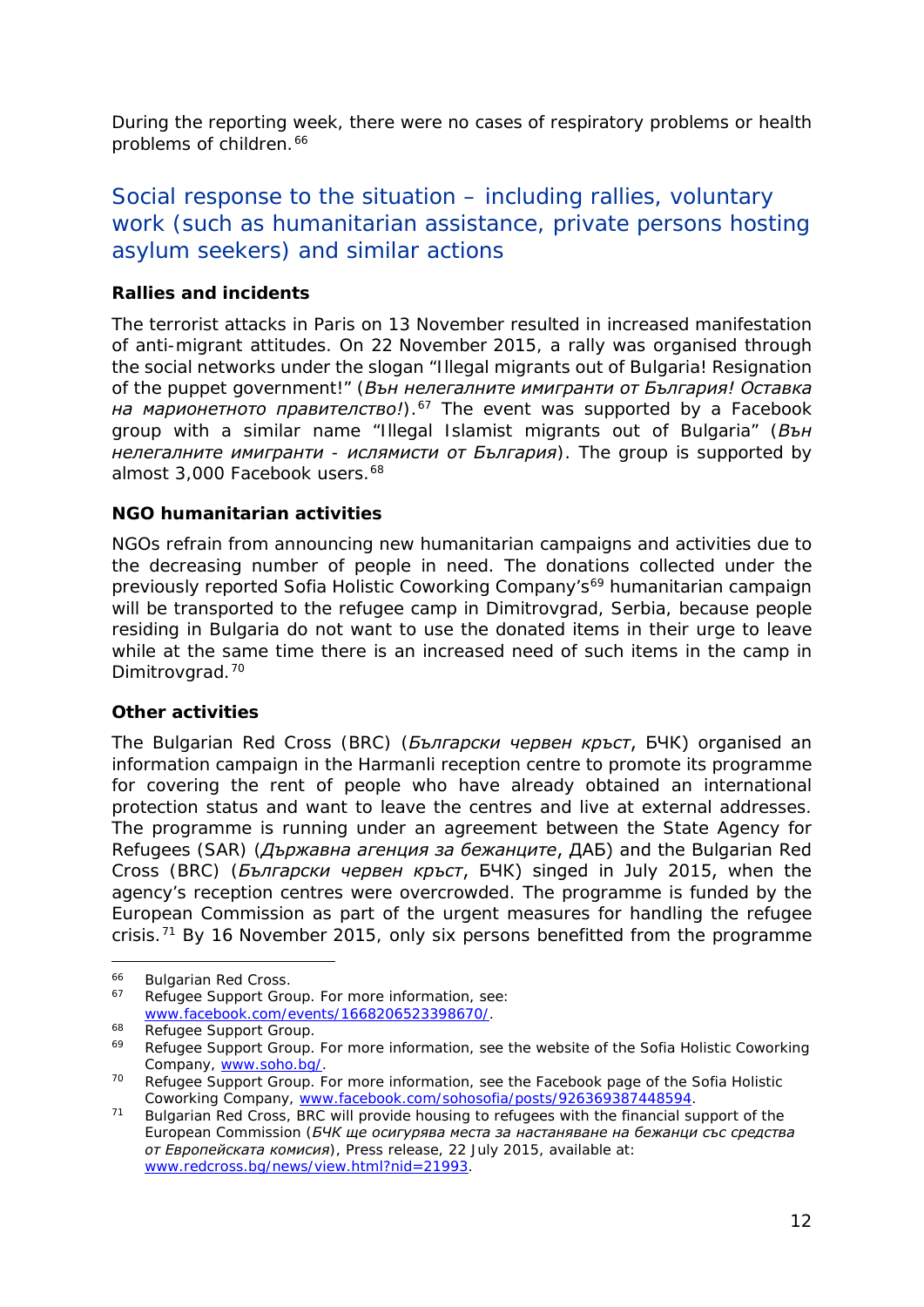because international protection holders prefer to remain at the reception centres for financial reasons. The information campaign in Harmanli was evaluated as unsuccessful because protection holders refused to leave the centre.<sup>[72](#page-12-0)</sup>

On 14 November 2015, the Anglo-American School of Sofia (*Англо-американско училище в София*) and the Bulgarian Red Cross (BRC) (*Български червен кръст*, БЧК) organised a sports event for refugee children. The event took place in the school and brought together about 20 children between 6 and 14 years.<sup>[73](#page-12-1)</sup>

#### **Legal and policy responses, including any changes to the law**

#### *Policy developments*

Following the Paris terrorist attacks, the Ministry of the Interior (MoI) (*Министерство на вътрешните работи*, МВР) and the State Agency for National Security (SANS) (Държавна агенция "Национална сигурност", ДАНС) started an operation against irregular migration. As of the morning of 15 November, 315 migrants in an irregular situation were identified, 620 locations, 7,114 persons and 3,231 vehicles were checked. Ten persons from the list of persons wanted by the police were detained and eleven persons' participation in people smuggling was established. A total of 287 people were put under 24 hour police detention. The operation took place in Burgas, Yambol, Haskovo, Pazardzhik, Sofia, Vratsa, Montana and Vidin.<sup>[74](#page-12-2)</sup>

The Border Police Directorate General (BPDG) (*Главна дирекция "Гранична полиция"*, ГДГП) warned about traffic strains due to the introduction of temporary 100 % control at the EU external borders in Bulgaria. Document processing is expected to be slower at border crossing points with Turkey, Macedonia, Serbia, as well as at Sofia Airport. Bulgarian citizens were invited to 'reconsider' their travel plans, if possible.[75](#page-12-3)

#### *Legal developments*

The Ministry of the Interior (MoI) (*Министерство на вътрешните работи*, МВР) presented draft amendments to the Foreigners in the Republic of Bulgaria Act (*Закон за чужденците в Република България*). The amendments concern the regulation of the status of stateless persons in accordance with the UN Convention on statelessness, which Bulgaria ratified in 2012. Status will be granted via proceedings before the Migration Directorate (*дирекция "Миграция"*). They include an application by the person, his/her parents/guardians or even vulnerable group support organisation for unaccompanied children, and two sets of

<span id="page-12-1"></span><span id="page-12-0"></span> $72$  Bulgarian Red Cross.<br> $73$  Eer more information  $72$ 

For more information, see the report about the event on the Facebook page of the Bulgarian Red Cross,

[www.facebook.com/media/set/?set=a.737678813031305.1073741847.503873559745166&ty](http://www.facebook.com/media/set/?set=a.737678813031305.1073741847.503873559745166&type=3)  $pe=3$ .

<span id="page-12-2"></span><sup>&</sup>lt;sup>74</sup> Mediapool Online, 'Over 300 illegal foreigners found during an operation by MoI and SANS' (*Над 300 незаконни чужденци открити у нас в спецакция на МВР и ДАНС*)*,* 15 November 2015, available at: [www.mediapool.bg/nad-300-nezakonni-chuzhdentsi-otkriti-u-nas-v](http://www.mediapool.bg/nad-300-nezakonni-chuzhdentsi-otkriti-u-nas-v-spetsaktsiya-na-mvr-i-dans-news241825.html)[spetsaktsiya-na-mvr-i-dans-news241825.html.](http://www.mediapool.bg/nad-300-nezakonni-chuzhdentsi-otkriti-u-nas-v-spetsaktsiya-na-mvr-i-dans-news241825.html)

<span id="page-12-3"></span><sup>&</sup>lt;sup>75</sup> Ministry of the Interior, 'Border Police Directorate General: traffic strains are expected due to temporary 100 % control at EU external borders in Bulgaria' (*ГД "Гранична полиция" – Очаква се натоварване на пътникопотока поради въвеждането на временен 100 процентов контрол на външните за ЕС граници на Р България*)*,* Press release, 14 November 2015, available at: [http://press.mvr.bg/NEWS/news151114\\_03.htm.](http://press.mvr.bg/NEWS/news151114_03.htm)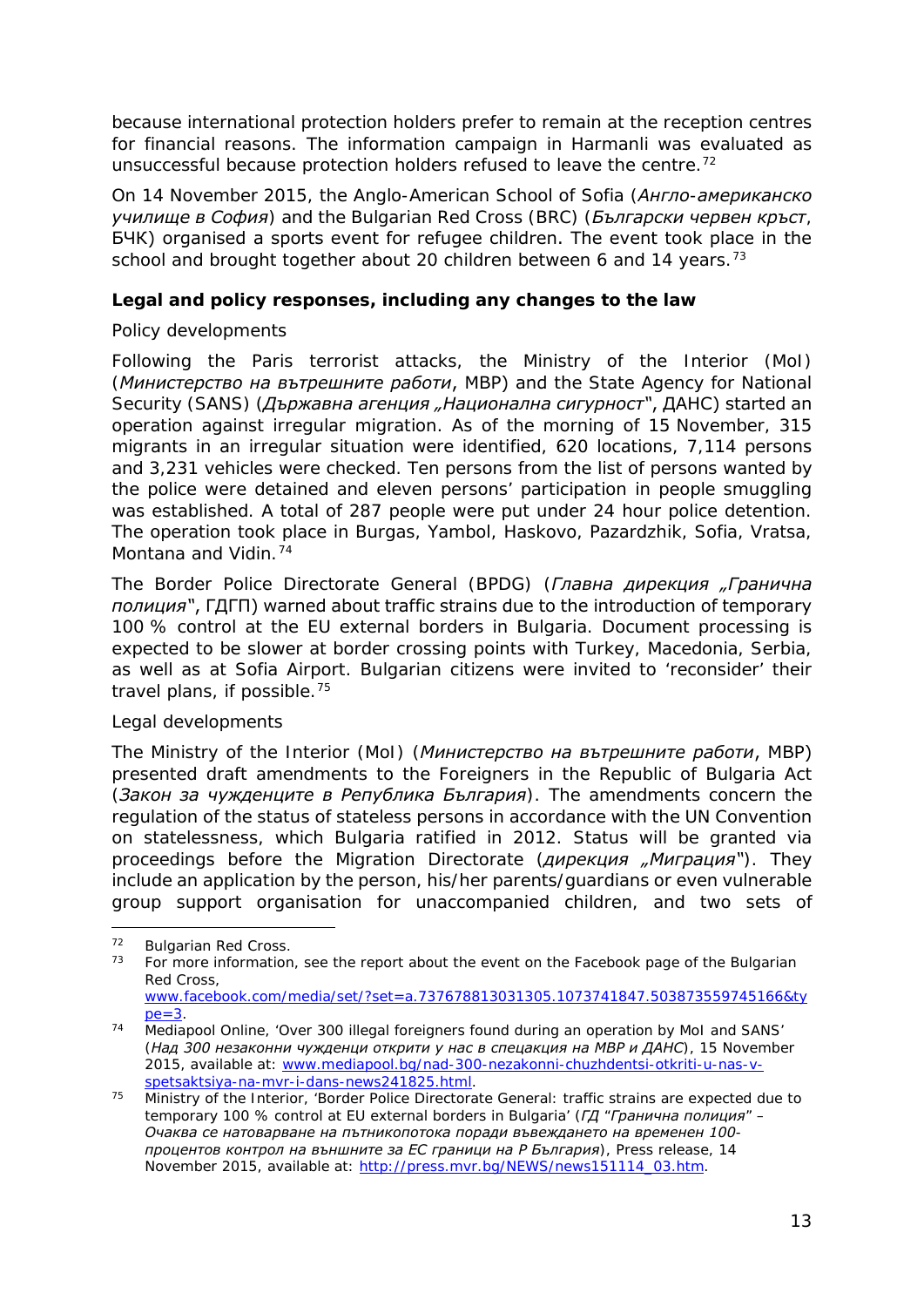interviews. The refusal to grant status or the termination of proceedings can be appealed against in administrative proceedings. Stateless persons will be issued special ID papers.<sup>[76](#page-13-0)</sup>

<span id="page-13-0"></span>Ministry of the Interior, 'Draft Amendments and Supplements to the Foreigners in the Republic of Bulgaria Act' (*Закон за изменение и допълнение на Закона за чужденците в Република България*)*,* 9 November 2015, available at: [www.mvr.bg/RegulatoryFramework/zakonoproekti.htm.](http://www.mvr.bg/RegulatoryFramework/zakonoproekti.htm) 76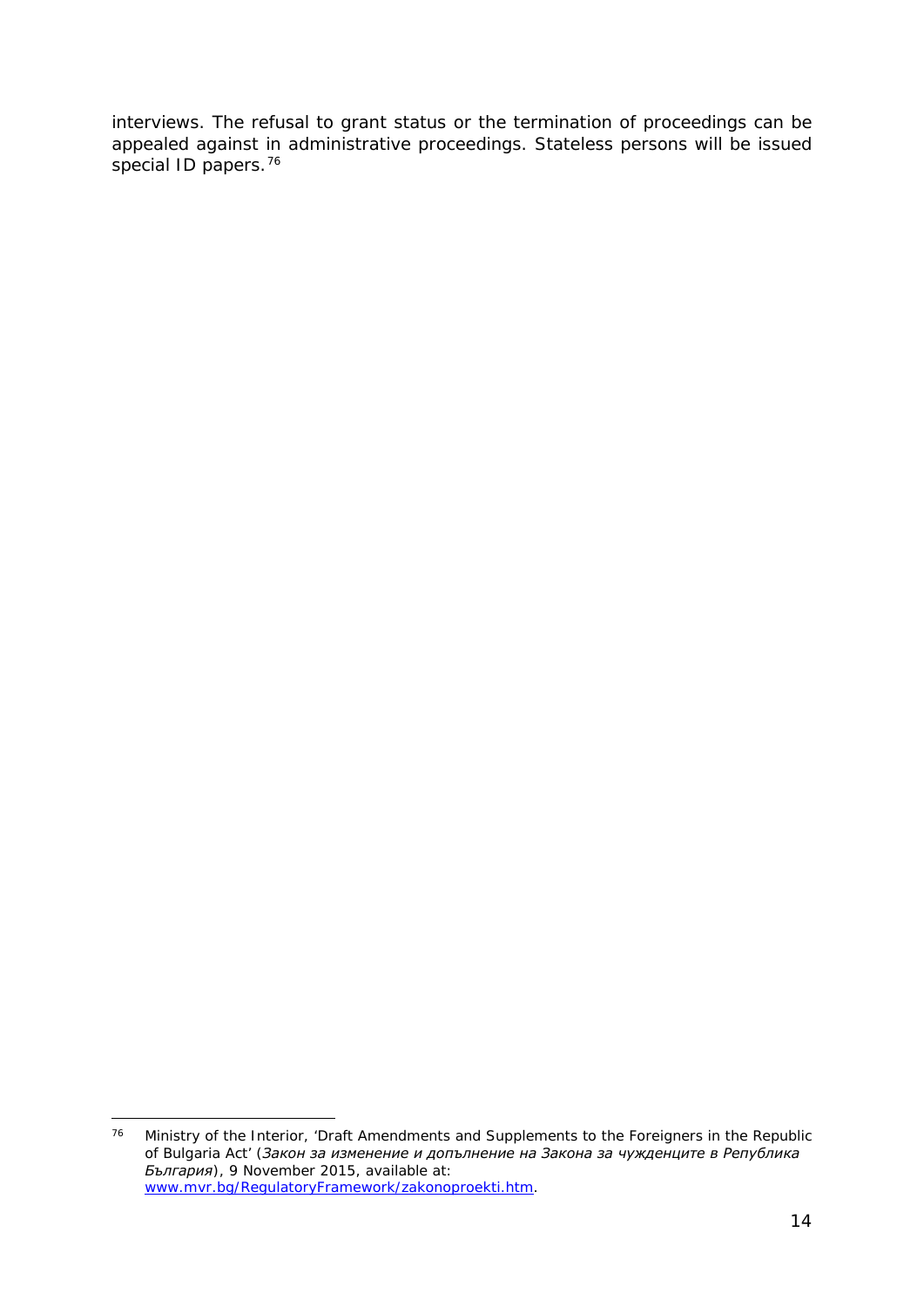## <span id="page-14-0"></span>**Croatia**

## Stakeholders contacted

The interviews were conducted by phone and email with the following stakeholders:

- United Nations International Children's Emergency Fund Country office (UNICEF) Croatia, based in Zagreb;
- Ministry of Interior, Department for illegal migration (*Ministarstvo unutarnjih poslova, Služba za nezakonite migracije*, *MUP*);
- Ministry of Social Policy and Youth, Minister's cabinet (*Ministarstvo socijalne politike i mladih, Kabinet ministrice, MSPM*);
- Ombudsman's Office, National Preventive Mechanism (*Ured Pučke pravobraniteljice, Nacionalni preventivni mehanizam*);
- Welcome Initiative (*Inicijativa Dobrodošli*).

## Overview of the situation in terms of size and patterns of new arrivals

Number of new arrivals increased during the reporting period, which was directly caused by the ending of the ferry strike in Greece.<sup>[77](#page-14-1)</sup>

During the reporting period, more than 33,000 people crossed the border to Croatia, almost  $7,700$  daily, entering primarily from the Serbian side.<sup>[78](#page-14-2)</sup> The majority were Syrian nationals, followed by Afghani and Iraqi nationals. Children constituted around 15 % of the new arrivals.

The border sector most affected was Tovarnik.<sup>[79](#page-14-3)</sup>

#### **Asylum applications and registration**

No information could be collected on whether any of the new arrivals applied for asylum. As in the past weeks, all new arrivals were registered.<sup>[80](#page-14-4)</sup>

#### **Criminal proceedings against irregular border crossing**

There were no criminal proceedings against irregular border crossing detected.

#### **Returns**

-

There were no returns based on the third safe country rule.<sup>[81](#page-14-5)</sup>

<span id="page-14-1"></span> $77$  Welcome Initiative.<br> $78$  Ministry of the Inter

<span id="page-14-2"></span><sup>&</sup>lt;sup>78</sup> Ministry of the Interior, Department for Illegal Migration.<br><sup>79</sup> Welcome Initiative.<br><sup>80</sup> Ministry of the Interior, Department for Illegal Migration.

<span id="page-14-5"></span><span id="page-14-4"></span><span id="page-14-3"></span><sup>80</sup> Ministry of the Interior, Department for Illegal Migration.<br>81 Ministry of the Interior, Department for Illegal Migration.

Ministry of the Interior, Department for Illegal Migration.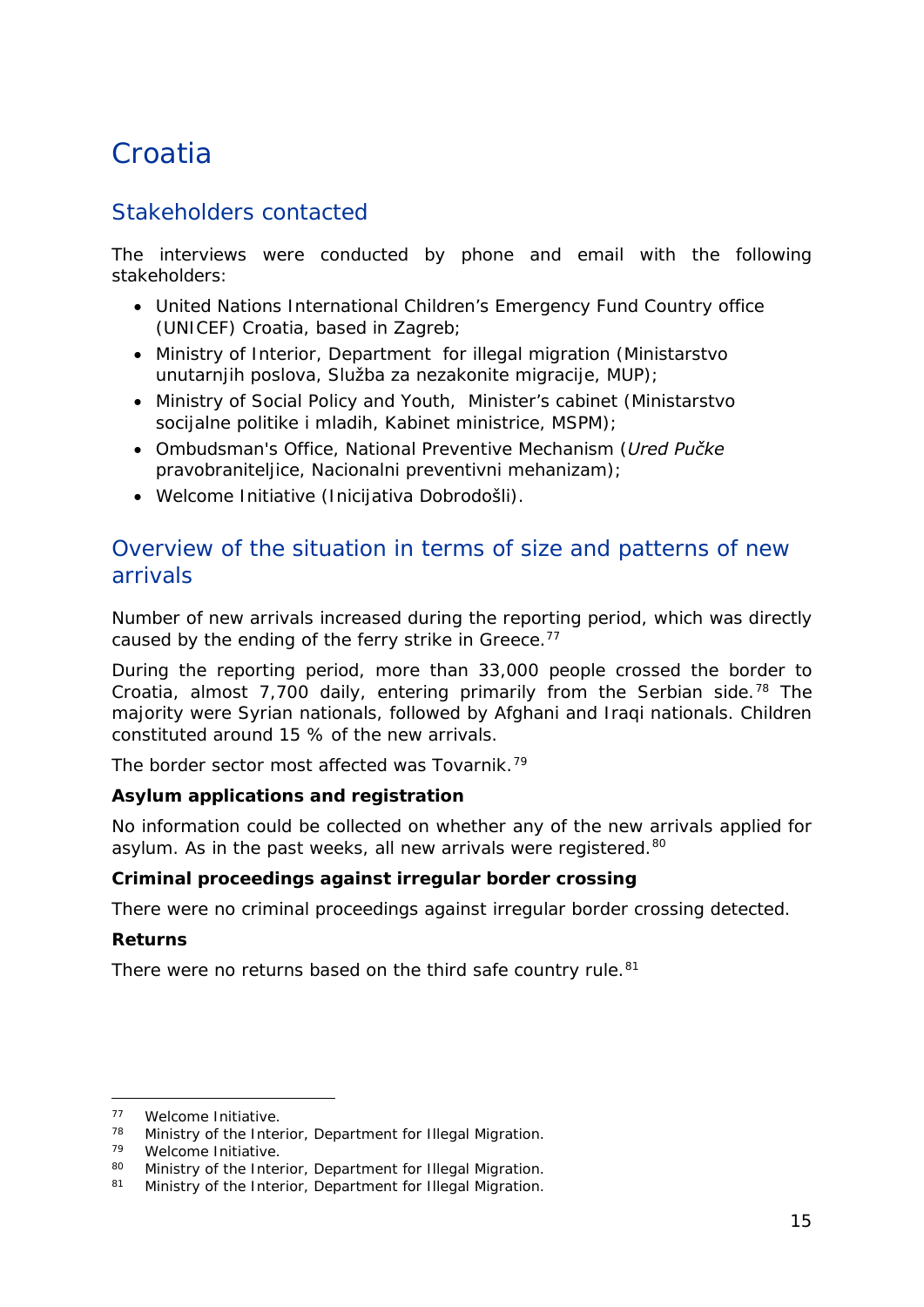## <span id="page-15-1"></span>Fundamental rights issue concerning initial registration and fingerprinting for Eurodac

Nothing new to report.

### Challenges and developments concerning reception conditions of new arrivals, also in relation to provision of healthcare.

#### **Reception conditions and capacity**

The Welcome Initiative noted that the Slavonski Brod camp was only equipped for a shorter stay of new arrivals, not adequate for a longer stay.[82](#page-15-0) During the reporting week, coordination and mutual cooperation of all NGOs working in the camp generally improved resulting in an overall enhanced functioning of the Slavonski Brod camp.<sup>[83](#page-15-1)</sup> However, information was not adequately shared during the change of shifts of the police officers, and between volunteers of international organizations.<sup>[84](#page-15-1)</sup> The number of volunteers ranged between 191 and 250 per day. At times of bigger influx of people, three out of four sectors were completely full and there was not enough space in the heated containers for vulnerable groups.<sup>[85](#page-15-1)</sup> Caritas was expected to provide 575 additional beds, but these were not delivered during the reporting week. The duration of stay in the camp ranged between four and six hours (except during nights, when it was longer), during which time people receive food, blankets and can take a shower in the sectors. People were welcomed to stay longer periods if they wished to take a rest.<sup>[86](#page-15-1)</sup>

Volunteers present in the camp noted that trains leaving the camp were overcrowded.[87](#page-15-2)

During the reporting week, the distribution of clothes was inefficient (clothes were distributed on an individual basis only if volunteers detected someone in need of clothes): this was discussed at the daily NGO coordination meetings, and International Humanitarian Aid (IHA) proposed to test a new system which would enable every person to get the necessary clothing. The International Organization for Migration (IOM) will provide additional mobile phone chargers in the forthcoming weeks to each sector (80–120 in each sector) in order to enable people accommodated in sectors to contact their families.<sup>[88](#page-15-3)</sup> At the daily coordination meeting of NGOs, it was emphasized that some people in the camp were illiterate and that information provided to them at the camp entrance and in the sectors should also include pictograms.<sup>[89](#page-15-1)</sup>

During the reporting week, many people did not receive blankets; the explanation of the Ministry of the Interior staff in the camp was that they did not have enough blankets for all the new arrivals, as they were saving some for vulnerable groups

j.

<span id="page-15-0"></span> $82$  Welcome Initiative.<br> $83$  Welcome Initiative

 $^{83}$  Welcome Initiative.<br> $^{84}$  Ombudsman's Office

<sup>84</sup> Ombudsman's Office, National Preventive Mechanism.<br>85 Melcome Initiative

 $^{85}$  Welcome Initiative.<br> $^{86}$  Ombudsman's Office

<sup>86</sup> Ombudsman's Office, National Preventive Mechanism.<br>87 Melcome Initiative

Welcome Initiative.

<span id="page-15-3"></span><span id="page-15-2"></span><sup>88</sup> Welcome Initiative.

<sup>89</sup> Welcome Initiative.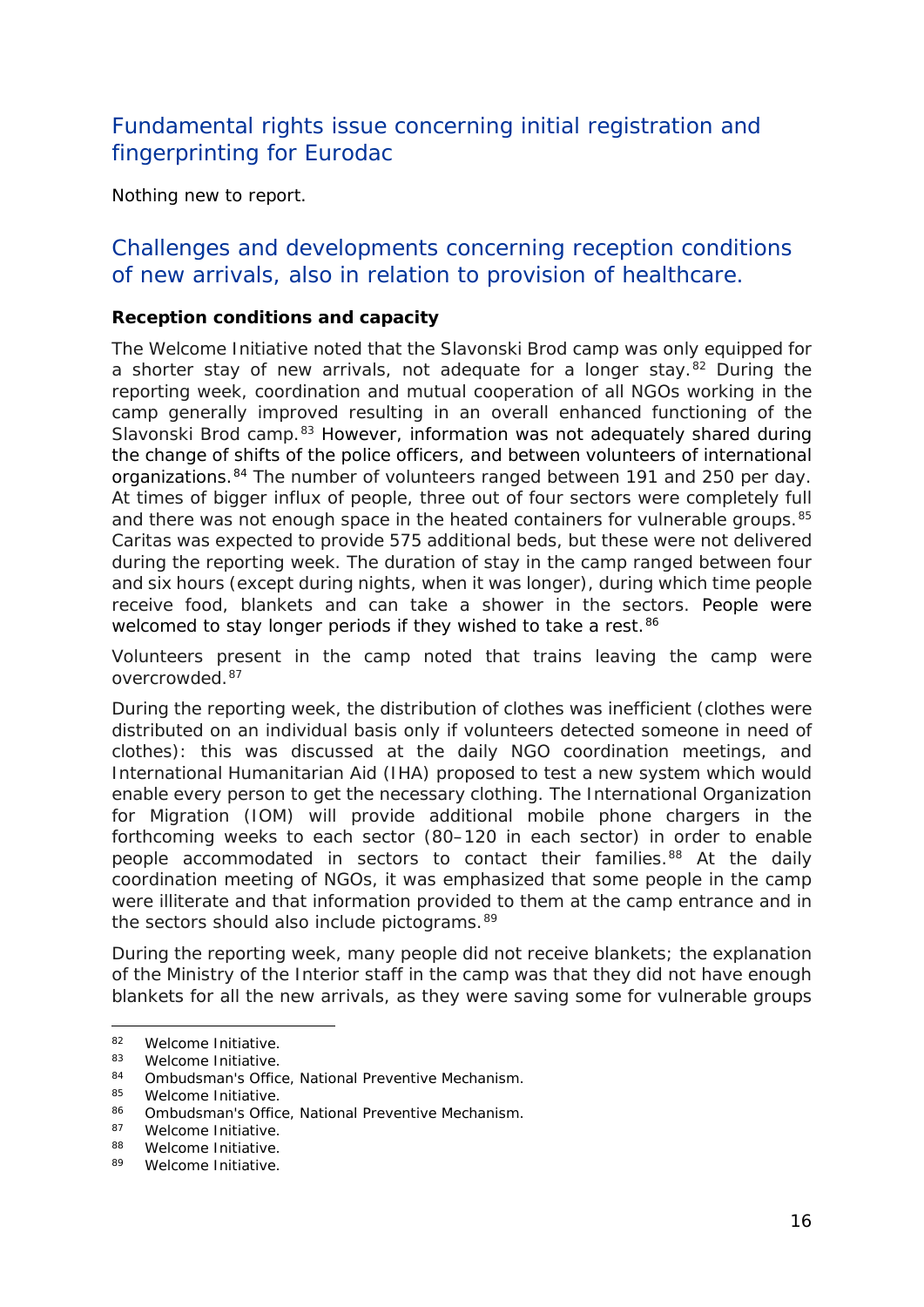<span id="page-16-6"></span>and for bigger influxes when some people would have to be accommodated in the fourth sector without heated tents. The Ministry of the Interior staff also emphasized that they expect a new delivery of blankets from UNHCR.<sup>[90](#page-16-0)</sup> On a positive note, blankets and towels were washed and reused, which was organized by a Samaritans group.<sup>[91](#page-16-1)</sup>

Lights in the camp were turned on later than they should have been, i.e. only after darkness.[92](#page-16-2)

Since the camp was moved to Slavonski Brod, NGOs started to occasionally play music through a megaphone system, which proved to be a very good practice enabling people to relax and feel more welcomed in the camp. At the coordination meeting, NGOs decided to continue with this practice more often.<sup>[93](#page-16-3)</sup>

#### **Child protection**

On 10 November, the Ombudsman's Office and the Disability Ombudsman Office delegation paid a visit to the Slavonski Brod camp. The delegation noted that if families were separated during the train ride from the border to the camp, separated family members could wait for the rest of their family in the waiting facilities of the Slavonski Brod camp. An application enabling family reunification was also available to be downloaded for Facebook and androids.

The screening of vulnerable groups during the registration process should be improved. Only disabled people and families with babies up to three months do not need to wait in line and have priority access at registration, while families with toddlers do not - to which issue the delegation alerted the Ministry of the Interior.<sup>[94](#page-16-4)</sup> The problems concerning the screening of vulnerable persons during the registration process and the difficulties NGOs encounter while attempting to identify them inside the sectors were reiterated.

The Ministry of Social Policy and Youth reported a case of an unaccompanied boy from Afghanistan who travelled from Afghanistan to Croatia without his family who stayed in Afghanistan. The boy was placed in a children's home in Zagreb and assigned a special guardian. The Dublin III procedure<sup>[95](#page-16-5)</sup> was initiated with the view of reuniting the boy with his relatives in Sweden.<sup>[96](#page-16-6)</sup>

#### **Healthcare**

During the reporting week, the provision of healthcare was inadequate due to the fact that medical staff provided by the Ministry of Health was not present in the sectors, but stationed in their containers outside accommodation sectors, and could be accessed only in case of health emergencies. $97$  On the other hand,

<sup>90</sup> Welcome Initiative. -

<span id="page-16-1"></span><span id="page-16-0"></span><sup>91</sup> Ombudsman's Office, National Preventive Mechanism.

<span id="page-16-2"></span><sup>92</sup> Ombudsman's Office, National Preventive Mechanism.<br>93 Melcomo Initiative

<span id="page-16-3"></span> $^{93}$  Welcome Initiative.

<span id="page-16-4"></span><sup>94</sup> Ombudsman's Office, National Preventive Mechanism.<br>95 Begulation (EU) No. 604/2013 of the European Parlian

<span id="page-16-5"></span>Regulation (EU) No. 604/2013 of the European Parliament and of the Council of 26 June 2013 establishing the criteria and mechanisms for determining the Member State responsible for examining an application for international protection lodged in one of the Member States by a third-country national or a stateless person (recast), OJ 2013 L 180/31.

<sup>96</sup> Ministry of Social Policy and Youth, Minister's cabinet.

<span id="page-16-7"></span><sup>97</sup> Ombudsman's Office, National Preventive Mechanism; Welcome Initiative.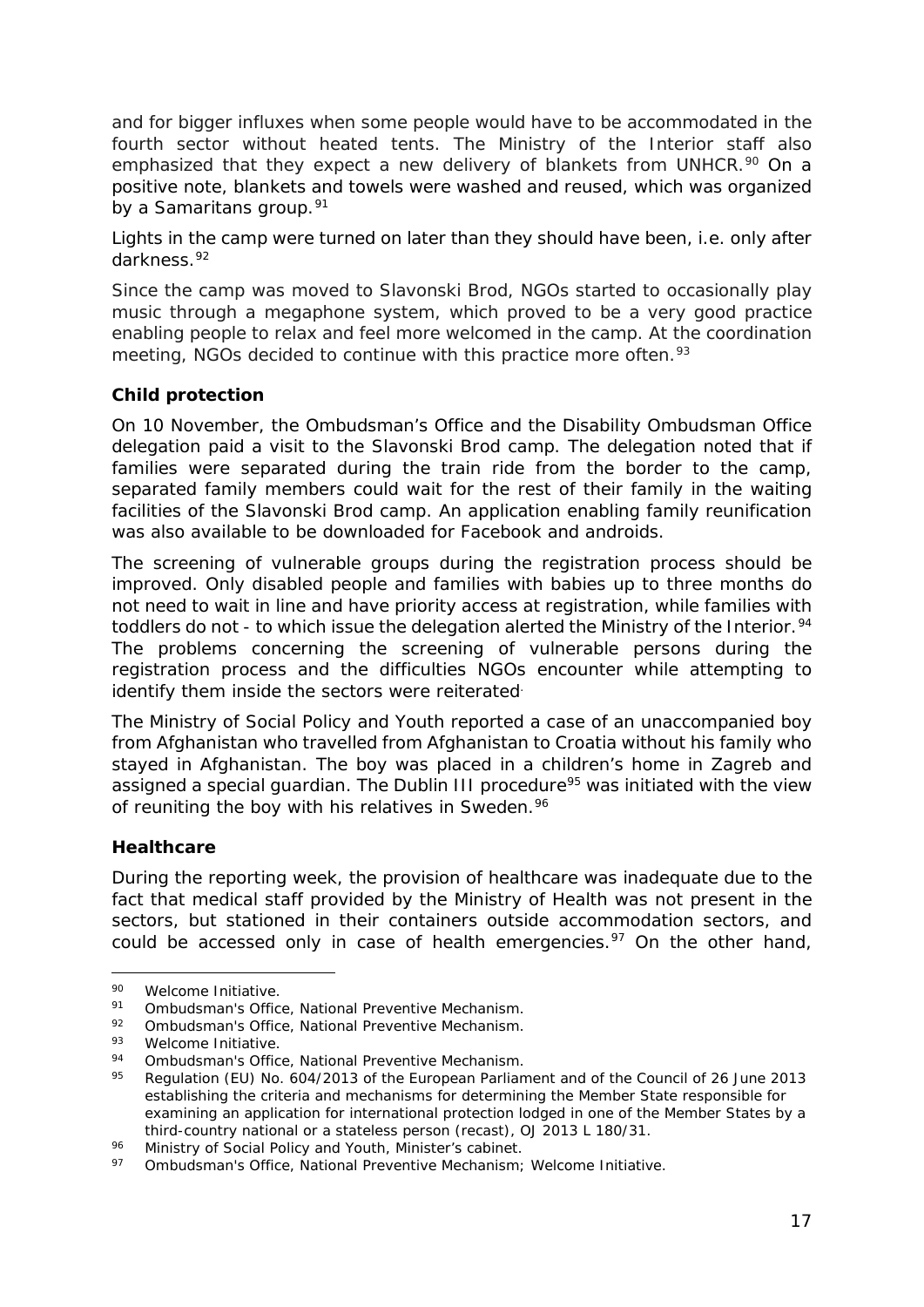medical staff provided by the NGO MAGMA was continuously present in the sectors and were proactively communicating directly with the people accommodated in the tents in order to check if there was a need for medical assistance.<sup>[98](#page-17-0)</sup> Such a proactive approach proved to be much more efficient and need based and was recommended by NGOs and volunteers to the Ministry of Health. After this intervention towards the Ministry of Health, volunteers have spotted medical staff of the Ministry of Health also inside the sectors, which could indicate that the Ministry of Health has changed its practice from stationary to a more proactive approach in providing medical assistance.<sup>[99](#page-17-1)</sup> During the reporting period, an onsite clinic became functional, as a result of which people were not taken into hospital for less serious treatments such as IV therapy.<sup>100</sup>

According to the Migrants' Health Protection report, published by the Ministry of Health, in the period from 9 November (at 6 am) until 16 November (at 6 am), there were 35 emergency medical interventions, all of which were referred to further treatment at the *in situ* clinic. One emergency medical team was present on a daily basis. There were 1,430 interventions of family medical teams in total handled by four medical teams per day, of which 18 people were referred to further treatment. Forty people were treated in the camp clinic, and two were held and discharged. In total, from 16 September until 16 November (at 6 am), the Ministry of Health provided 18,138 interventions.<sup>[101](#page-17-3)</sup>

#### **Immigration detention**

There were no cases of immigration detention.

## Social response to the situation – including rallies, voluntary work (such as humanitarian assistance, private persons hosting asylum seekers) and similar actions

#### **Rallies and incidents**

There were no particular incidents detected during the reporting period, but the Centre for Peace Studies, which coordinates the Welcome Initiative, received a number of hate messages after the terrorist attacks in Paris blaming refugees and all NGOs and volunteers who were helping them for the attacks. It is very probable that right wing parties and their supporters will use this situation for a radicalisation of the discourse on refugees. On the other hand, mainstream media and the government sent out messages supportive towards refugees and against generalisation and creation of prejudice that refugees are terrorist trying to incite war in the FU.<sup>[102](#page-17-4)</sup>

j.

<span id="page-17-0"></span><sup>98</sup> Welcome Initiative

Welcome Initiative

<span id="page-17-2"></span><span id="page-17-1"></span><sup>100</sup> Ombudsman's Office, National Preventive Mechanism.

<span id="page-17-3"></span><sup>101</sup> Ministry of Health, Number of available medical services (*Broj pruženih zdravstvenih usluga)*, available at: [www.zdravlje.hr/novosti/migrantska\\_kriza/broj\\_pruzenih\\_zdravstvenih\\_usluga](http://www.zdravlje.hr/novosti/migrantska_kriza/broj_pruzenih_zdravstvenih_usluga)

<span id="page-17-4"></span><sup>102</sup> Welcome Initiativ; For a media coverage, please see, for example, Vijesti, *Milanović: 'Možemo ostati mirni, na najvišoj smo mogućoj razini pripravnosti'*, 14 November 2015, available at: [www.vijesti.rtl.hr/novosti/hrvatska/1828092/milanovic-mozemo-ostati-mirni-na-najvisoj](http://www.vijesti.rtl.hr/novosti/hrvatska/1828092/milanovic-mozemo-ostati-mirni-na-najvisoj-smo-mogucoj-razini-pripravnosti/)[smo-mogucoj-razini-pripravnosti/.](http://www.vijesti.rtl.hr/novosti/hrvatska/1828092/milanovic-mozemo-ostati-mirni-na-najvisoj-smo-mogucoj-razini-pripravnosti/)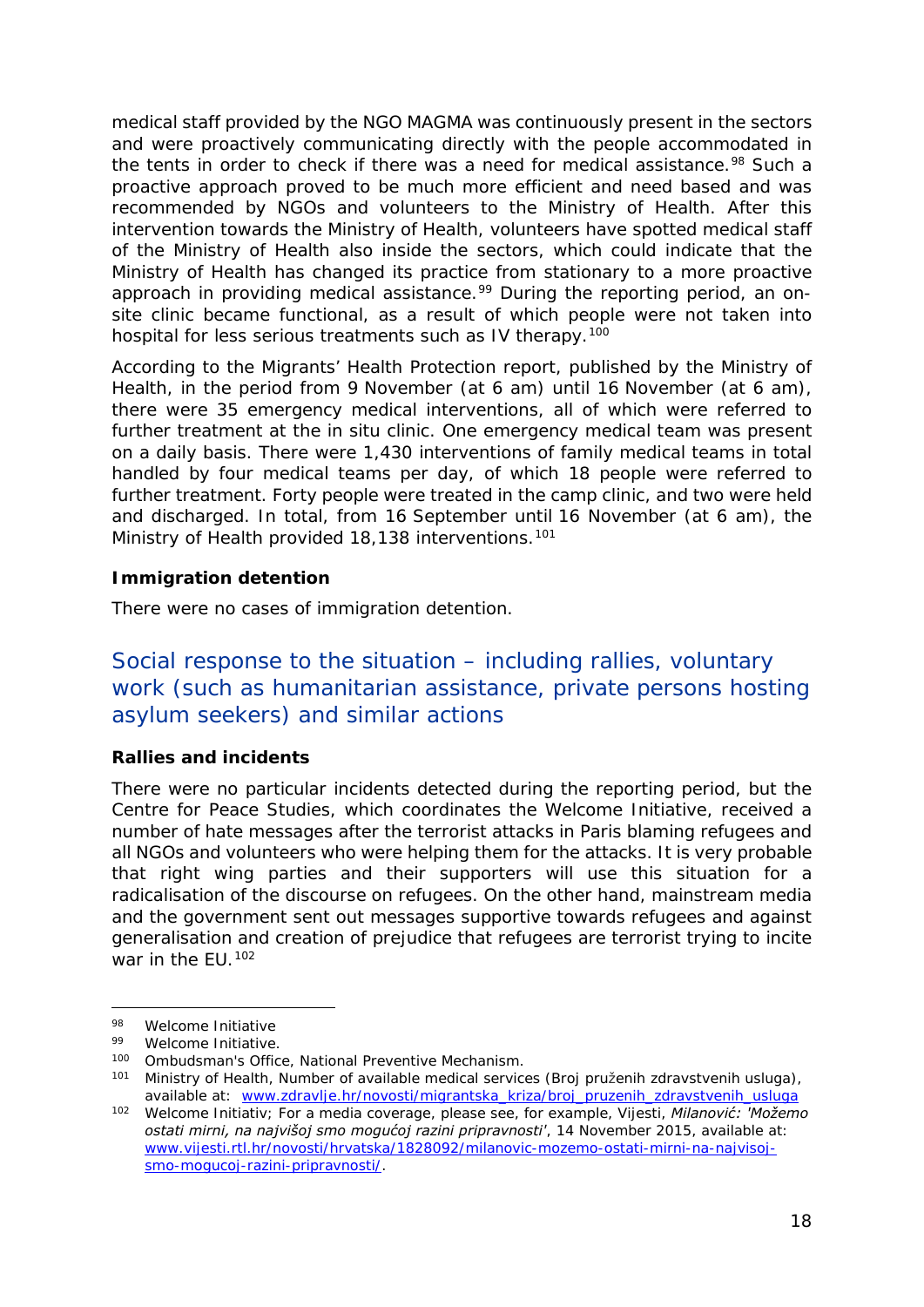#### <span id="page-18-1"></span>**NGO humanitarian activities**

On 14 November, the Welcome Initiative and Young Antifascist women of Zagreb City have organised a Solidarity March with refugees in Zagreb. Due to the fact that only the night before the tragic terrorist attacks happened in Paris, the march was also dedicated to the commemoration of the attacks' victims. It is estimated that around 1,000 citizens joined the march and all main media covered the event. No incidents occurred during the march.<sup>[103](#page-18-0)</sup> In its press release, the Welcome Initiative condemned the practice of some EU Member States of putting barb wires along their borders, one of them being Slovenia.<sup>[104](#page-18-1)</sup> The Croatian Minister of the Interior stated that putting barb wire on some places alongside the Croatian-Slovenian border by Slovenia (which was done on 13 November) was not an adequate solution to protect its borders.[105](#page-18-1)

On the same day, the Croatian Red Cross organised an event in the Contemporary Arts Museum in Zagreb under the motto: "After all we are more alike than different" consisting of intercultural workshops for children, concerts and lectures where citizens attending the event could donate clothes and food for refugees.<sup>[106](#page-18-2)</sup>

#### **Other activities**

Many people from the Slavonski Brod area who were previously unemployed for a longer period of time got temporary jobs of cleaning the camp and an area around the train tracks.[107](#page-18-3)

### Legal and policy responses, including any changes to the law

Nothing new to report.

-

<span id="page-18-0"></span><sup>103</sup> Welcome Initiative.

<sup>104</sup> Welcome Initiative.

<sup>105</sup> Aljazeera Balkans, *Ostojić želi poslati lovce na slovensku granicu*, 13 November 2015, available at: [http://balkans.aljazeera.net/vijesti/ostojic-zeli-poslati-lovce-na-slovensku](http://balkans.aljazeera.net/vijesti/ostojic-zeli-poslati-lovce-na-slovensku-granicu)[granicu;](http://balkans.aljazeera.net/vijesti/ostojic-zeli-poslati-lovce-na-slovensku-granicu) Novilist, *Slovenija i Austrija zatvaraju svoje granice; Slovenski pisci: I za 50 godina će nas suditi po ovoj ogradi*, 14 November 2015, available at: [www.novilist.hr/Vijesti/Svijet/Slovenija-i-Austrija-zatvaraju-svoje-granice-Slovenski-pisci-I](http://www.novilist.hr/Vijesti/Svijet/Slovenija-i-Austrija-zatvaraju-svoje-granice-Slovenski-pisci-I-za-50-godina-ce-nas-suditi-po-ovoj-ogradi)[za-50-godina-ce-nas-suditi-po-ovoj-ogradi](http://www.novilist.hr/Vijesti/Svijet/Slovenija-i-Austrija-zatvaraju-svoje-granice-Slovenski-pisci-I-za-50-godina-ce-nas-suditi-po-ovoj-ogradi)

<span id="page-18-2"></span><sup>106</sup> Welcome Initiative.

<span id="page-18-3"></span><sup>107</sup> Ombudsman's Office, National Preventive Mechanism.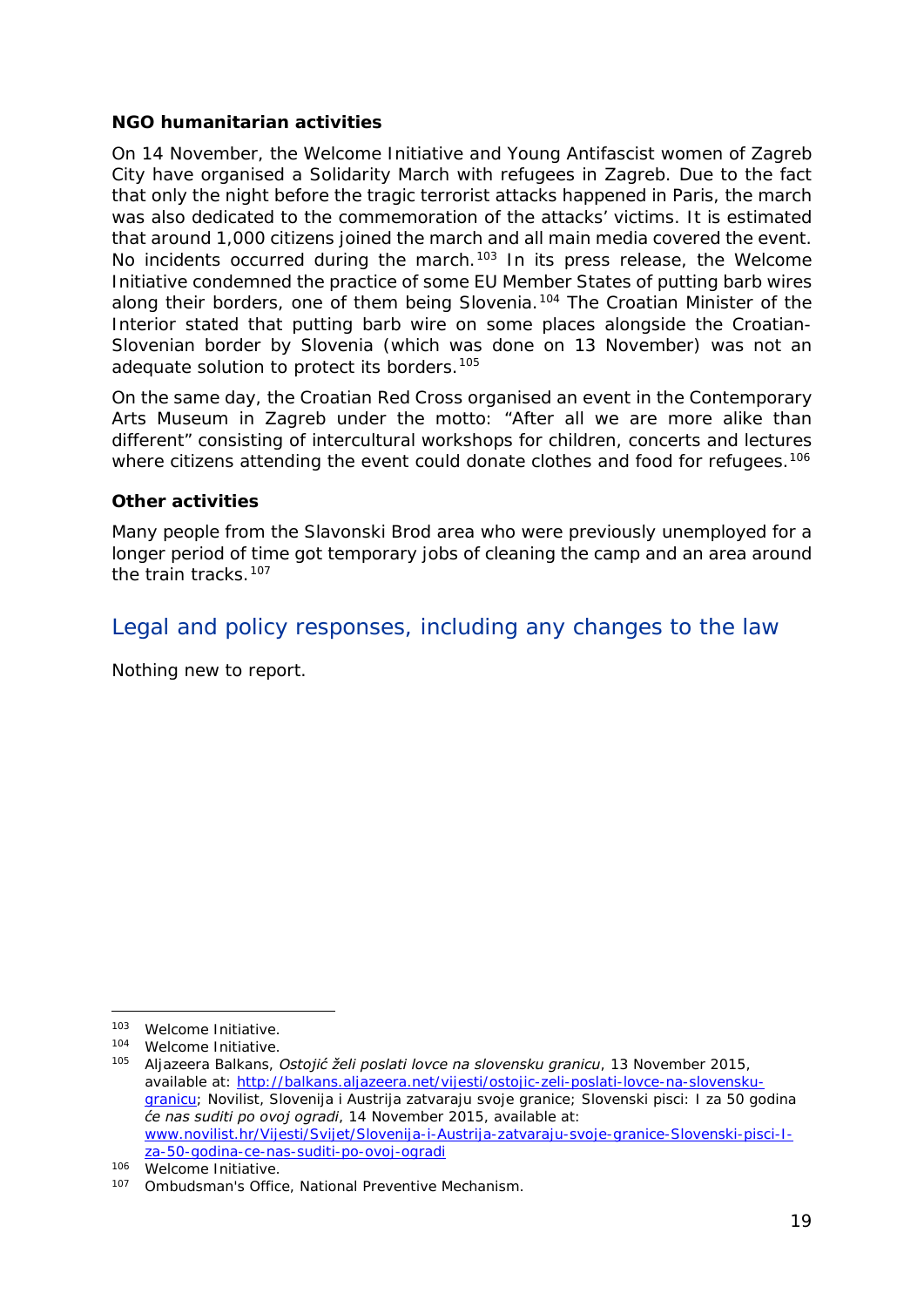## <span id="page-19-0"></span>1. Germany

## Stakeholders contacted

The interviews were conducted by phone and email with the following stakeholders:  $108$ 

- Refugee Council Schleswig Holstein (*Flüchtlingsrat Schleswig Holstein*);
- Refugee Council Bavaria (*Flüchtlingsrat Bayern*);
- Independent Commissioner for Child Sex Abuse Issues (*Unabhängiger Beauftragter für Fragen des sexuellen Kindesmissbrauchs*);
- German Red Cross (*Deutsches Rotes Kreuz e. V*.);
- Medibüro Office for Medical Assistance for Refugees in Berlin (*Medibüro - Büro für medizinische Flüchtlingshilfe, Berlin*) – NGO facilitating anonymous and free of charge medical treatment for undocumented migrants and refugees.

In addition, media reports and public announcements of federal authorities were used to fill in gaps caused by the fact that authorities could not be interviewed.

## Overview of the situation in terms of size and patterns of new arrivals

#### **Numbers and patterns of new arrivals**

A significant number of people continue to enter Germany from Austria, although under improved conditions: during the week preceding the reporting week, Austria and Germany agreed on new entry procedures at specific border crossing points.[109](#page-19-2) These measures were taken to prevent persons in need of international protection from waiting and walking in the cold. An organised border crossing of 50 persons per hour by bus is taking place.<sup>[110](#page-19-3)</sup>

#### **Asylum applications and registration**

The vast majority of new arriving persons in need of international protection want to be registered and apply for asylum. Due to the high amount of new arriving persons in need of international protection, considerable time elapses until the asylum registration and application procedure can take place. Many persons in need of international protection are being distributed from the Bavarian border region to other Federal States before the registration in the asylum procedure takes place. After submitting the application for international protection, asylum seekers may have to wait up to two years until their asylum interview can take place. For most asylum seekers, the long waiting period is frustrating and depressing.

<sup>&</sup>lt;sup>108</sup> The following text does not make reference to individual interviews. -

<span id="page-19-3"></span><span id="page-19-2"></span><span id="page-19-1"></span><sup>109</sup> UNHCR, *Europe´s Refugee Emergency Response* #9, 30 October - 5 November 2015. <sup>110</sup> Bayrischer Rundfunk, *Weniger Flüchtlinge reisen ein,* 5 November 2015, available at:

[www.br.de/nachrichten/niederbayern/inhalt/fluechtlinge-grenze-118.html](http://www.br.de/nachrichten/niederbayern/inhalt/fluechtlinge-grenze-118.html)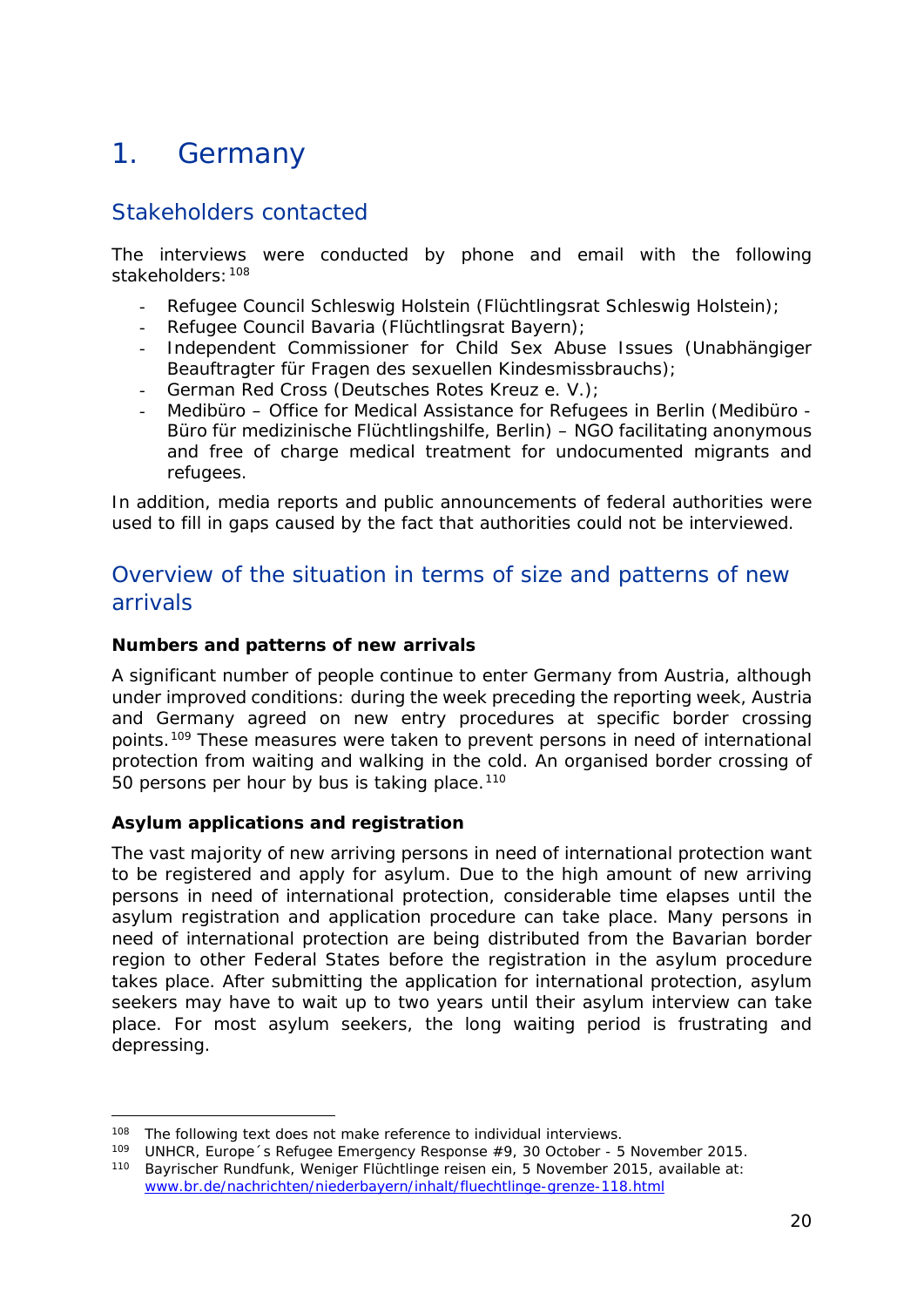## Fundamental rights issue concerning initial registration and fingerprinting for Eurodac

Nothing new to report.

### Challenges and developments concerning reception conditions of new arrivals, also in relation to provision of healthcare

#### **Reception conditions and capacity**

Nothing new to report.

#### **Child protection**

In many accommodation centres, special care is taken to ensure that children have playing opportunities (e.g. a playground) and the best interests of the child are protected.

However, a structural problem relates to the fact that there is no requirement to examine whether the conditions at newly established centres consider the best interests of the child. Therefore, the consideration of the best interests of the child remains a matter of chance and depends on the awareness and willingness of the employees at the reception centres. As a general rule, children face higher risks in overcrowded reception centres. There is often insufficient protection against sexual assaults as toilets are often not located in central places and partition walls are not available in sufficient numbers. During 2015, there have been numerous reported cases of sexual assaults against children in reception centres allegedly committed by security staff or inhabitants of the centres. There have further been cases of forced prostitution. It is assumed that many cases remain unreported.

In September 2015, the Independent Commissioner for Child Sex Abuse Issues published a checklist of minimum standards for the protection of children against sexual violence in accommodation centres. The checklist is directed to everyone with responsibility for children, i.e. full-time and voluntary employees in reception centres. During the reporting week, 2,000 copies of the checklist have been sent to the Federal State of Hesse. The Federal State of Hesse had requested the checklist in order to distribute it to employees in the state's accommodation centres.

#### **Healthcare**

Overall, the provision of basic healthcare in 440 German Red Cross accommodation centres is guaranteed. In every accommodation facility, at least a first aid post is available. The staff members in those first aid posts work on a voluntary basis. Due to the ongoing long waiting period before the registration in the asylum procedure takes place, the regular state health coverage for asylum seekers according to the "*Asylbewerberleistungsgesetz*" is not available for the non-registered people seeking international protection, who constitute a large portion. Non-registered persons can therefore not consult a doctor. Only in emergency cases hospitals are obliged to provide medical treatment to those persons. This has led to the fact that a medical treatment in an emergency room of a Berlin hospital is the only possibility for a "professional" medical ad hoc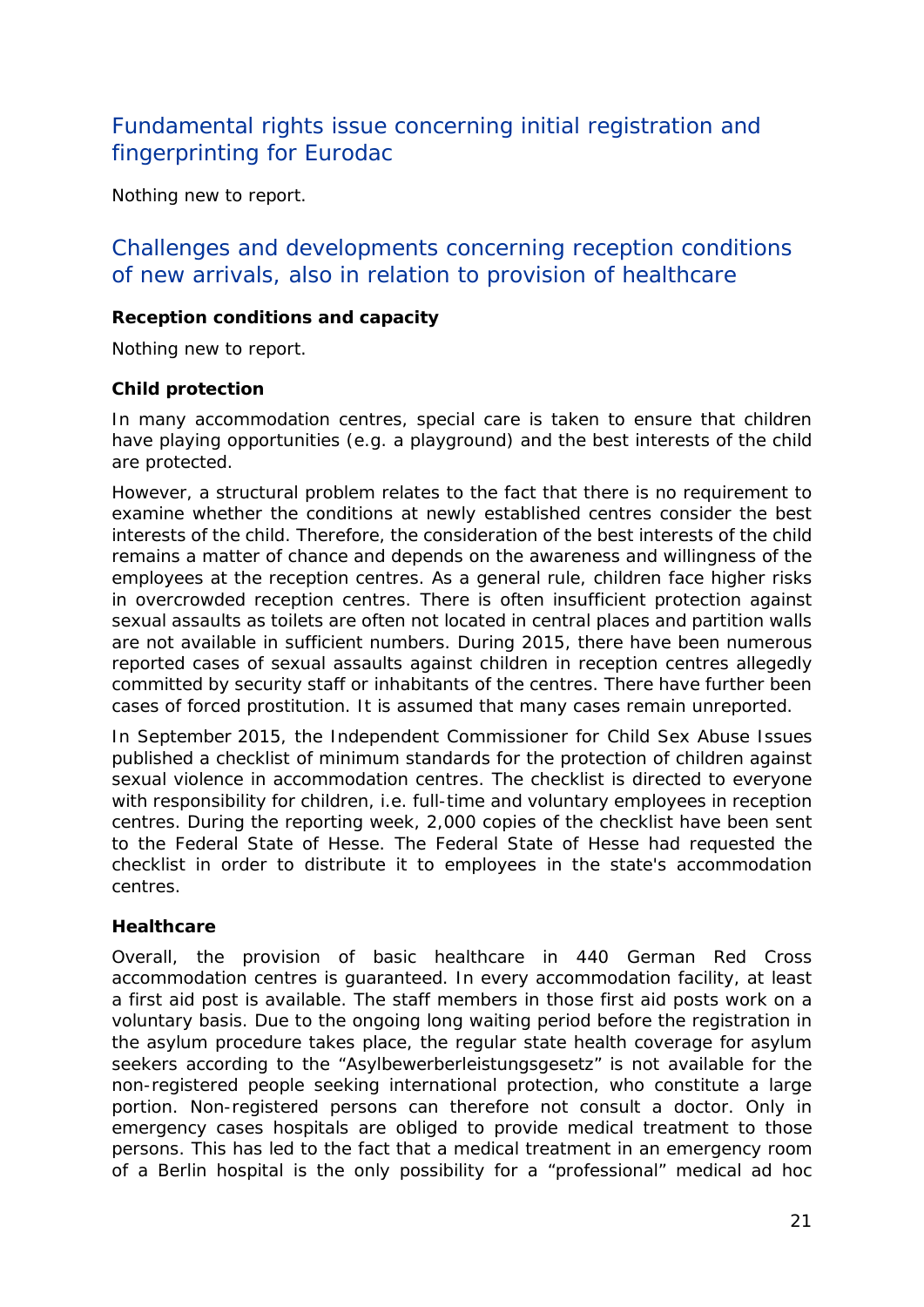treatment for non-registered people. As a consequence, emergency rooms are totally overcrowded, and non-registered people come again and again as a followon treatment cannot be provided in hospitals or in a doctor's practice.

Doctors who take over the medical treatment in Berlin accommodation centres complained that they do not have enough working space for an adequate treatment of their patients. They have to work in between beds. This violates the patients' rights including their privacy. For safety reasons, partition walls and other textile sight protection providing a minimum of privacy have to be taken off during day time.

#### **Immigration detention**

Nothing new to report.

#### **Other**

The German Red Cross demands the legal status of volunteers engaged in refugee accommodation centres to be improved so that they are treated in the same manner as volunteer firefighters. As opposed to firefighters, volunteers engaged in the current "refugee crisis" are not entitled to compensation and leave from work. This is what firefighters can claim while a "permanent disaster" occurs.

According to a provisional extensive data collection of the Federal Criminal Police Office, crimes committed by migrants are on a low level. On the other hand, crimes committed by right wing radicals are increasing dramatically.<sup>[111](#page-21-0)</sup>

In Schleswig Holstein, still many persons in need of international protection on their way to Sweden are waiting for a place on a ferryboat to Sweden. During the reporting week, many volunteers were still working hard to provide accommodation to the persons concerned.

## Social response to the situation – including rallies, voluntary work (such as humanitarian assistance, private persons hosting asylum seekers) and similar actions

#### **Rallies and incidents**

On Monday 9 November (the anniversary date of the 1938 Nazi pogrom night), two hostile right-wing demonstrations in Dresden and in Leipzig took place. In Dresden, between 7,000 and 8,500 participants gathered for the right-wing PEGIDA movement. In Leipzig, between 400 and 500 supporters of the right-wing LEGIDA movement participated.

Under the motto "Heart instead of agitation against foreigners" ("*Herz statt Hetze*"), a counter demonstration in Dresden with 4,000–6,000 participants including

<span id="page-21-0"></span><sup>111</sup> Press release of the Federal Ministry of the Interior, *Erstes Lagebild im Kontext von Zuwanderung,* 13 November 2015, available at: [www.bmi.bund.de/SharedDocs/Pressemitteilungen/DE/2015/11/lagebild1-im-kontext](http://www.bmi.bund.de/SharedDocs/Pressemitteilungen/DE/2015/11/lagebild1-im-kontext-zuwanderung-2015.html)[zuwanderung-2015.html](http://www.bmi.bund.de/SharedDocs/Pressemitteilungen/DE/2015/11/lagebild1-im-kontext-zuwanderung-2015.html) j.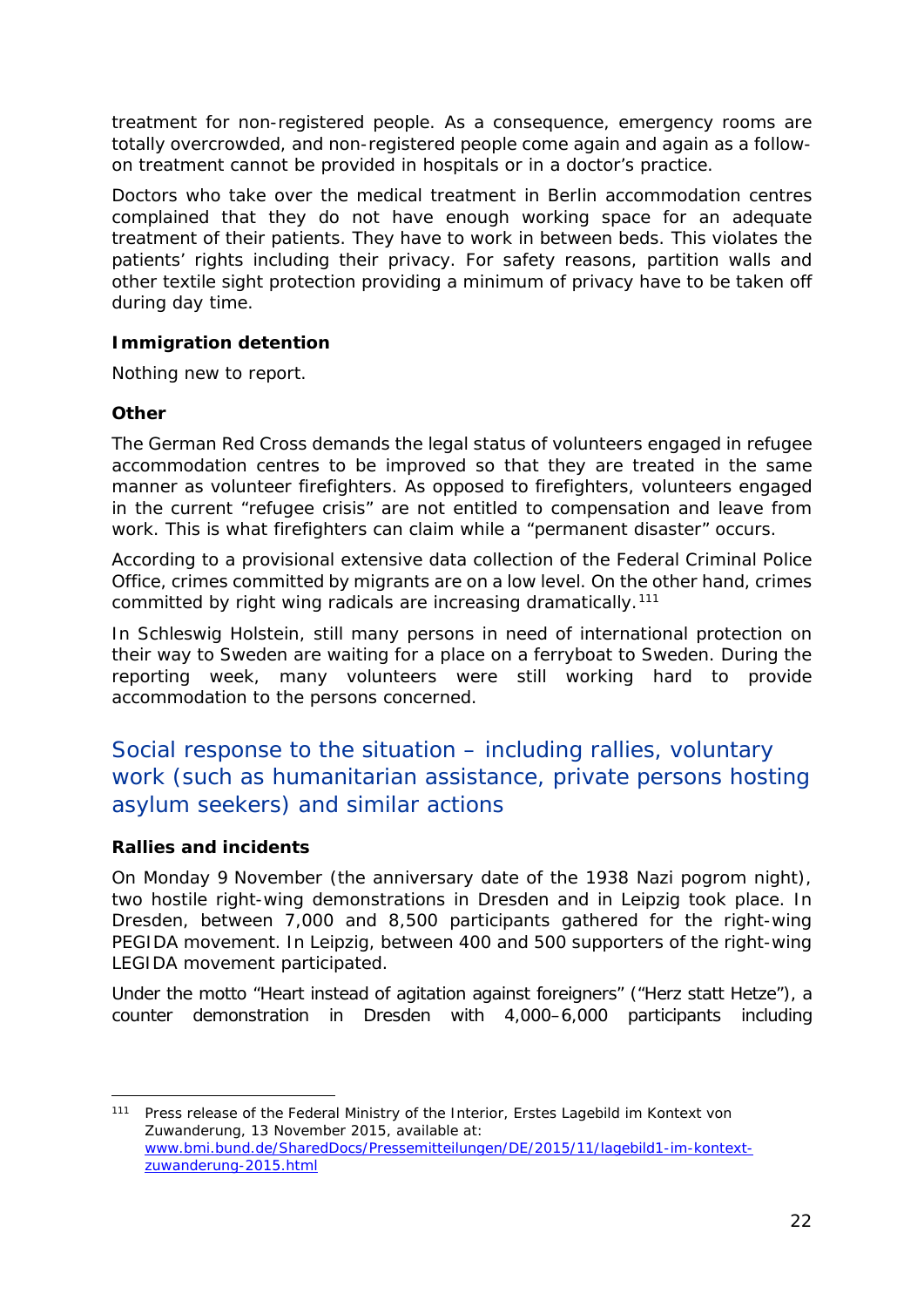representatives of the Jewish society and the Saxony government took place. Also in Leipzig, a counter demonstration with 1,700-2,500 participants took place.<sup>[112](#page-22-0)</sup>

According to an answer of the Federal Government to a parliamentary request, nearly 500 right-wing attacks on party offices occurred in the past five years. Most of them were directed against the Leftist Party (*DIE LINKE*).[113](#page-22-1)

### Legal and policy responses, including any changes to the law

During the parliamentary session (*Bundestagssitzung*) on 11 November, the Minister of the Interior confirmed that as of 21 October 2015, Germany stopped to apply the Dublin III sovereignty clause (*Selbsteintrittsrecht*) for all Syrians in need of international protection. Instead the Federal Office for Migration and Refugees returned to an individual Dublin III assessment for Syrians. The application of the sovereignty clause for all Syrians has been practiced due to the mass influx of Syrians since August 2015.<sup>[114](#page-22-2)</sup>

During the reporting week, the staff council of the Federal Agency of Migration and Refugees (*Bundesamt für Migration und Flüchtlinge,* BAMF) released a public letter addressed to the Head of the BAMF. In the letter, the staff council criticised the fact that during the so called "written asylum procedure", which is currently being practised in cases of Syrians and Iraqis to speed up the procedure, an adequate ID check is missing. Instead, the ID check responsibility is given to interpreters. In most cases, those interpreters do not originate from Syria or Iraq. According to the staff council this violates the rule of law.<sup>[115](#page-22-3)</sup>

On 13 November, the Federal Ministry of Education and Research announced to provide 100 million Euros for the integration of refugees to universities. A package of measures including the implementation of counselling services, language courses and an accelerated procedure will be adopted.[116](#page-22-4)

<span id="page-22-0"></span><sup>112</sup> MDR Sachsen, *Widerstand Tausender gegen Pegida in Dresden,* 9 November 2015, available at:<http://m.mdr.de/sachsen/dresden/pegida-dresden-neunter-november100.html> -

<span id="page-22-1"></span><sup>113</sup> Parliamentary request and answer, 10 November 2015, available at: [www.martinarenner.de/uploads/media/KA\\_18\\_6482\\_Angriffe\\_Parteibu\\_\\_ros\\_2010\\_2015\\_01.](http://www.martinarenner.de/uploads/media/KA_18_6482_Angriffe_Parteibu__ros_2010_2015_01.pdf) [pdf](http://www.martinarenner.de/uploads/media/KA_18_6482_Angriffe_Parteibu__ros_2010_2015_01.pdf)

<span id="page-22-2"></span><sup>114</sup> Protocol of the parliamentary session 11 November 2015, p. 13207, available at: <http://dip21.bundestag.de/dip21/btp/18/18135.pdf>

<span id="page-22-3"></span><sup>115</sup> Federal Agency of Migration and Refugees, Public letter, 11 November 2015, available at: [www.tagesschau.de/inland/brandbrief-bamf-105~\\_origin-f6ce9f91-72e7-44f4-8685](http://www.tagesschau.de/inland/brandbrief-bamf-105%7E_origin-f6ce9f91-72e7-44f4-8685-ac9f20fbdf5e.pdf) [ac9f20fbdf5e.pdf](http://www.tagesschau.de/inland/brandbrief-bamf-105%7E_origin-f6ce9f91-72e7-44f4-8685-ac9f20fbdf5e.pdf)

<span id="page-22-4"></span><sup>116</sup> Federal Ministry of Education and Research, *Maßnamenpaket für Flüchtlinge: Leichterer Zugang zum Stadium*, announcement 13 November 2015, available at: [www.bmbf.de/de/das-zweite-massnahmenpaket-im-ueberblick-1981.html](http://www.bmbf.de/de/das-zweite-massnahmenpaket-im-ueberblick-1981.html)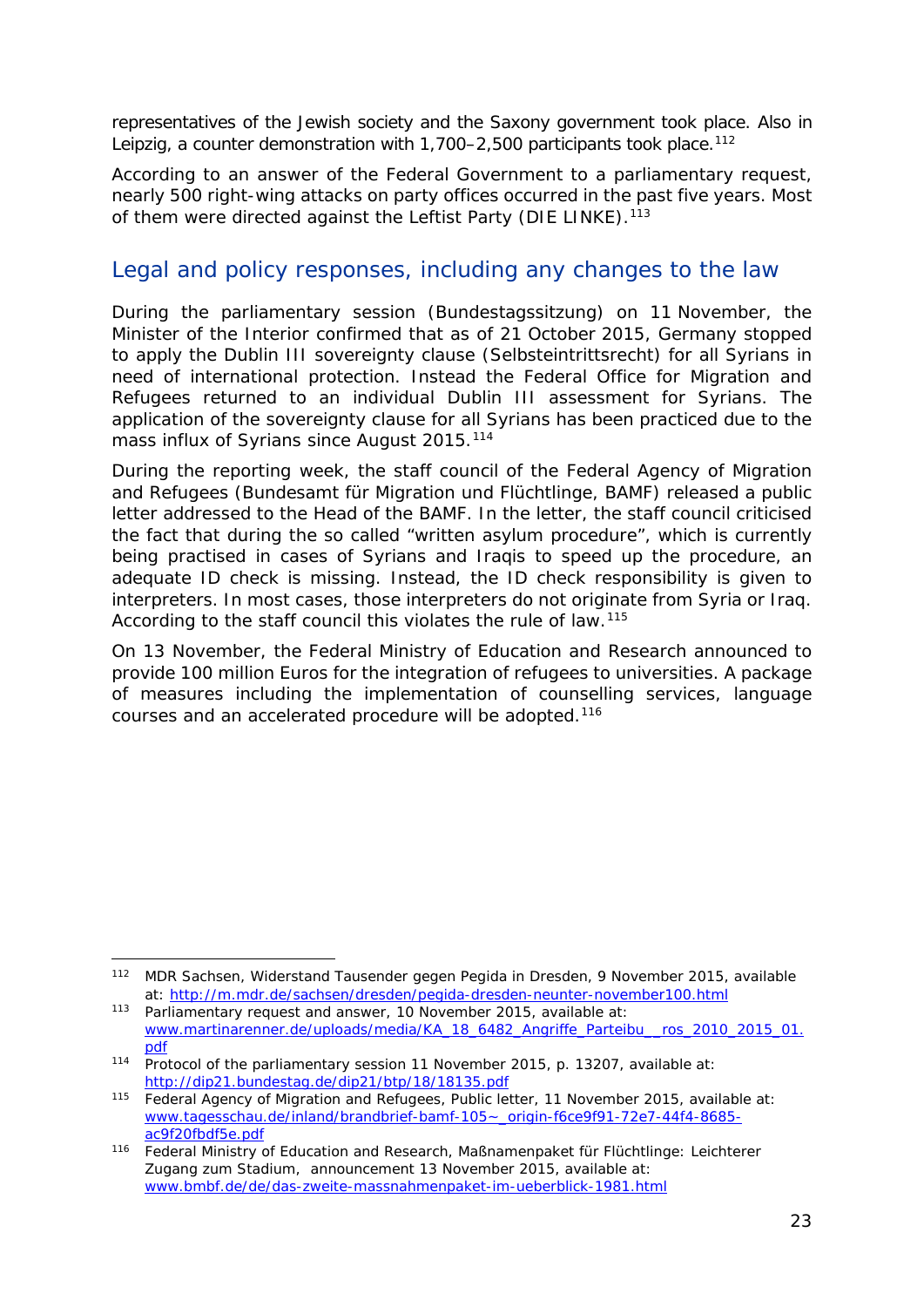## Incidents affecting persons in need of international protection as well as irregular migrants

#### **Racist and related incidents**

- In Trassenheide, Mecklenburg-Western Pomerania, on 15 November, a building which is planned to be used as an accommodation centre was set on fire by unknown perpetrators. The building is uninhabitable after the fire.
- In Stolpen, Saxony, on 14 November, unknown perpetrators threw stones against a building which is currently being rebuilt for the accommodation of persons in need of international protection. Six windows were broken.<sup>[117](#page-23-0)</sup>
- In Crimmitschau, Saxony, on 12 November, an incendiary device and a flower pot were thrown against a residential building which is currently being used as a decentralised accommodation centre. The incendiary device immediately stopped burning when it crashed against the building. A window was broken. The police took the perpetrators into custody.<sup>[118](#page-23-1)</sup>
- In Fuldetal, Hesse, on 11 November, unknown perpetrators sawed into the gas pipeline of a building which is planned to be used as an accommodation centre.<sup>[119](#page-23-2)</sup>
- In Bad Belzig, Brandenburg, on 11 November, an eight months pregnant asylum seeker was knocked down by a group of three minors between 14 and 15 years of age. When she fell on the ground, the perpetrators started to kick her. The woman had to be taken to the hospital. According to the police, the woman is still in hospital (13 November 2015).<sup>[120](#page-23-3)</sup>
- In Vadrup, North Rhine-Westphalia, 9 November, an empty building which is planned to be used as an accommodation centre was set on fire. The state prosecutor assumes arson.[121](#page-23-4)
- In Berlin, 9 November, an unknown perpetrator shot with an air pressure gun against the window of an accommodation centre. The window did not break.<sup>[122](#page-23-5)</sup>

<span id="page-23-0"></span><sup>117</sup> Amadeu Antonio Stiftung and Pro Asyl, *Chronik flüchtlingsfeindlicher Vorfälle 2015*, available at:<http://mut-gegen-rechte-gewalt.de/service/chronik-vorfaelle> -

<span id="page-23-1"></span><sup>118</sup> Amadeu Antonio Stiftung and Pro Asyl, *Chronik flüchtlingsfeindlicher Vorfälle 2015*, available at:<http://mut-gegen-rechte-gewalt.de/service/chronik-vorfaelle>

<span id="page-23-2"></span><sup>119</sup> Amadeu Antonio Stiftung and Pro Asyl, *Chronik flüchtlingsfeindlicher Vorfälle 2015*, available at:<http://mut-gegen-rechte-gewalt.de/service/chronik-vorfaelle>

<span id="page-23-3"></span><sup>120</sup> Amadeu Antonio Stiftung and Pro Asyl, *Chronik flüchtlingsfeindlicher Vorfälle 2015*, available at:<http://mut-gegen-rechte-gewalt.de/service/chronik-vorfaelle>

<span id="page-23-4"></span><sup>121</sup> Amadeu Antonio Stiftung and Pro Asyl, *Chronik flüchtlingsfeindlicher Vorfälle 2015*, available at:<http://mut-gegen-rechte-gewalt.de/service/chronik-vorfaelle>

<span id="page-23-5"></span><sup>122</sup> Amadeu Antonio Stiftung and Pro Asyl, *Chronik flüchtlingsfeindlicher Vorfälle 2015*, available at:<http://mut-gegen-rechte-gewalt.de/service/chronik-vorfaelle>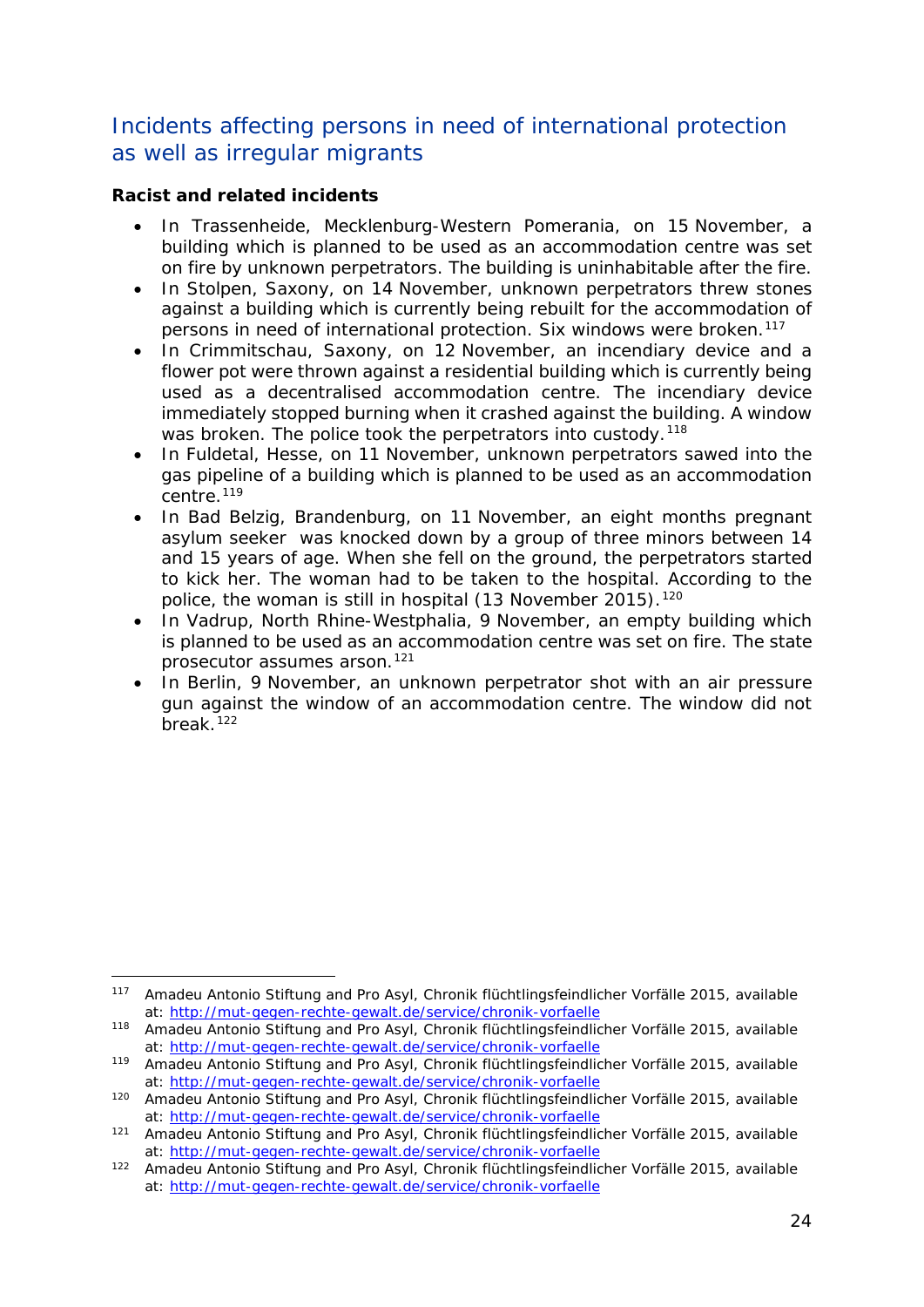## <span id="page-24-0"></span>**Greece**

## Stakeholders contacted

The interviews were conducted by phone and email with the following stakeholders:

- Ministry for Migration Policy (Υπουργείο Μεταναστευτικής Πολιτικής);
- Hellenic Police Headquarters (Αρχηγείο Ελληνικής Αστυνομίας);
- First Reception Service (Υπηρεσία Πρώτης Υποδοχής);
- Attica Aliens Directorate (Διεύθυνση Αλλοδαπών Αττικής);
- The Hellenic Coastguard (Λιμενικό Σώμα-Ελληνική Ακτοφυλακή);
- Asylum Service Greece (Υπηρεσία Ασύλου);
- United Nations High Commissioner for Refugees (UNHCR) Greece (Ύπατη Αρμοστεία του ΟΗΕ για τους Πρόσφυγες, γραφείο Ελλάδας);
- Racist Violence Recording Network (Δίκτυο Καταγραφής Περιστατικών Ρατσιστικής Βίας);
- International Organization for Migration (IOM)-(Διεθνής Οργανισμός Μετανάστευσης);
- Greek Council for Regugees (Ελληνικό Συμβούλιο για τους Πρόσφυγες);
- NGO METAction (ΜΚΟ ΜΕΤΑδραση);
- NGO PRAKSIS.
- •

## Overview of the situation in terms of size and patterns of new arrivals

#### **Numbers and patterns of new arrivals**

The number of new arrivals by sea has decreased compared to the previous week, a fact attributed to adverse weather conditions.<sup>[123](#page-24-1)</sup> Furthermore, the decreasing number is also due to the technical problems in registration. Registered daily arrivals in all sea locations ranged between  $4,500-5,000$  people,  $124$  including mostly Syrians, Afghans and Iraqis.<sup>[125](#page-24-3)</sup> Most arrived in Lesvos, Chios, Samos, Kos, Leros, Kalymnos and Rhodes.

For the reporting period, 102 incidents were reported when the Hellenic Coastguard had to take action. These incidents included 24 boats and 1 ship.<sup>[126](#page-24-4)</sup> The incidents were related either to ungovernable or waterlogged boats. The Hellenic Coastguard continues to conduct search and rescue operations on a daily

j.

<span id="page-24-1"></span><sup>123</sup> UNHCR Greece.

<span id="page-24-2"></span><sup>124</sup> Ministry for Migration Policy.

<span id="page-24-3"></span><sup>125</sup> Hellenic Coastguard.

<span id="page-24-4"></span><sup>126</sup> Hellenic Coastguard.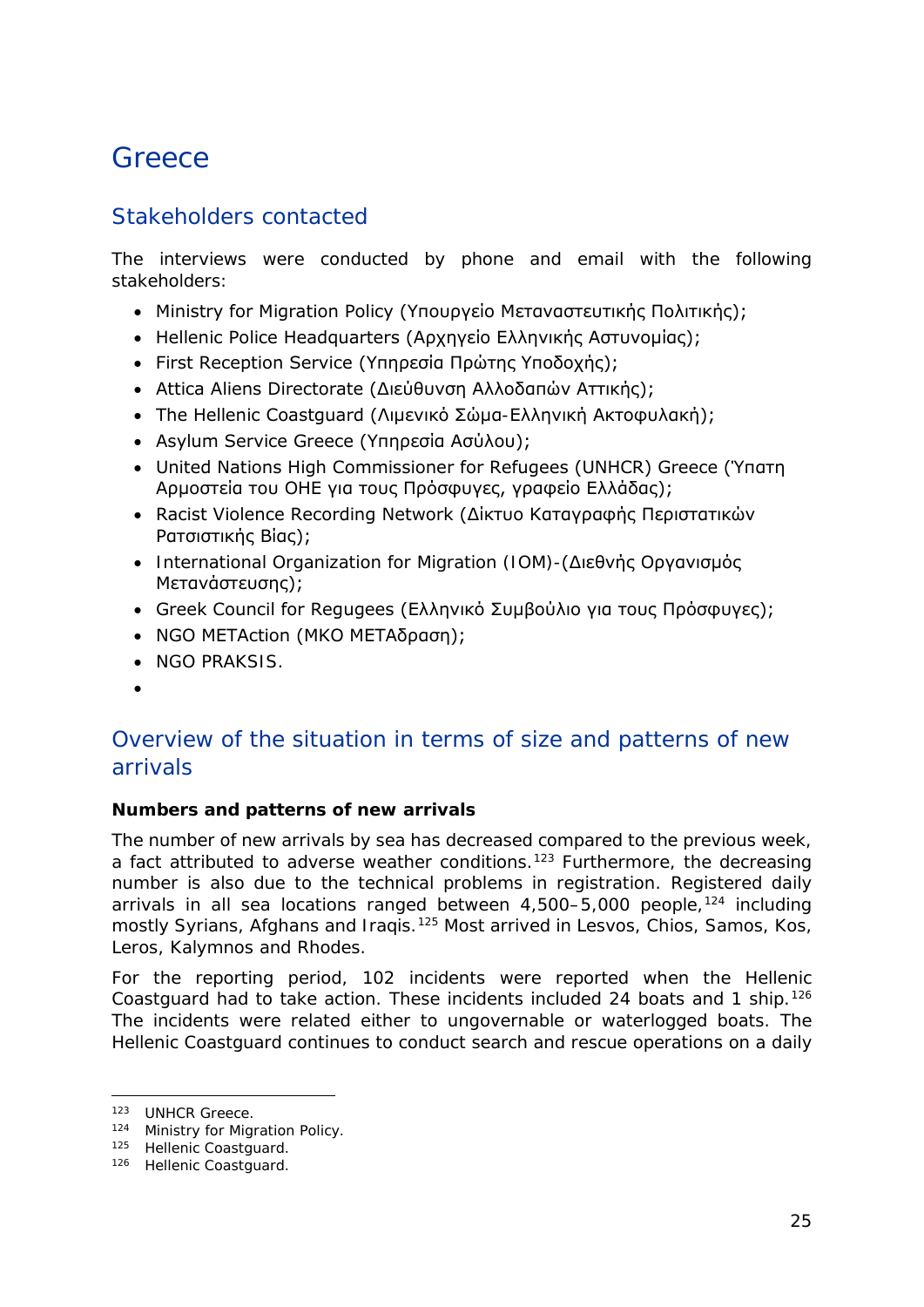<span id="page-25-8"></span>basis. The Hellenic Coastguard recovered the bodies of deceased persons in the areas of Samos and Chios.<sup>[127](#page-25-0)</sup>

From 9 to 15 November, the First Reception Service registered 270 third country nationals of those arriving for the same period, among them 73 women and 106 children.[128](#page-25-1) The majority were Syrian nationals, followed by Iraqi, Afghan, and Eritrean nationals.

In Idomeni, approximately 12,000 persons cross the borders with FYROM on a daily basis after the end of the ferry strike.<sup>[129](#page-25-2)</sup>

#### **Asylum applications and registration**

240 persons applied for asylum between 9 and 13 November, including 10 unaccompanied children.<sup>130</sup> The main region of registration was Attica, followed by Thessaloniki, Lesvos, South and North Evros, Rhodes and Amygdaleza. Most applicants are from Syria, followed by Albanians, Pakistani and Iraqi.

#### **Criminal proceedings against irregular border crossing**

No criminal proceedings were initiated against third-country nationals for irregular border crossing. For the period from 7 to 13 November, the Greek authorities prosecuted ten cases of suspects allegedly involved in smuggling.[131](#page-25-4)

#### **Returns**

The total number of forced returns for the period from 9 to 15 November, was 22. The majority concerned Albanian nationals (14).<sup>[132](#page-25-5)</sup>

#### **Unaccompanied and separated children**

An increase has been observed in the number of unaccompanied children both at entry points and in Idomeni.<sup>[133](#page-25-6)</sup>

From 2 to 8 November, the First Reception Service registered 34 unaccompanied children.[134](#page-25-7) The majority of children were boys (29) under 14 years of age. 21 were registered in the First Reception Centre of Moria, Lesvos, eleven in the First Reception Service in Orestiada and two by the mobile unit in Samos.<sup>[135](#page-25-8)</sup>

The majority of unaccompanied children arriving on the Greek islands stated that they were adults in order to complete the registration procedure faster and avoid referral to reception facilities.<sup>[136](#page-25-9)</sup>

-

<span id="page-25-0"></span><sup>127</sup> Hellenic Coastguard.

<span id="page-25-1"></span><sup>128</sup> First Reception Service.

<span id="page-25-2"></span><sup>129</sup> UNHCR Greece; NGO PRAKSIS.

<span id="page-25-3"></span><sup>130</sup> Asylum Service.

<span id="page-25-4"></span><sup>131</sup> Hellenic Police Headquarters.

<span id="page-25-5"></span><sup>132</sup> Attica Aliens Directorate.

<span id="page-25-6"></span><sup>133</sup> UNHCR Greece.

<span id="page-25-7"></span><sup>&</sup>lt;sup>134</sup> The First Reception Service states that the provided data for unaccompanied minors may have a slight deviation from the final numbers issued at the end of each month.

<sup>&</sup>lt;sup>135</sup> First Reception Service.

<span id="page-25-9"></span><sup>136</sup> Ministry for Migration Policy.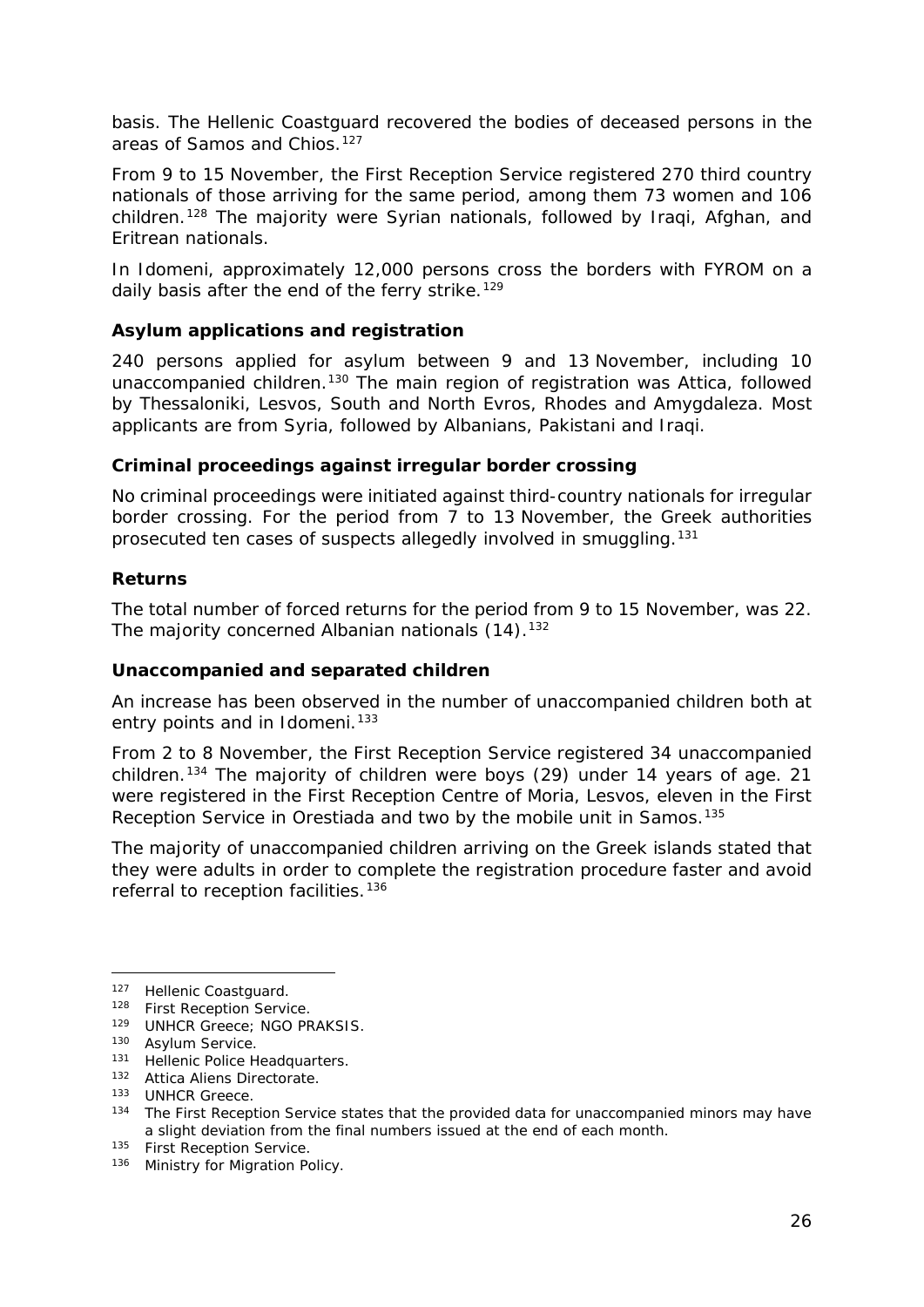<span id="page-26-3"></span>Children accommodated in reception facilities continued to abscond, even within a day from their referral.<sup>[137](#page-26-0)</sup>

In the course of the weekend, in the First Reception Service in Moria, the overcrowding of the reception facility and delays in referral have led to tensions among Arabic and Farsi speaking unaccompanied children.[138](#page-26-1) Unaccompanied children are placed in the First Reception Service until their transfer to reception facilities.

## Fundamental rights issue concerning initial registration and fingerprinting for Eurodac

The registration procedure in Kara Tepe camp in Lesvos is faster and more organized compared to the one in the camp of Moria. Fingerprints are taken digitally in both camps (Kara Tepe and Moria). Syrian nationals are registered in Kara Tepe camp and all other nationalities in Moria. As a result, new arrivals state that they are Syrian nationals in order to complete the registration procedure faster.[139](#page-26-2) UNHCR is supporting the competent authorities to improve the registration process, clarifying the role and the competence of each actor.<sup>[140](#page-26-3)</sup> UNHCR increased the number of staff in the north part of Lesvos that provides information sessions to new arrivals.<sup>[141](#page-26-3)</sup>

IOM Greece began the implementation of the Displacement Tracking Matrix (DTM) survey, which consists of a set of tools that are developed to track population movements and better understand the profile of the affected population in order to facilitate the provision of effective and targeted assistance. It is commonly used for internally displaced persons (IDP), but can also be adapted to monitor mixed migration flows throughout different geographical areas.[142](#page-26-4)

## Challenges and developments concerning reception conditions of new arrivals, also in relation to provision of healthcare

#### **Reception conditions and capacity**

#### *Reception conditions and capacity in the region of Attica*

The Ministry for Migration Policy considers the reopening of Tae Kwon Do stadium in Athens in order to evacuate the stadium in Galatsi. The ministry had agreed with the mayor of Galatsi for the provision of the stadium until the end of October, but both parties agreed to extend the evacuation process. The Tae Kwon Do stadium in the Faliro area, which had been used to accommodate up to 1,500 migrants, had to be evacuated on Monday 28 September 2015 because of logistical obstacles. In addition, the Ministry for Migration Policy is planning the

j.

<span id="page-26-0"></span><sup>137</sup> NGO PRAKSIS.

<span id="page-26-1"></span><sup>138</sup> NGO PRAKSIS.

<span id="page-26-2"></span><sup>139</sup> UNHCR Greece.

<sup>140</sup> UNHCR Greece.

<sup>141</sup> UNHCR Greece.

<span id="page-26-4"></span><sup>142</sup> IOM Greece.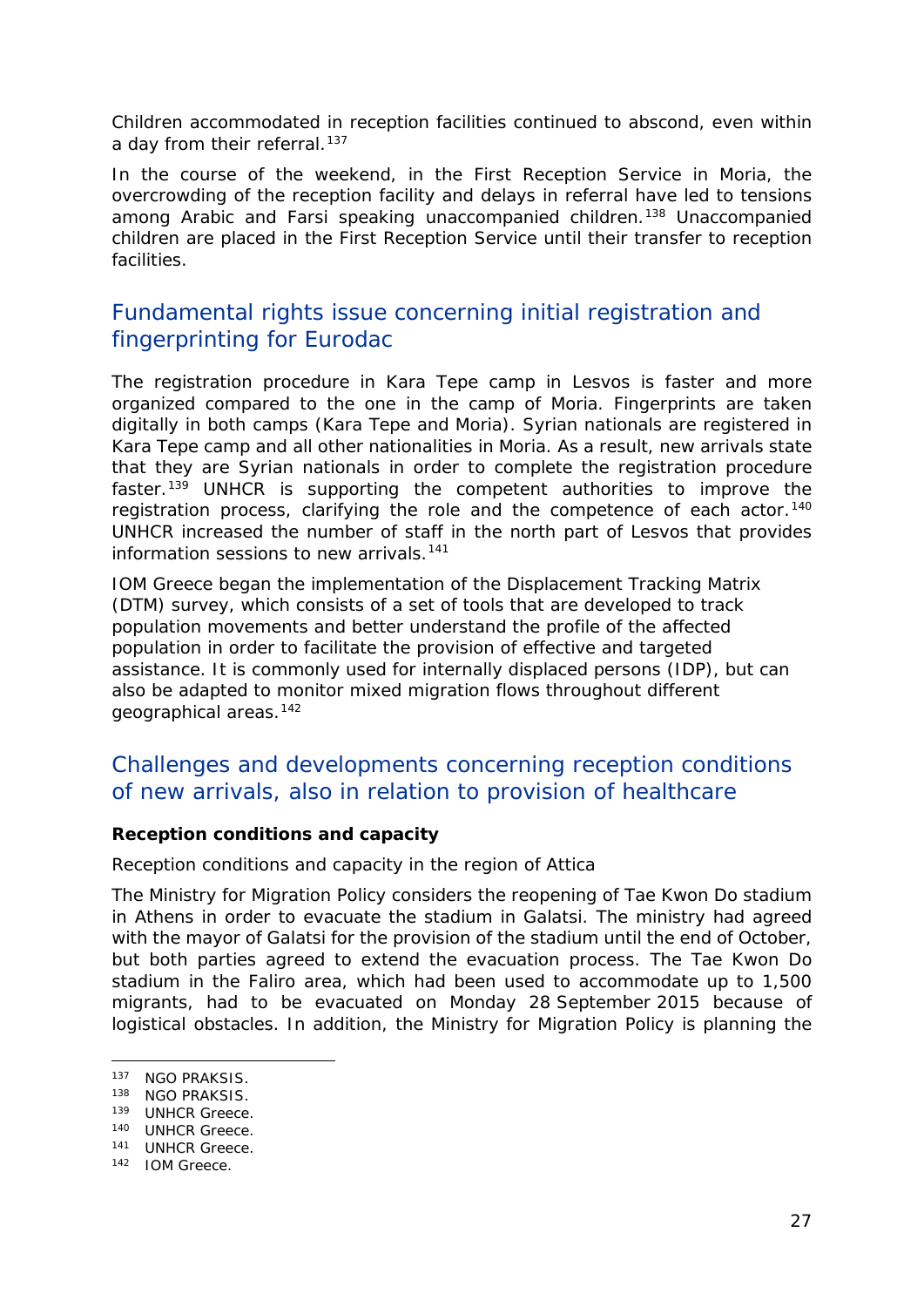<span id="page-27-3"></span>establishment of two temporary accommodation shelters in the region of Attica. The ministry in cooperation with the municipality of Athens is currently working on increasing the capacity of the temporary shelter of Elaionas. No further information was provided on the planned extension.<sup>[143](#page-27-0)</sup>

#### *Reception conditions and capacity on the islands*

Urgent action is required to improve the management of the reception sites of Moria and Kara Tepe. The reception site of Moria cannot accommodate the total number of new arrivals waiting for registration. A great number of people sleep outside the site.<sup>[144](#page-27-1)</sup> Refugees have to find a place to sleep in the few shelters available by themselves. The situation should improve as UNHCR is recruiting camp management staff.

The Ministry for Migration Policy undertakes efforts to improve the reception conditions in the Moria camp to equip it for the winter. In Kara Tepe, sanitation has significantly improved, but needs to be further enhanced through the creation of additional separate facilities for men and women. In Moria, the sanitary situation is critical and results in significant health risks.<sup>[145](#page-27-2)</sup> UNHCR installed lights in Kara Tepe camp.[146](#page-27-3)

In Samos, the screening centre is still overcrowded with 1,227 people accommodated while its official capacity is limited to 285. The situation on the port remains critical with the daily concentration of people leading to tension between new arrivals.<sup>[147](#page-27-4)</sup>

Improvements have been made concerning the reception conditions in Chios and in the abandoned hospital used for the accommodation of new arrivals in Leros.<sup>[148](#page-27-5)</sup> On the island of Kastelorizo, a municipality centre is used for the accommodation of new arrivals with a capacity to host 300 people.<sup>[149](#page-27-3)</sup>

The influx of arrivals in Farmakonisi<sup>[150](#page-27-6)</sup> remains steady. New arrivals stated that they have been mistreated by the army forces during their stay on the island and experienced inadequate reception conditions.[151](#page-27-3)

#### **Child protection**

There is still a lack of appropriate shelters for children in almost all reception facilities on the islands. Children are kept in police custody before being transferred to open reception facilities on the mainland. NGO PRAKSIS is still facing problems concerning the accommodation of unaccompanied children in the 'transit facility' for children in Lesvos. The facility can accommodate

<sup>143</sup> Ministry for Migration Policy. -

<span id="page-27-1"></span><span id="page-27-0"></span><sup>144</sup> UNHCR Greece.

<span id="page-27-2"></span><sup>145</sup> UNHCR Factsheet, Lesvos island-Greece-12-11-2015.

<sup>146</sup> UNHCR Greece.

<span id="page-27-4"></span><sup>147</sup> UNHCR Greece.

<span id="page-27-5"></span><sup>148</sup> UNHCR Greece.

<sup>149</sup> UNHCR Greece.

<span id="page-27-6"></span><sup>&</sup>lt;sup>150</sup> Farmakonisi is an uninhabited island, which administrative belongs to the municipality of Leros. A military base is operating on the island. Newcomers spent one or two days on the island after their referral to Leros.

<sup>151</sup> UNHCR Greece.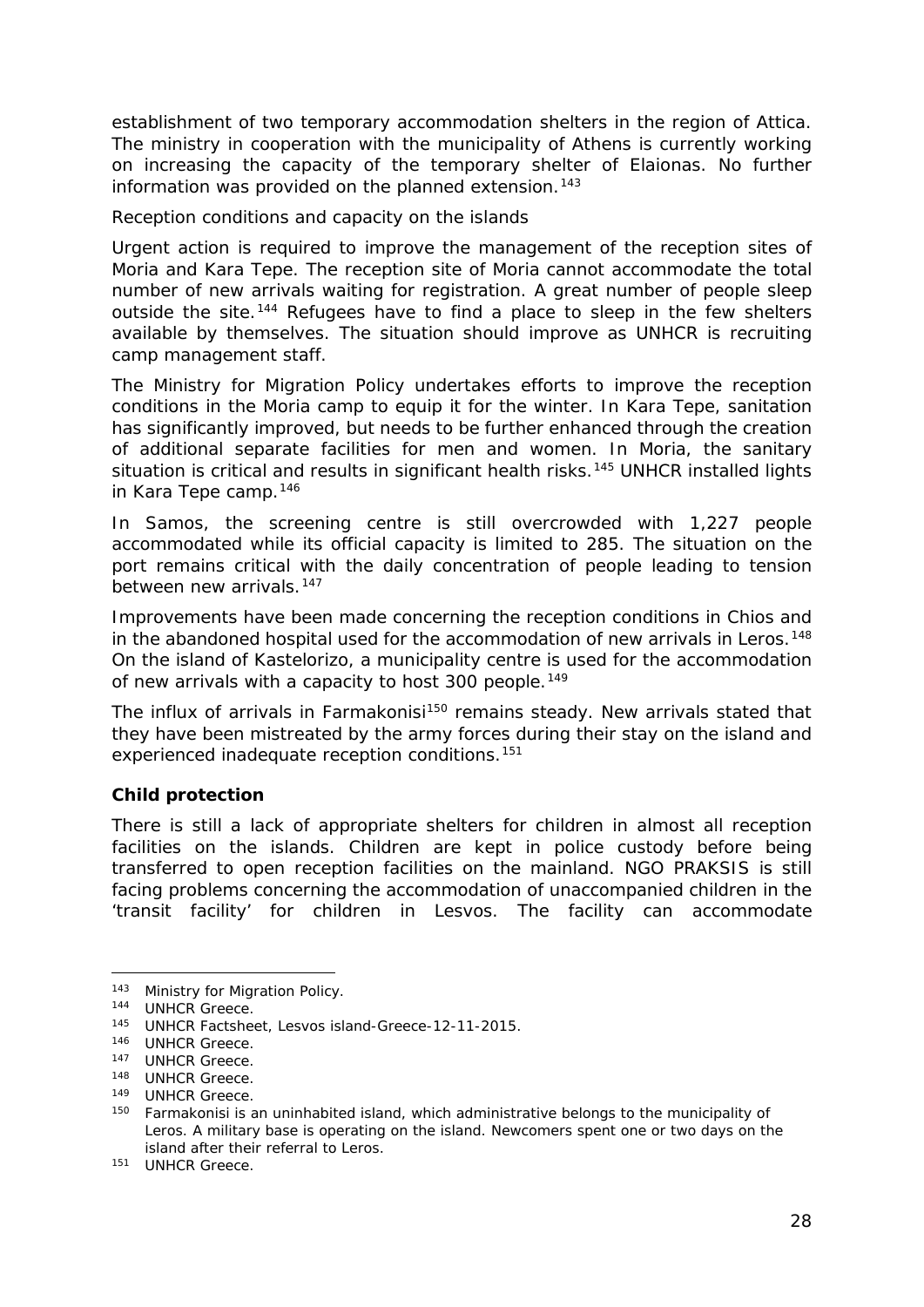<span id="page-28-3"></span>unaccompanied children (especially survivors from shipwrecks). The local prosecutor does not give permission for their referral.<sup>[152](#page-28-0)</sup>

UNHCR's partner, Save the Children, established some safe spaces for children and for breastfeeding mothers on Lesvos.<sup>[153](#page-28-1)</sup>

#### **Immigration detention**

The current capacity of pre-removal centres in Greece is 5,157. On 15 November, the total number of detainees was 389 people, 87 of whom were asylum seekers. The total capacity for all pre-removal centres, screening centres and the First Reception Centre (Orestiada) is 5,856. At present, there are 1,738 people in immigration detention, which means 17 % occupancy rate.

In Samos, the screening centre is still overcrowded with 1,227 people accommodated there, while its official capacity is limited to 285.

On 13 November, one child was placed in detention in a special facility for children in the pre-removal centre of Amygdaleza.<sup>[154](#page-28-2)</sup> The total number of detainees decreased compared to previous weeks (709), a fact which may possibly be linked to problems concerning the provision of food.<sup>[155](#page-28-3)</sup> There are serious gaps regarding the provision of food in all pre-removal centres across the country. The quantity of meals is limited and the quality is not good. The authorities provide two meals per day, lunch and dinner. Detainees state that neither the quality nor the quantity of food is decent. The meals provided consist mainly of rice or spaghetti and the provision of meet or fruit is extremely rare.[156](#page-28-3)

Social response to the situation – including rallies, voluntary work (such as humanitarian assistance, private persons hosting asylum seekers) and similar actions

Nothing new to report.

Legal and policy responses, including any changes to the law

Nothing new to report.

-

<span id="page-28-0"></span><sup>152</sup> NGO PRAKSIS.

<span id="page-28-1"></span><sup>153</sup> UNHCR Factsheet, Lesvos island-Greece-12-11-2015.

<span id="page-28-2"></span><sup>154</sup> Hellenic Police Headquarters-Irregular Migration Division.

<sup>155</sup> NGO PRAKSIS.

<sup>156</sup> Greek Council for Refugees.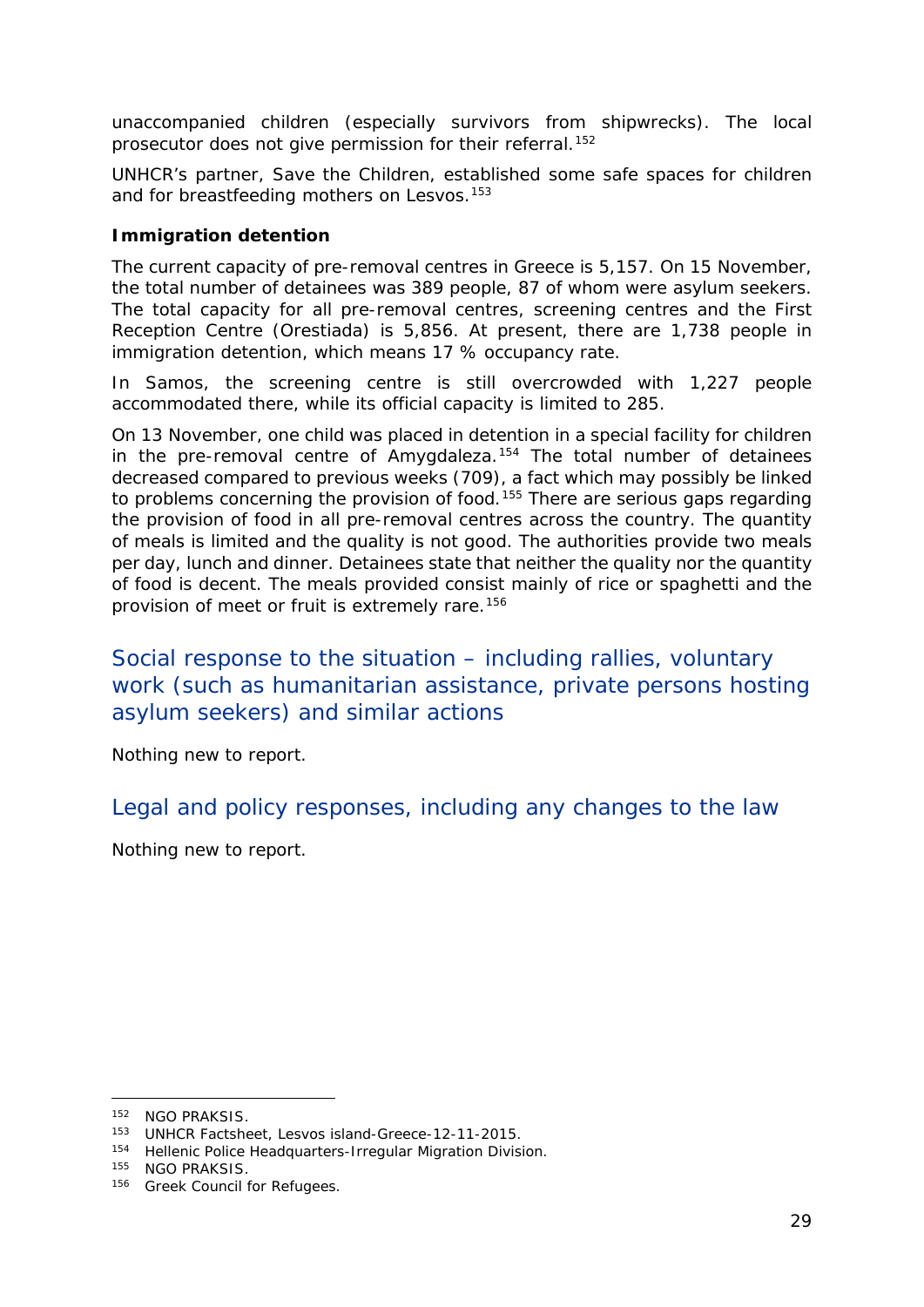## <span id="page-29-2"></span><span id="page-29-0"></span>**Hungary**

## Stakeholders contacted

The interviews were conducted by phone and email with the following stakeholders:

- Ministry of Internal Affairs (*Belügyminisztérium)*;
- Ministry of Human Capacities (*Emberi Erőforrások Minisztériuma)*;
- National Police Headquarters *(Országos Rendőr-főkapitányság);*
- General Attorney's Office *(Legfőbb Ügyészség)*;
- Office of Immigration and Nationality (*Bevándorlási és Állampolgársági Hivatal)* (headquarters in Budapest);
- County Court of Szeged (*Szegedi Törvényszék);*
- County Court of Zalaegerszeg (*Zalaegerszegi Törvényszék*);
- County Court of Pécs (*Pécsi Törvényszék);*
- Administrative and Labour Court of Debrecen (*Debreceni Közigazgatási és Munkaügyi Bíróság)*;
- United Nations' High Commissioner for Refugees (UNHCR) Hungary;
- Hungarian Helsinki Committee (*Magyar Helsinki Bizottság)*;
- Hungarian Association for Migrants (*Menedék Migránsokat Segítő Egyesület)*;
- Migration Aid, based in Budapest.

## Overview of the situation in terms of size and patterns of new arrivals

#### **Numbers and patterns of new arrivals**

During the reporting period, 110 people crossed the border into Hungary, mostly through the borders with Romania and Serbia. This shows a slight increase compared to the number of new arrivals in the previous week.[157](#page-29-1) Only two people entered the country through the border with Croatia. The government is planning to establish fences along the Hungarian-Romanian border, in case Austria closes its borders with Slovenia.<sup>[158](#page-29-2)</sup>

Asylum seekers originated mainly from Afghanistan and Pakistan. 80 % were men, 20 % were women. With respect to their age, approximately 15 % of the new arrivals were under 14 years old, around 6 % were between 14–17 years old, more than 59 % were between 18–34 years old, around 17 % were between 35– 64 years old, and approximately 2 % were over 65 years old.<sup>[159](#page-29-3)</sup>

<sup>157</sup> National Police Headquarters, Press Department. j.

<span id="page-29-1"></span><sup>158</sup> Index, Refugees may arrive in Hungary again (*Újra menekültek jöhetnek Magyarországra)*, 11 November 2015, available at: [http://index.hu/kulfold/2015/11/11/ujra\\_menekultek\\_johetnek\\_magyarorszagra/.](http://index.hu/kulfold/2015/11/11/ujra_menekultek_johetnek_magyarorszagra/) 159 Office of Immigration and Nationality.

<span id="page-29-3"></span>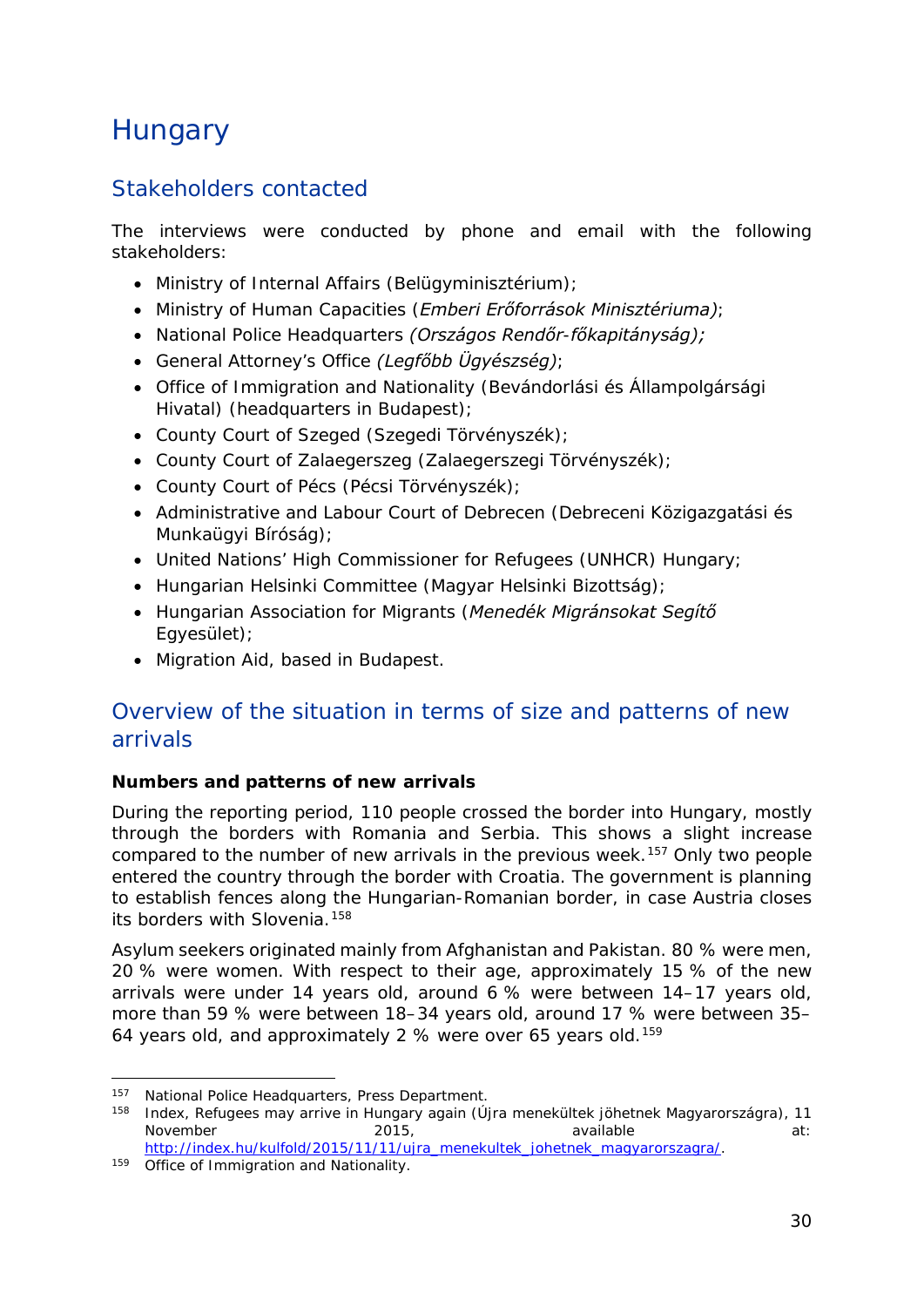#### <span id="page-30-2"></span>**Asylum applications and registration**

Registration of new arrivals took place systematically.<sup>[160](#page-30-0)</sup>

Approximately 140 people applied for asylum during the reporting period, originating mainly from Afghanistan, Pakistan and Bangladesh. Not all applications were from new arrivals: some people sentenced with an entry-ban order for committing the crime of unauthorised border fence crossing also lodged asylum applications. As long as an asylum procedure is in progress, the applicant cannot be expelled from the country.

#### **Criminal proceedings against irregular border crossing**

#### *Unauthorised border fence crossing*

About a fifth of the 110 new arrivals were apprehended by the police under the charges of unauthorised border fence crossing as they had climbed over, or ducked under, the fences installed at the Serbian-Hungarian border. Criminal proceedings were initiated by the police against 25 of them, mainly at the Hungarian-Serbian border.<sup>[161](#page-30-1)</sup> This constitutes a slight decrease in numbers compared to the previous reporting period. Based on what some of the new arrivals told the authorities, it seems that those crossing the border with Serbia have been tricked by smugglers and traffickers into crossing the fences.<sup>[162](#page-30-2)</sup> The prosecutor pressed charges against 22 people in the reporting period. All defendants admitted that they had committed the crime of unauthorised border fence crossing.[163](#page-30-2) The total number of criminal proceedings initiated between 15 September 2015 (the date when Hungary amended the Criminal Code in order to criminalise unauthorised border fence crossing) and 15 November is 936.

The District Court of Szeged (*Szegedi Járásbíróság*) held 24 criminal trials in the reporting period. 23 people have been sentenced to expulsion to Albania, Kosovo and Serbia. Seventeen people received a one-year entry ban; six persons a twoyear entry ban. In one case, the court sent the case back to the prosecutor for further investigation. None of the defendants appealed against the court's decisions, therefore all judgments are final. All the defendants made a statement right after the verdict that they would waive their right to appeal. None of the defendants requested the translation of the court's verdict in writing.<sup>[164](#page-30-3)</sup>

In the reporting period, the police initiated criminal procedures against eleven people (out of the 110 new arrivals) who were suspected of having committed the crime of forging public documents when they tried to enter Hungary.<sup>[165](#page-30-4)</sup>

<sup>160</sup> National Police Headquarters, Press Department. j.

<span id="page-30-1"></span><span id="page-30-0"></span><sup>&</sup>lt;sup>161</sup> The provision of unauthorised border crossing as offence is set out in Article 352/A of Act C of 2012 on the Criminal Code (*2012. évi C. törvény a Büntető Törvénykönyvről;* Criminal Code), available at: nit.hu/cgi\_bin/njt\_doc.cgi?docid=152383.297990#foot\_121\_place. The provision was introduced in the Criminal Code by Act CXL of 2015 on the amendment of certain laws as a result of the migrant situation (*2015. évi CXL. törvény egyes törvényeknek a tömeges bevándorlás kezelésével összefüggő módosításáról;* Act CXL of 2015), available at: [njt.hu/cgi\\_bin/njt\\_doc.cgi?docid=177552.298006.](http://njt.hu/cgi_bin/njt_doc.cgi?docid=177552.298006) Act CXL of 2015 entered into force on 15 September 2015.<br><sup>162</sup> National Police Headquarters, Press Department.

<sup>163</sup> General Attorney's Office.

<span id="page-30-3"></span><sup>164</sup> County Court of Szeged, Press Department.

<span id="page-30-4"></span><sup>165</sup> National Police Headquarters.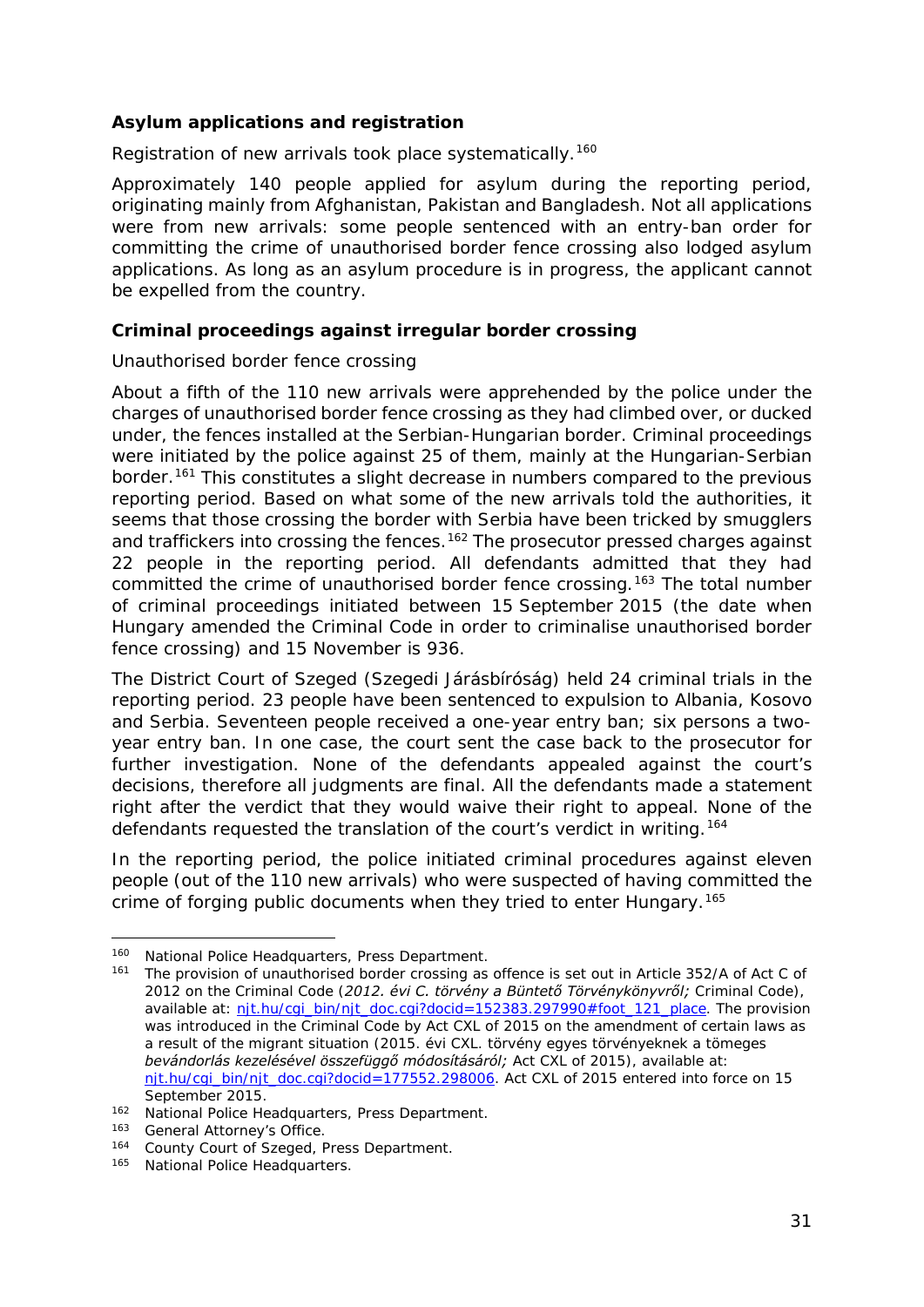#### <span id="page-31-4"></span>*Facilitation of irregular entry or stay*

In the reporting period, the police reported four cases of facilitation of irregular crossing for humanitarian purposes at the Serbian borders in Csongrád County. The police did not initiate a criminal procedure in any of these cases, they just warned the individuals.<sup>[166](#page-31-0)</sup>

The Prosecutor's Office in Kecskemét pressed charges on 11 November against one Belgian and three Hungarian nationals who, according to the indictment, tried to transport nine Syrian people to Budapest against payment.<sup>[167](#page-31-1)</sup>

The Prosecutor's Office in Szeged pressed charges against five Hungarian citizen who robbed a Syrian asylum seeker on 28 July 2015. Two defendants made a deal with the victim that they would transport him to Budapest in exchange for EUR 350. Later the two defendants agreed with three others to rob the victim. One of them pretended that he was a police officer and asked for the victim's IDs. When the victim refused to hand over his documents, the defendants overpowered him and took away his bag that contained items with a value of EUR 1,300.<sup>[168](#page-31-2)</sup>

#### **Returns**

The readmission procedure remains long; it can take months. Serbia accepts to readmit ten people a day and only those who have valid ID and travel documents.[169](#page-31-3) People wait for their deportation in detention; men are typically accommodated in penal institutions; women and children are accommodated in detention centres that are closed areas in the refugee camps. Most of the detained people are men (around 84 % of them) and the majority are between 19 and 35 years of age.<sup>[170](#page-31-4)</sup>

Seventy-one people were readmitted to Kosovo, Turkey, Albania and Serbia in the reporting period.[171](#page-31-5) Because of the slow readmission procedures, around 700 people have been waiting for deportation in penal institutions and detention centres.[172](#page-31-4) Some of them have been in detention for more than 60 days awaiting readmission to Serbia. Civil society organisations still find that the detained people get insufficient information about the expected date of their readmission and their rights.[173](#page-31-4)

#### **Unaccompanied and separated children**

-

<span id="page-31-0"></span><sup>166</sup> National Police Headquarters.

<span id="page-31-1"></span><sup>167</sup> Hungarian Prosecutor, Pressing charges against a Belgian national and three of his Hungarian associates in Kecskemét (*Vádemelés egy belga embercsempész és három magyar társa ellen Kecskeméten),* 11 November 2015, available at: [http://mklu.hu/hnlp14/?p=23909.](http://mklu.hu/hnlp14/?p=23909)<br><sup>168</sup> Hungarian Prosecutor, Pressing charges against five men from Szeged who committed

<span id="page-31-2"></span>robbery against a migrant (*Vádemelés a migráns sérelmére rablást elkövető öt szegedi férfivel szemben)*, 11 November 2015, available at: [http://mklu.hu/hnlp14/?p=23915.](http://mklu.hu/hnlp14/?p=23915)<br><sup>169</sup> Ministry of the Interior.

<span id="page-31-3"></span><sup>170</sup> National Police Headquarters, Press Department.

<span id="page-31-5"></span><sup>171</sup> National Police Headquarters.

<sup>172</sup> National Police Headquarters, Press Department.

<sup>173</sup> Helsinki Committee. UNHCR Hungary.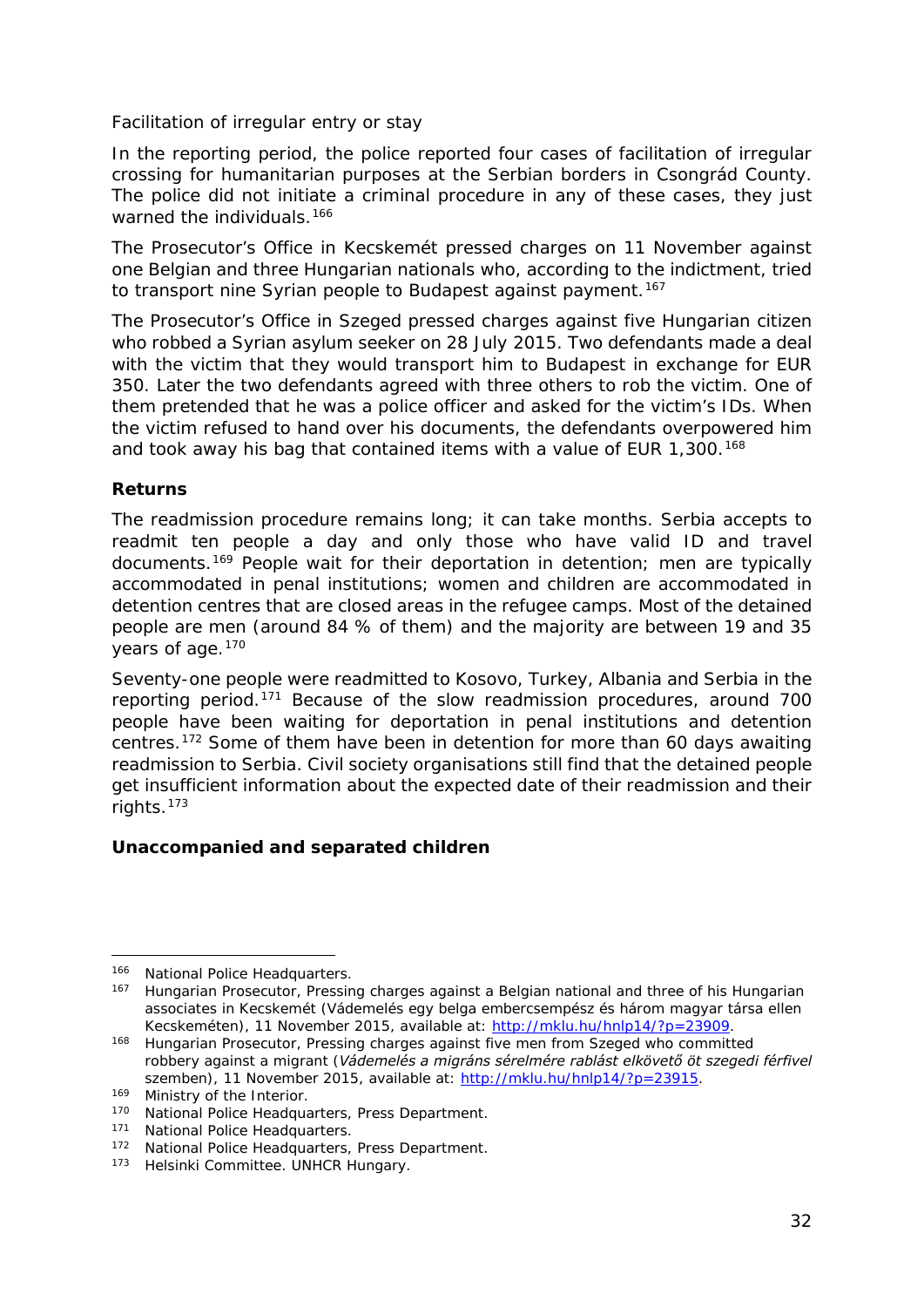<span id="page-32-1"></span>The Hungarian authorities registered only one unaccompanied child among the new arrivals in the reporting period,<sup>[174](#page-32-0)</sup> who was accommodated in a special institution in Hódmezővásárhely and provided support from social services.<sup>[175](#page-32-1)</sup>

## Fundamental rights issue concerning initial registration and fingerprinting for Eurodac

Nothing new to report.<sup>[176](#page-32-2)</sup>

## Challenges and developments concerning reception conditions of new arrivals, also in relation to provision of healthcare

#### **Reception conditions and capacity**

Four transit zones (Röszke and Tompa at the Serbian borders, Letenye and Beremend at the borders with Croatia) remained open in the reporting period. The most used were the one at the Serbian borders as new arrivals came mainly through those border crossing points. Currently nobody is accommodated in the transit zones.[177](#page-32-3)

The refugee camp in Debrecen will be closed completely by the end of 2015, as currently there are no refugees accommodated there. The authorities started to convert the facility into a police office. The Debrecen camp was the largest in the country with the total capacity of 933 beds. The total capacity of the three remaining refugee camps (Bicske, Vámosszabadi, Nagyfa) is currently 980. On 12 November, 239 asylum seekers were accommodated in Bicske, 122 in Vámosszabadi and 76 in Nagyfa. As the total number of asylum seekers in the country (437) is still below the maximum capacity of these institutions, the authorities are planning to relocate those who are currently in immigration or asylum detention in these camps after their release. In case the office accepts the claim for asylum, the claimant is released from the asylum detention and will be accommodated in an open refugee camp. Recognised refugees are also entitled, and receive support, to live outside of the refugee camps' premises. In case of immigration detention, the court may declare the decision of the police or the office unlawful in a review procedure. As a consequence, the person is released from the immigration detention and will be accommodated in a refugee camp.<sup>[178](#page-32-4)</sup>

As the two previously established temporary registration points in Szentgotthárd and Körmend (close to the Austrian border) are no longer in use, the authorities decided to close these facilities and transported the tents, beds and blankets to Slovenia on  $9 - 10$  November 2015.<sup>[179](#page-32-5)</sup>

<sup>174</sup> National Police Headquarters, Press Department. j.

<span id="page-32-0"></span><sup>175</sup> UNHCR Hungary.

<span id="page-32-2"></span><sup>176</sup> Office of Immigration and Nationality; Helsinki Committee; UNHCR Hungary.

<span id="page-32-3"></span><sup>177</sup> National Police Headquarters, Press Department.

<span id="page-32-4"></span><sup>178</sup> Ministry of Internal Affairs.

<span id="page-32-5"></span><sup>179</sup> Mandiner, 'Migration: we are helping Slovenia with tents and beds' (*Migráció: sátrakkal és ágyakkal segítjük Szlovéniát)*, 9 November 2015, available at: [http://mandiner.hu/cikk/20151109\\_migracio\\_satrakkal\\_es\\_agyakkal\\_segitjuk\\_szloveniat.](http://mandiner.hu/cikk/20151109_migracio_satrakkal_es_agyakkal_segitjuk_szloveniat)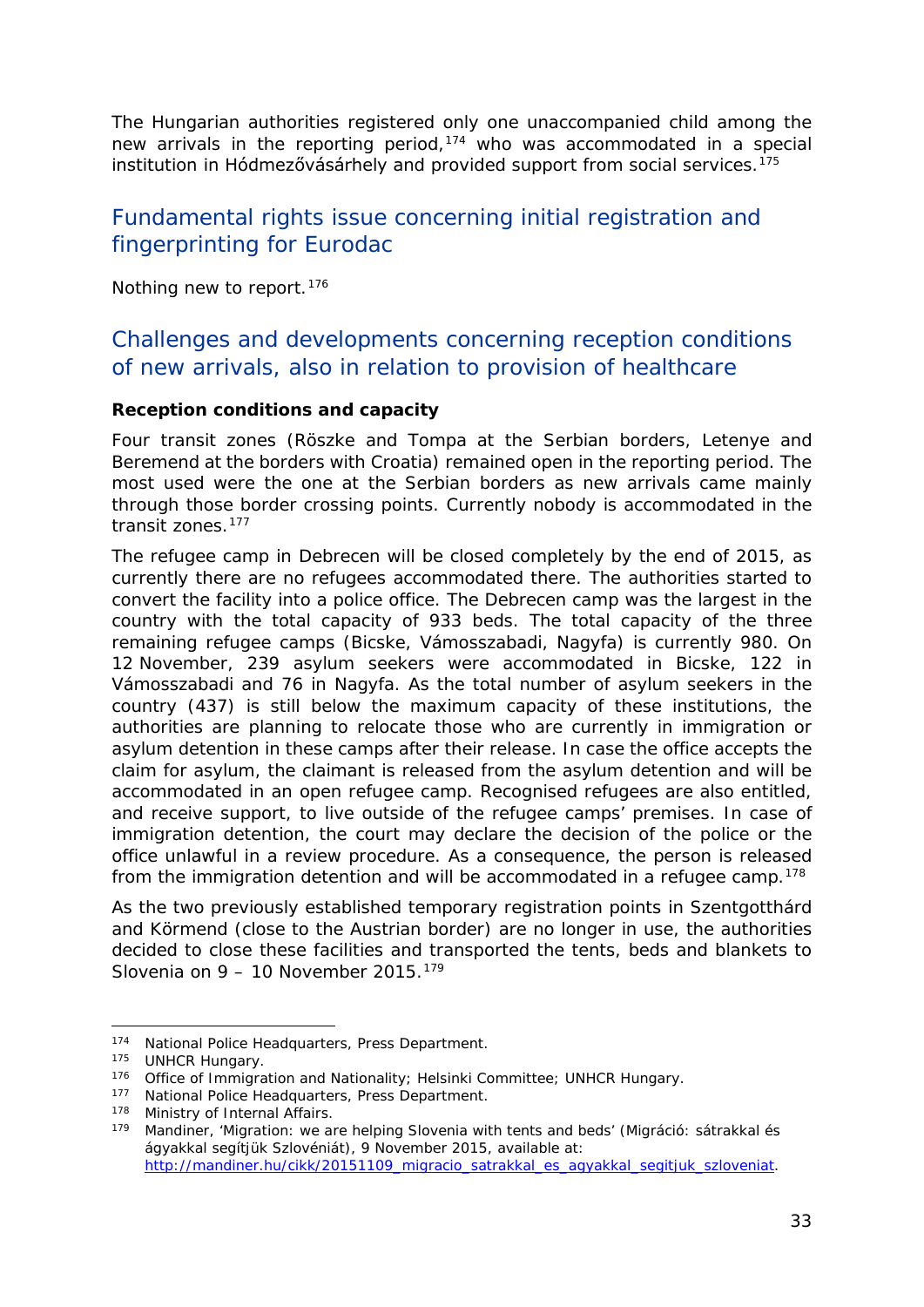<span id="page-33-2"></span>Civil society organisations found that the authorities did not always provide people in the refugee camps with sufficient information about their rights and the rules of the asylum procedure, therefore civil society organisations had to support people to gain access to proper information.[180](#page-33-0)

#### **Child protection**

The two institutions that accommodate unaccompanied or separated refugee children housed 16 children (seven in Fót, nine in Hódmezővásárhely) in the reporting period. The total capacity of the two institutions is 88 beds.<sup>[181](#page-33-1)</sup> The experience of civil society organisations was that children got proper support from social services in the two institutions.<sup>[182](#page-33-2)</sup>

In the previous reporting period, civil society organisations reported some unaccompanied or separated children in detention centres.<sup>[183](#page-33-3)</sup> The authorities conducted age assessment for these children. As a result, three children were relocated from detention centres to the special institutions of Fót and Hódmezővásárhely, where social services provide proper support.<sup>[184](#page-33-2)</sup>

#### **Healthcare**

Civil society organisations do not find healthcare services provided to people detained in prisons and detention centres satisfactory. Severe medical conditions still do not get immediate and proper attention, and it may take up to a couple days for medical care to be provided, even in the less urgent cases. Detained people living with a disability do not get the attention they need as some of them are accommodated in cells and blocks that are not completely accessible.<sup>[185](#page-33-4)</sup> Civil society organisations also identified pregnant women in detention centres where the facilities are inadequate for them, therefore they do not get proper attention.[186](#page-33-2)

#### **Immigration detention**

Around 700 people are in immigration detention and 442 people are in asylum detention. They are mainly from Syria, Afghanistan and Iraq.<sup>[187](#page-33-5)</sup>

During the reporting period, 101 migrants (all adults) have been placed into asylum detention.[188](#page-33-6) Immigration detention is ordered in cases where a person is about to be deported. This happens when the Office of Immigration and Nationality, or the court, expels somebody.<sup>[189](#page-33-2)</sup> Immigration detention is different from asylum detention, i.e. the detention of those applying for international protection in Hungary. The Office of Immigration and Nationality may order the

<sup>180</sup> Helsinki Committee. -

<span id="page-33-1"></span><span id="page-33-0"></span><sup>181</sup> Ministry of Human Capacities.

<sup>182</sup> Helsinki Committee.

<span id="page-33-3"></span><sup>183</sup> UNHCR Hungary.

<sup>184</sup> Ministry of Human Capacities.

<span id="page-33-4"></span><sup>185</sup> UNHCR Hungary; Helsinki Committee.

<sup>186</sup> Migration Aid.

<span id="page-33-5"></span><sup>&</sup>lt;sup>187</sup> Office of Immigration and Nationality; National Police Headquarters.

<span id="page-33-6"></span><sup>188</sup> Office of Immigration and Nationality.

<sup>189</sup> Article 54 of Act II of 2007 on the admission and stay of third country nationals *(2007. évi II. törvény a harmadik országbeli állampolgárok beutazásáról és tartózkodásáról)*.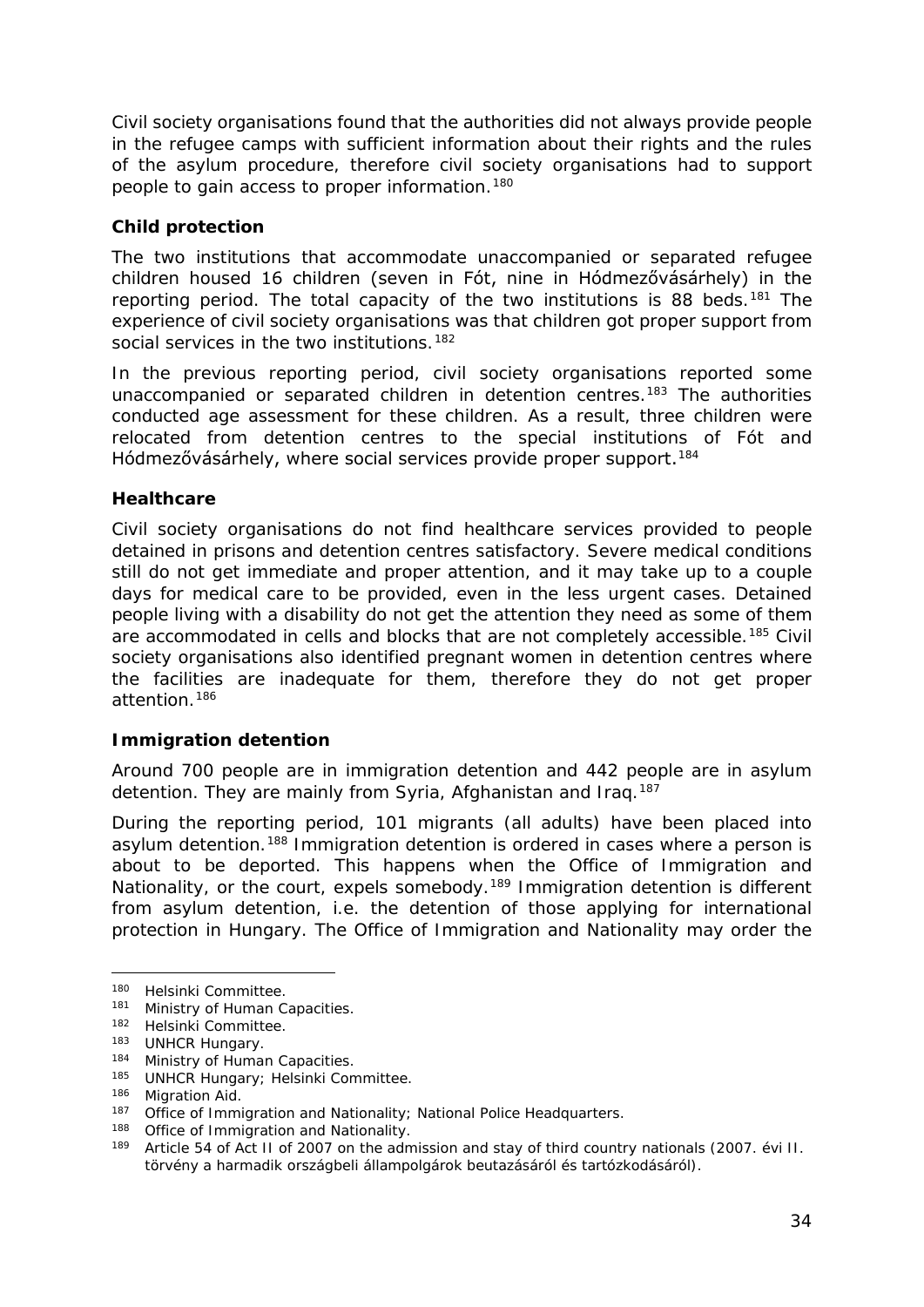<span id="page-34-2"></span>detention of asylum seekers in certain cases to ensure the applicant does not leave Hungary during the procedure. For example, authorities ordered the detention of asylum seekers when their identity was not clear, while in another case, a person who had been sentenced for irregular fence crossing was detained while waiting for his/her asylum application to be processed.<sup>[190](#page-34-0)</sup>

Tensions are growing in the detention centres and the penal institutions, as most of the detained people – especially those who should be readmitted to Serbia – have to wait for deportation for weeks or months and receive very little information about the readmission procedures.<sup>[191](#page-34-1)</sup> The police registered irregular behaviour in four cases (disobeying orders from the officials, damaging furniture in the cell), and civil society organisations also experienced minor forms of protests and dissatisfaction (e.g. hunger strike) on multiple occasions in the reporting period.[192](#page-34-2)

Social response to the situation – including rallies, voluntary work (such as humanitarian assistance, private persons hosting asylum seekers) and similar actions

#### **Rallies and incidents**

A photo exhibition called 'Transit Zone' opened on 12 November in Budapest showing a collection of photos taken by nine photographers of the Pictorial Collective<sup>[193](#page-34-3)</sup> (an association of modern and contemporary art photographers in Budapest) about how the refugees travel across countries. The exhibition aims to enhance people's understanding of how desperate the refugees are when they have to leave their homes. So far around 200 people visited the exhibition.<sup>[194](#page-34-2)</sup>

The Hungarian Helsinki Committee organised the Verzio International Film Festival held in Budapest between 11 and 14 November. They played movies about migration and the life of refugees. The Hungarian Helsinki Committee also held round table conversations each night to discuss the following topics: the safe third country rule; collision between morality and practice in the refugee crisis; refugees and us; and why asylum seekers originate mainly from Syria.<sup>[195](#page-34-4)</sup>

#### **NGO humanitarian activities**

The Cordelia Foundation for the Rehabilitation of Torture Victims (*Cordelia Alapítvány a Szervezett Erőszak Áldozataiért)*,[196](#page-34-5) a civil society organisation that was established in 1996 to assist torture survivors and severely traumatised asylum seekers, launched a donation campaign with the aim of collecting musical

<span id="page-34-0"></span><sup>190</sup> Article 31/A of Act LXXX of 1997 on the right to asylum (*1997. évi LXXX. törvény a menedékjogról)*, available at: [http://net.jogtar.hu/jr/gen/hjegy\\_doc.cgi?docid=A0700080.TV\).](http://net.jogtar.hu/jr/gen/hjegy_doc.cgi?docid=A0700080.TV))<br><sup>191</sup> Helsinki Committee. -

<span id="page-34-1"></span><sup>&</sup>lt;sup>192</sup> National Police Headquarters; Helsinki Committee.<br><sup>193</sup> Website of the Pictorial Collective is available at: www.pictorialcollective.hu/en/.

<span id="page-34-3"></span> $194$  Facebook page of the exhibition titled 'Transit Zone' is available at:

<span id="page-34-4"></span>[www.facebook.com/events/916936921686783/.](http://www.facebook.com/events/916936921686783/)<br>
Facebook page of the event titled 'Verzio International Human Rights Documentary Film<br>
Festival' is available at: www.facebook.com/events/1672258233045523/.

<span id="page-34-5"></span> $196$  Website of the Cordelia Foundation for the Rehabilitation of Torture Victims is available at: [www.cordelia.hu/index.php/en/.](http://www.cordelia.hu/index.php/en/)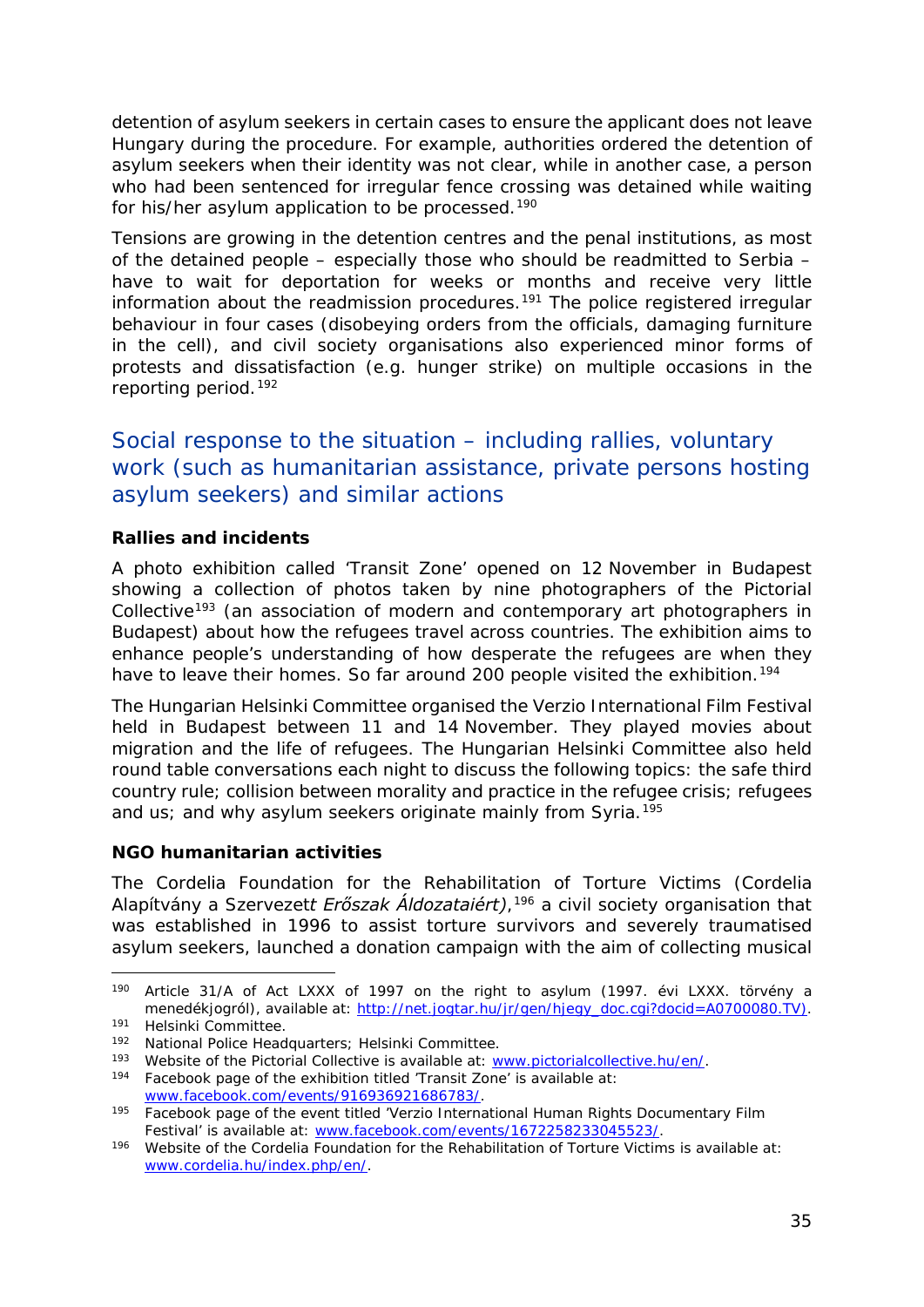<span id="page-35-2"></span>instruments and other music-making objects for refugees accommodated in Hungarian refugee camps. The foundation plans to distribute the donated instruments to refugees in order to improve their emotional balance and integrity through music therapy.[197](#page-35-0)

Hungarian NGOs continue to focus their efforts on the situation at the Croatian-Slovenian borders. Their activities mainly consist of helping people in the transit zones and at the borders by providing them with information or counselling on their procedure.[198](#page-35-1) Dozens of Hungarian volunteers are assisting civil society organisations in Serbia, Croatia and Slovenia.<sup>[199](#page-35-2)</sup>

#### **Voluntary initiatives**

Migration Aid, the volunteer project organised on Facebook in June, continues to collect donations for new arrivals at the Croatian-Slovenian borders. Migration Aid keeps posting calls for donations requesting specific supplies and items (mainly food, beverages, blankets, clothes) on their Facebook page on a daily basis. Migration Aid started a new campaign asking for the donation of information technology devices (cell phones, prepaid cell phone cards, navigation devices, etc.) as the organisation feels that information is crucial for refugees in order to find their safe way to Europe and to stay in contact with family members and friends. $200$ 

Migration Aid International's new project, SIRIUS.HELP aiming to establish a life rescue unit on the sea at those locations where most of the accidents happen to refugees while attempting to reach the Greek islands from the shores of Turkey, started to operate. As a first step, four people travelled to the Greek island of Lesbos on 12 November to prepare the ground for volunteers arriving later.<sup>[201](#page-35-4)</sup>

#### **Other activities**

Századvég Foundation (*Századvég Alapítvány),*[202](#page-35-5) an organisation that was established some 20 years ago to help the young generation play an active role in the change of the regime in Hungary and that is considered a sympathiser of the government, conducted research about the migrant relocation quota scheme of the European Union. The foundation interviewed 1,000 Hungarian people between 2 and 5 November and found that 65 % of the participants did not agree with the quota scheme, 30 % of the participants supported the idea, while 5 % of the people could not take sides.<sup>203</sup>

<span id="page-35-0"></span><sup>&</sup>lt;sup>197</sup> Website of the campaign is available at [www.facebook.com/events/1041237142563159/.](http://www.facebook.com/events/1041237142563159/)<br><sup>198</sup> UNHCR Hungary. Helsinki Committee. Migration Aid, Hungarian Association for Migrants. -

<span id="page-35-1"></span><sup>199</sup> A video interview with two volunteers titled 'Walking into the unknown should be a relief in itself for some people' is available at <u>www.youtube.com/watch?v=4hiCq0FyLUI&app=desktop</u>.<br>
200 Migration Aid.<br>
201 Migration Aid.<br>
<sup>201</sup> Website of the Századvég Foundation is available at: http://szazadveg.hu/foundation?

<span id="page-35-3"></span>

<span id="page-35-5"></span><span id="page-35-4"></span>

<sup>&</sup>lt;sup>203</sup> Magyar Hírlap, Most Hungarians reject the mandatory quota (*A magyarok többsége ellenzi a kötelező kvótát)*, 13 November 2015, available at: [http://magyarhirlap.hu/cikk/40283/Szazadveg\\_A\\_magyarok\\_tobbsege\\_ellenzi\\_a\\_kotelezo\\_kv](http://magyarhirlap.hu/cikk/40283/Szazadveg_A_magyarok_tobbsege_ellenzi_a_kotelezo_kvotat)

[otat.](http://magyarhirlap.hu/cikk/40283/Szazadveg_A_magyarok_tobbsege_ellenzi_a_kotelezo_kvotat)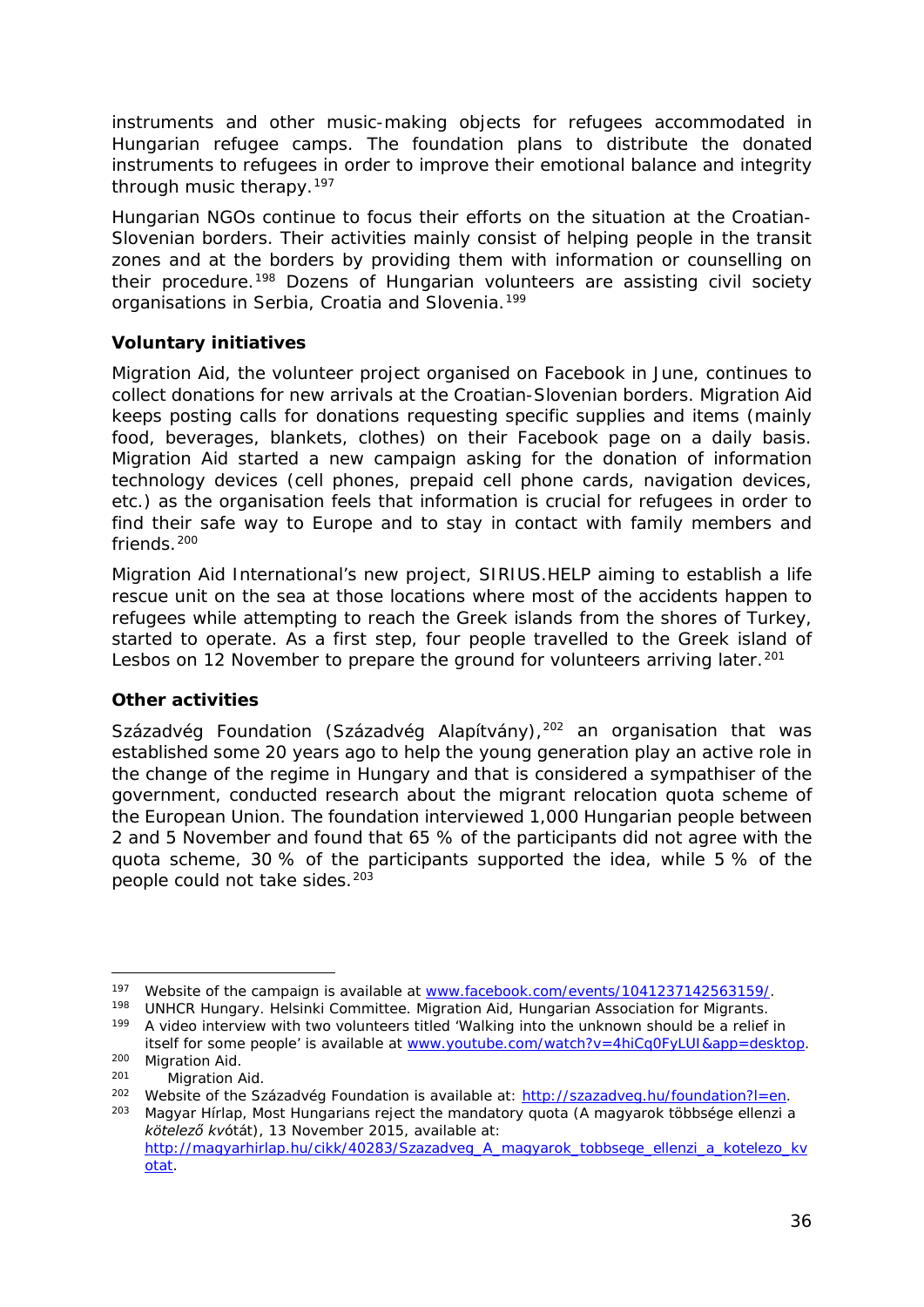## Legal and policy responses, including any changes to the law

Fidesz, the governing party, started a petition to collect signatures to protest against the EU relocation quota scheme. Signature points have been set up all over the country. One of the opposition parties, Democratic Coalition (*Demokratikus Koalíció)* also started a campaign to get signatures from people who support the relocation quota scheme.<sup>[204](#page-36-0)</sup>

More than 5,000 soldiers and 454 reservists are guarding the borders of Hungary. The reservists voluntarily undertook to assist the military.<sup>[205](#page-36-1)</sup>

A contingent of 50 Hungarian police officers were ordered to Slovenia to assist the Slovenian authorities at the Croatian-Slovenian and Austrian-Slovenian borders on 9 November. The policemen will stay in Slovenia until 31 January 2016.<sup>[206](#page-36-2)</sup>

<span id="page-36-0"></span><sup>204</sup> Magyar Hírlap, Most Hungarians reject the mandatory quota (*A magyarok többsége ellenzi a kötelező kvótát)*, 13 November 2015, available at: [http://magyarhirlap.hu/cikk/40283/Szazadveg\\_A\\_magyarok\\_tobbsege\\_ellenzi\\_a\\_kotelezo\\_kv](http://magyarhirlap.hu/cikk/40283/Szazadveg_A_magyarok_tobbsege_ellenzi_a_kotelezo_kvotat) [otat.](http://magyarhirlap.hu/cikk/40283/Szazadveg_A_magyarok_tobbsege_ellenzi_a_kotelezo_kvotat) 204

<span id="page-36-1"></span> $205$  Ministry of the Interior.

<span id="page-36-2"></span><sup>206</sup> National Police Headquarters, Press Department.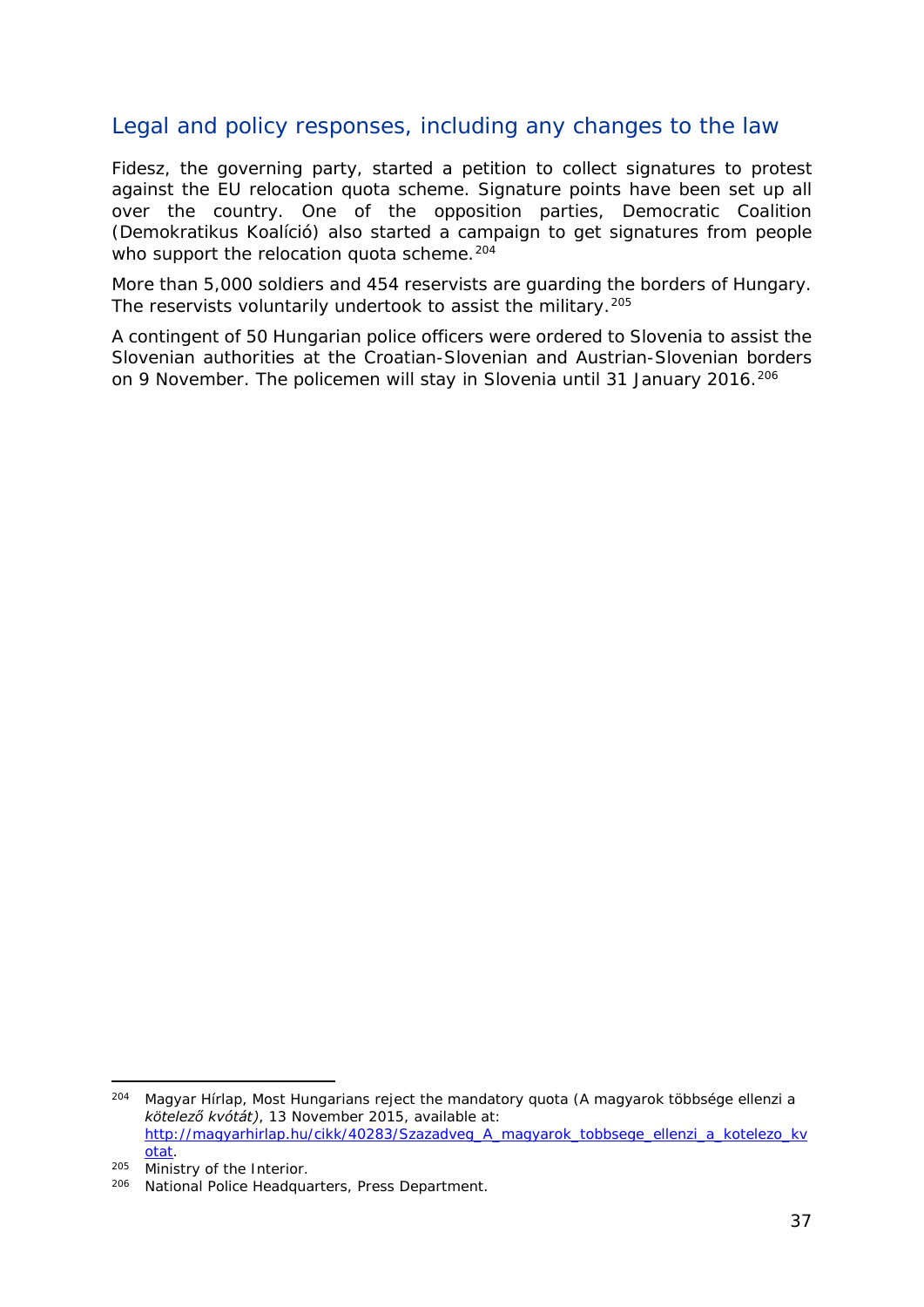## <span id="page-37-0"></span>**Italy**

## Stakeholders contacted

The interviews were conducted by phone and email with the following stakeholders:

- Ministry of the Interior, Public Security Department, Directorate General for Immigration and Border Police (*Ministero dell'Interno, Dipartimento della Pubblica Sicurezza, Direzione centrale dell'Immigrazione e della Polizia delle Frontiere*);
- NGO 'Doctors Without Borders Italy' ('*Medici Senza Frontiere Italia'*) (MSF Italia);
- Association for Legal Studies on Immigration (*Associazione per gli Studi Giuridici sull'Immigrazione*, ASGI);
- 'Mediterranean Hope', a project implemented in Lampedusa by the Federation of Evangelical Churches in Italy (*Federazione delle Chiese Evangeliche in Italia*, FCEI);
- Italian Red Cross (IRC);
- Italian Refugees Council (*Consiglio Italiano per i Rifugiati*) (CIR).

## Overview of the situation in terms of size and patterns of new arrivals

#### **Numbers and patterns of new arrivals**

From 9 to 15 November, over 1,000 people arrived in Italy and some 1,850 applied for asylum.<sup>[207](#page-37-1)</sup> The Italian Coast Guards, Irish, Spanish, Norwegian and MSF ships were involved in search and rescue operations during the reporting period.[208](#page-37-2) On 10 November, six men arrived in Sardinia from Northern Africa, probably Algeria. They disembarked with their own boat in the military area of Capo Teulada, and were received by police authorities who, after completing the initial identification procedures, transferred them to the reception centre in Elmas.[209](#page-37-3)

<span id="page-37-1"></span><sup>&</sup>lt;sup>207</sup> Ministry of the Interior, Civil Liberties and Immigration Department.<br><sup>208</sup> Information available on the Twitter accounts of MSE (@MSE sea) -

<span id="page-37-2"></span>Information available on the Twitter accounts of MSF (@MSF\_sea), the Irish Defence Forces [\(@defenceforces\)](https://twitter.com/defenceforces), the Italian Coast Guard (@guardiacostiera), the Spanish Navy (@Armada\_esp), and the Norwegian National Criminal Investigation Service (@Kripos\_NCIS); Ireland's National Television and Radio Broadcaster (RTÉ), *316 people rescued by crew of LÉ Samuel Beckett*, 14 November 2015, available at: [http://m.rte.ie/news/2015/1113/741658](http://m.rte.ie/news/2015/1113/741658-migrants-beckett/) [migrants-beckett/;](http://m.rte.ie/news/2015/1113/741658-migrants-beckett/) Trapani Oggi, *Sbarcati al porto da nave di "Medici senza Frontiere" 308 migranti,* 14 November 2015, available at: [www.trapanioggi.it/sbarcati-al-porto-da-nave-di](http://www.trapanioggi.it/sbarcati-al-porto-da-nave-di-medici-senza-frontiere-308-migranti/)[medici-senza-frontiere-308-migranti/;](http://www.trapanioggi.it/sbarcati-al-porto-da-nave-di-medici-senza-frontiere-308-migranti/) Corriere Quotidiano, *Migranti, in 407 sono arrivati nel porto di Catania*, 14 November 2015, available at: [www.corrierequotidiano.it/29998-](http://www.corrierequotidiano.it/29998-cronaca/sicilia-catania-news/migranti-407-sono-arrivati-nel-porto-di-catania)

<span id="page-37-3"></span>[cronaca/sicilia-catania-news/migranti-407-sono-arrivati-nel-porto-di-catania.](http://www.corrierequotidiano.it/29998-cronaca/sicilia-catania-news/migranti-407-sono-arrivati-nel-porto-di-catania) 209 L'Unione Sarda, *Migranti sbarcati dentro il poligono,* 11 November, available at: [http://cartadiroma.waypress.eu//RassegnaStampa/LeggiArticolo.aspx?codice=TO23043.TIF&s](http://cartadiroma.waypress.eu/RassegnaStampa/LeggiArticolo.aspx?codice=TO23043.TIF&subcod=20151111&numPag=1&) [ubcod=20151111&numPag=1&](http://cartadiroma.waypress.eu/RassegnaStampa/LeggiArticolo.aspx?codice=TO23043.TIF&subcod=20151111&numPag=1&)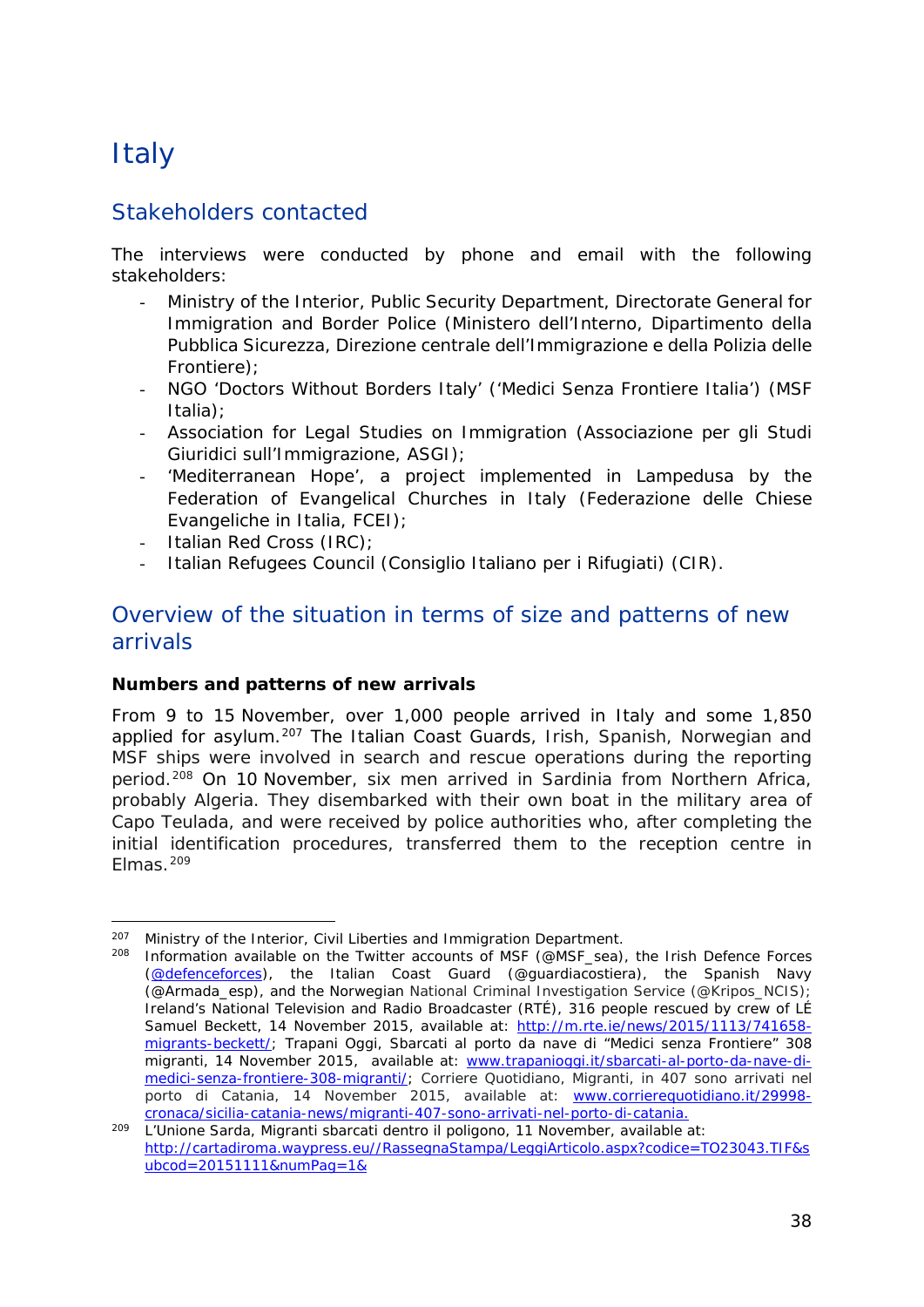## <span id="page-38-2"></span>Fundamental rights issue concerning initial registration and fingerprinting for Eurodac

Registration often takes place directly in the port. New arrivals usually fill in a special form (not the C3 form used to register asylum applications). The form contains a set of questions, including the reason for migrating to Italy. If the answer is 'work,' new arrivals seem to be automatically considered as 'economic migrants.' In some cases, they immediately receive a 'delayed rejection at the border' ('*respingimento differito*') or an expulsion order, together with a period of voluntary departure of maximum seven days.<sup>[210](#page-38-0)</sup>

According to a stakeholder, there are not enough linguistic and cultural mediators, increasing the likelihood that new arrivals do not receive sufficient information on the asylum procedure. Those who have been subject to an expulsion order within seven days are usually not willing to leave Italy and abscond. They stay irregularly in the country without any kind of assistance and are at risk of exploitation and trafficking.

After initial identification at a hotspot – which has to be completed within 72 hours  $-$  migrants are transferred to other areas of Italy.<sup>[211](#page-38-1)</sup> Those who are considered as 'economic migrants' will be detained and subsequently returned.[212](#page-38-2) Regarding the registration of children, UNHCR and Save the Children reported that the registration procedures do not allow for an accurate identification of children at risk and unaccompanied children. NGOs assisting them are involved only after the initial interview with the police has taken place. For instance, during the disembarkation in Augusta (Sicily) on 19 September, eight children living in a local reception centre were issued an expulsion order because they did not have any documents with them and, for this reason, they had all been assigned a generic date of birth (1 January 1997). They were thus considered to be over 18 years  $old<sup>213</sup>$  $old<sup>213</sup>$  $old<sup>213</sup>$ 

A group of Syrians in Castelnuovo di Porto (Rome) started a hunger strike because the authorities decided to relocate them to Spain, although they had asked to be relocated to Germany.<sup>[214](#page-38-3)</sup>

## Challenges and developments concerning reception conditions of new arrivals, also in relation to provision of healthcare.

#### **Reception conditions and capacity**

On 11 November, in Cargeghe (Sardinia), a group of 60 asylum seekers demonstrated against unsatisfactory living conditions experienced in the local reception centre. Moreover, they asked to be guaranteed the *per diem* they are

j.

<span id="page-38-0"></span><sup>210</sup> Italian Refugees Council.

<span id="page-38-1"></span><sup>211</sup> Italian Refugees Council.

<sup>212</sup> Italian Red Cross.

<sup>213</sup> Redattore Sociale, *Sbarchi: caos identificazioni, anche i minori a rischio espulsione. "Gravi violazioni",* 13 November, available at: [www.redattoresociale.it/Notiziario/Articolo/494630/Sbarchi-caos-identificazioni-anche-i](http://www.redattoresociale.it/Notiziario/Articolo/494630/Sbarchi-caos-identificazioni-anche-i-minori-a-rischio-espulsione-Gravi-violazioni)[minori-a-rischio-espulsione-Gravi-violazioni.](http://www.redattoresociale.it/Notiziario/Articolo/494630/Sbarchi-caos-identificazioni-anche-i-minori-a-rischio-espulsione-Gravi-violazioni)

<span id="page-38-3"></span><sup>214</sup> Association for Legal Studies on Immigration.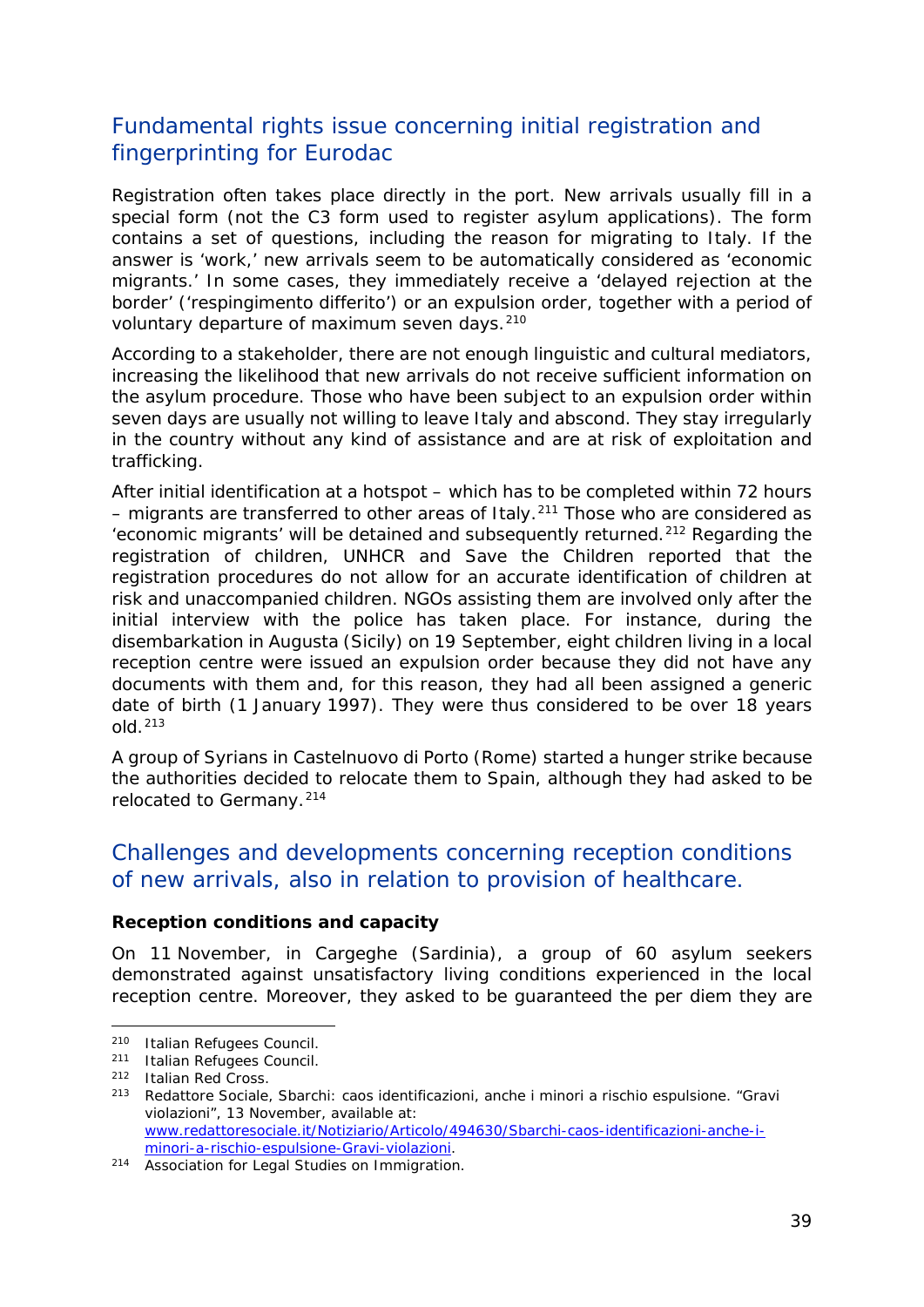entitled to for everyday living expenses. However, the organisation that runs the centre has not met their claims.<sup>[215](#page-39-0)</sup>

The Ministry of the Interior has declared that in Padua (Veneto), a reception scheme has been approved based on cooperation between the local prefecture and catholic associations. Following this agreement, asylum seekers will be hosted in private structures, and will be involved in projects aimed at enhancing their integration and participation in social life. Moreover, the agreement includes specific measures aiming at ensuring supervision of reception facilities in order to avoid cohabitation and management problems.<sup>[216](#page-39-1)</sup>

#### **Child protection**

Children upon arrival are assisted by Save the Children. With regard to health assistance, there are no special health protocols for children upon arrival. Children receive the same health assistance as adults.

In relation to family unity, IRC provides support to families who are accidentally separated during rescue, identification and reception. Risks of family separation remain. There have been cases of mothers separated from their children and partners, transferred to different reception centres. The reception system is organised nationally and centres are sometimes very far from one another. IRC ensures family unity thanks to close cooperation with the police authorities. Since March 2015, the Ministry of the Interior has replaced the Ministry of Labour and Social Policies in the reception of unaccompanied minors arriving in Italy. The reception facilities under the Ministry of the Interior are not enough to host all unaccompanied children arriving in Italy. As a result, many of them are living in facilities falling under the competence of local authorities and municipalities. Additionally, there is not a harmonised approach to provide support to unaccompanied children as each region applies its own set of rules on health and social services. IRC, thanks to an agreement with the Ministry of the Interior, carries out monitoring activity in reception centres for unaccompanied children.<sup>[217](#page-39-2)</sup>

#### **Healthcare**

Thanks to an agreement between the Ministry of Health and the associations operating at the port, it is often possible – through the Maritime, Air, and Border Health Offices (*Uffici di Sanità Marittima, Aerea e di Frontiera*, USMAF)[218](#page-39-3) – to know about the health conditions and treatments needed before disembarkation. A physician, along with a cultural mediator, is informed by the ship captain or by another doctor (if one is already on board) about the sanitary situation on the ship and which treatments are needed upon disembarkation. In relation to the situation of pregnant women, the physician present on board of the ship has to

<span id="page-39-0"></span><sup>215</sup> La Nuova Sardegna, *Migranti in piazza per il pocket money,* 12 November 2015, available at: [http://cartadiroma.waypress.eu//RassegnaStampa/LeggiArticolo.aspx?codice=SIK4260.TIF&s](http://cartadiroma.waypress.eu/RassegnaStampa/LeggiArticolo.aspx?codice=SIK4260.TIF&subcod=20151112&numPag=2&) [ubcod=20151112&numPag=2&](http://cartadiroma.waypress.eu/RassegnaStampa/LeggiArticolo.aspx?codice=SIK4260.TIF&subcod=20151112&numPag=2&) j.

<span id="page-39-1"></span><sup>216</sup> Ministry of the Interior, *Microaccoglienza dei richiedenti asilo a Padova,* 13 November 2015, available at: [www.interno.gov.it/it/notizie/microaccoglienza-dei-richiedenti-asilo-padova.](http://www.interno.gov.it/it/notizie/microaccoglienza-dei-richiedenti-asilo-padova)<br><sup>217</sup> Italian Red Cross.

<span id="page-39-3"></span><span id="page-39-2"></span><sup>&</sup>lt;sup>218</sup> There are 12 in total on the national territory (Decree of the Ministry of Health of 12 September 2003 – *Decreto Ministero Salute 12 settembre 2003*, available at: [www.salute.gov.it/resources/static/uffici/decreto\\_ministero\\_salute\\_12\\_settembre\\_2003.pdf](http://www.salute.gov.it/resources/static/uffici/decreto_ministero_salute_12_settembre_2003.pdf) ).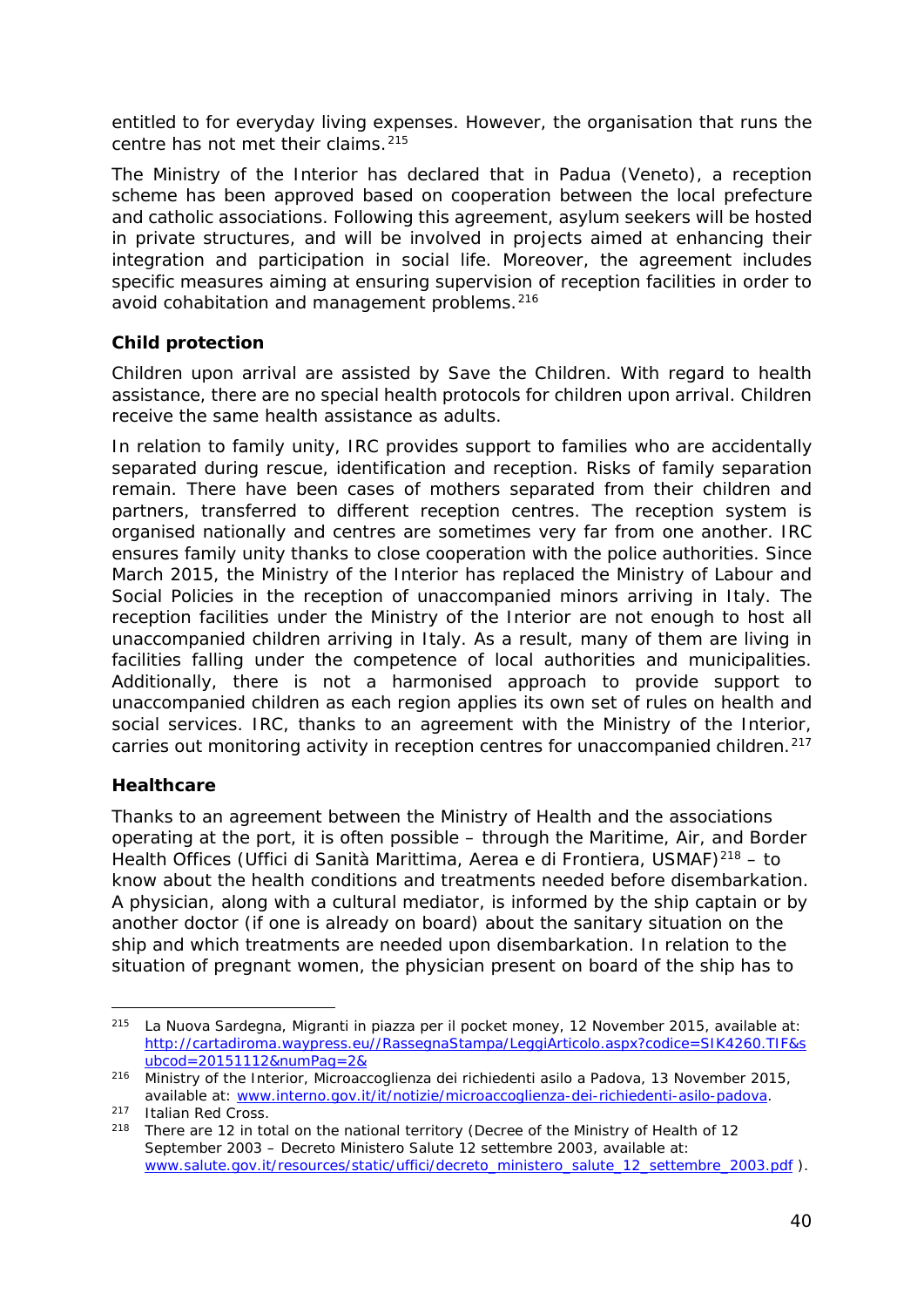decide whether it is necessary to bring them to the nearest hospital, or if they can wait some days in local reception centres.<sup>[219](#page-40-0)</sup>

Upon disembarkation, new arrivals receive a first-aid kit and subsequently access triage units and personal care facilities. They are received by healthcare providers of the Local Health District Authority (*Azienda Sanitaria Locale*, ASL) and/or by MSF. IRC provides organisational support, while police authorities are in charge of the identification procedures. Save the Children and UNHCR provide information to children and asylum seekers, respectively. Upon arrival, people are also given food, water and basic assistance.<sup>[220](#page-40-1)</sup>

Developing a harmonised system for providing healthcare during reception remains a challenge in Italy. Provision of healthcare during identification and reception falls under the responsibility of local prefectures, and each prefecture is in charge of organising the reception system on its own territory. In addition, each ASL is developing health protocols valid for its area of competence. IRC is trying to identify best practices, i.e. standard procedures that have been successful in some Italian prefectures.

Problems emerged in relation to the implementation of the new regulation exempting asylum seekers from health expenses. IRC outlined that the Ministry of Health is encountering a lot of problems regarding its application because each region is developing a completely different procedure.

#### **Immigration detention**

Three rejected asylum seekers have been transferred to the recently re-opened detention centre in Restinco (Apulia). 101 Nigerian women – many of whom are young – have been transferred from Sicily to the detention centre in Ponte Galeria in Rome. They are encountering difficulties in applying for asylum. On 17 November, lawyers will meet with them in the detention centre to provide advice. $221$ 

## Social response to the situation – including rallies, voluntary work (such as humanitarian assistance, private persons hosting asylum seekers) and similar actions

#### **Rallies and incidents**

On 14 November, the political party Northern League (*Lega Nord*) organised a demonstration in Gorizia (Friuli-Venezia Giulia) to protest against the arrival of migrants in Italy.<sup>[222](#page-40-3)</sup>

<sup>219</sup> Information provided by IRC during the interview. -

<span id="page-40-1"></span><span id="page-40-0"></span> $^{220}$  Italian Red Cross.<br> $^{221}$  Association for Leg

Association for Legal Studies on Immigration.

<span id="page-40-3"></span><span id="page-40-2"></span><sup>222</sup> Il piccolo*, Presidio della Leca contro l'accoglienza*, 14 November 2015, available at: [http://cartadiroma.waypress.eu//RassegnaStampa/LeggiArticolo.aspx?codice=SI86184.TIF&s](http://cartadiroma.waypress.eu/RassegnaStampa/LeggiArticolo.aspx?codice=SI86184.TIF&subcod=20151114&numPag=1&) [ubcod=20151114&numPag=1&](http://cartadiroma.waypress.eu/RassegnaStampa/LeggiArticolo.aspx?codice=SI86184.TIF&subcod=20151114&numPag=1&)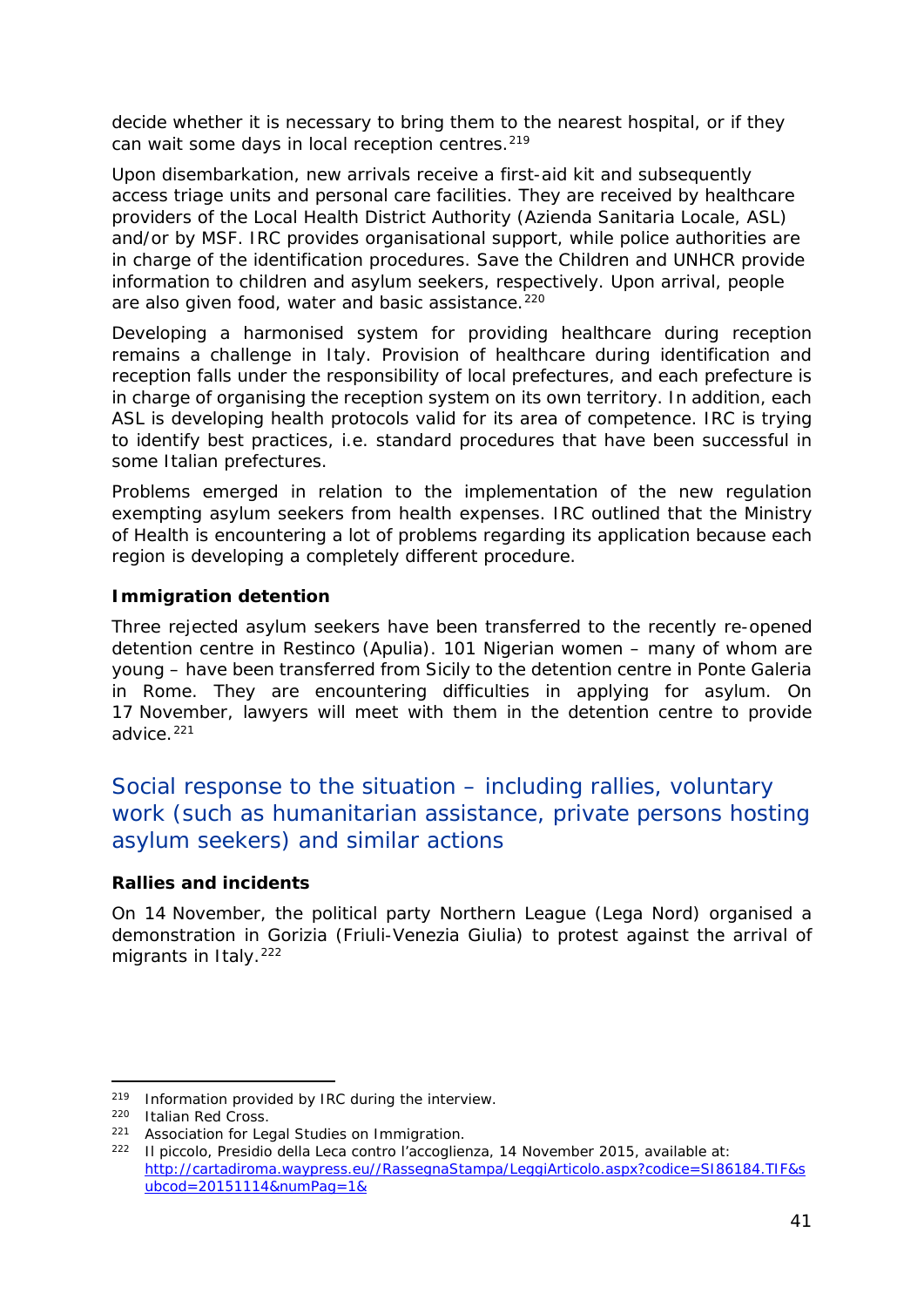#### **Voluntary initiatives**

In Bolzano (Trentino-Alto Adige/Südtirol), a volunteer project titled 'Binario 1' ('Track 1') has been developed with the aim of receiving migrants arriving from Rome by train. Project activities consist in guaranteeing first assistance and in delivering food, clothes, water, etc. Volunteers are now organising Italian and German language classes too, in order to enhance migrants' integration in local society.<sup>[223](#page-41-0)</sup>

### Legal and policy responses, including any changes to the law

With respect to the EU relocation scheme, the Minister of the Interior has declared that the system and the procedures already introduced in Italy would be successful if all EU Member States actively participated in the implementation of the scheme, as it represents a strategic element of the European immigration strategy.<sup>[224](#page-41-1)</sup>

<span id="page-41-0"></span><sup>223</sup> Redatore Sociale, *Bolzano, la Binario1 l'accoglienza dei migrant si fa dal basso,* 12 November 2015, available at: [www.redattoresociale.it/Notiziario/Articolo/494437/Bolzano-al-Binario1-l](http://www.redattoresociale.it/Notiziario/Articolo/494437/Bolzano-al-Binario1-l-accoglienza-dei-migranti-si-fa-dal-basso)[accoglienza-dei-migranti-si-fa-dal-basso.](http://www.redattoresociale.it/Notiziario/Articolo/494437/Bolzano-al-Binario1-l-accoglienza-dei-migranti-si-fa-dal-basso)  $223$ 

<span id="page-41-1"></span><sup>224</sup> Ministry of the Interior, *Alfano: "I ricollocamenti successo senza precedenti",* 9 November 2015, available at: [www.interno.gov.it/it/notizie/alfano-i-ricollocamenti-successo-senza](http://www.interno.gov.it/it/notizie/alfano-i-ricollocamenti-successo-senza-precedenti)[precedenti](http://www.interno.gov.it/it/notizie/alfano-i-ricollocamenti-successo-senza-precedenti)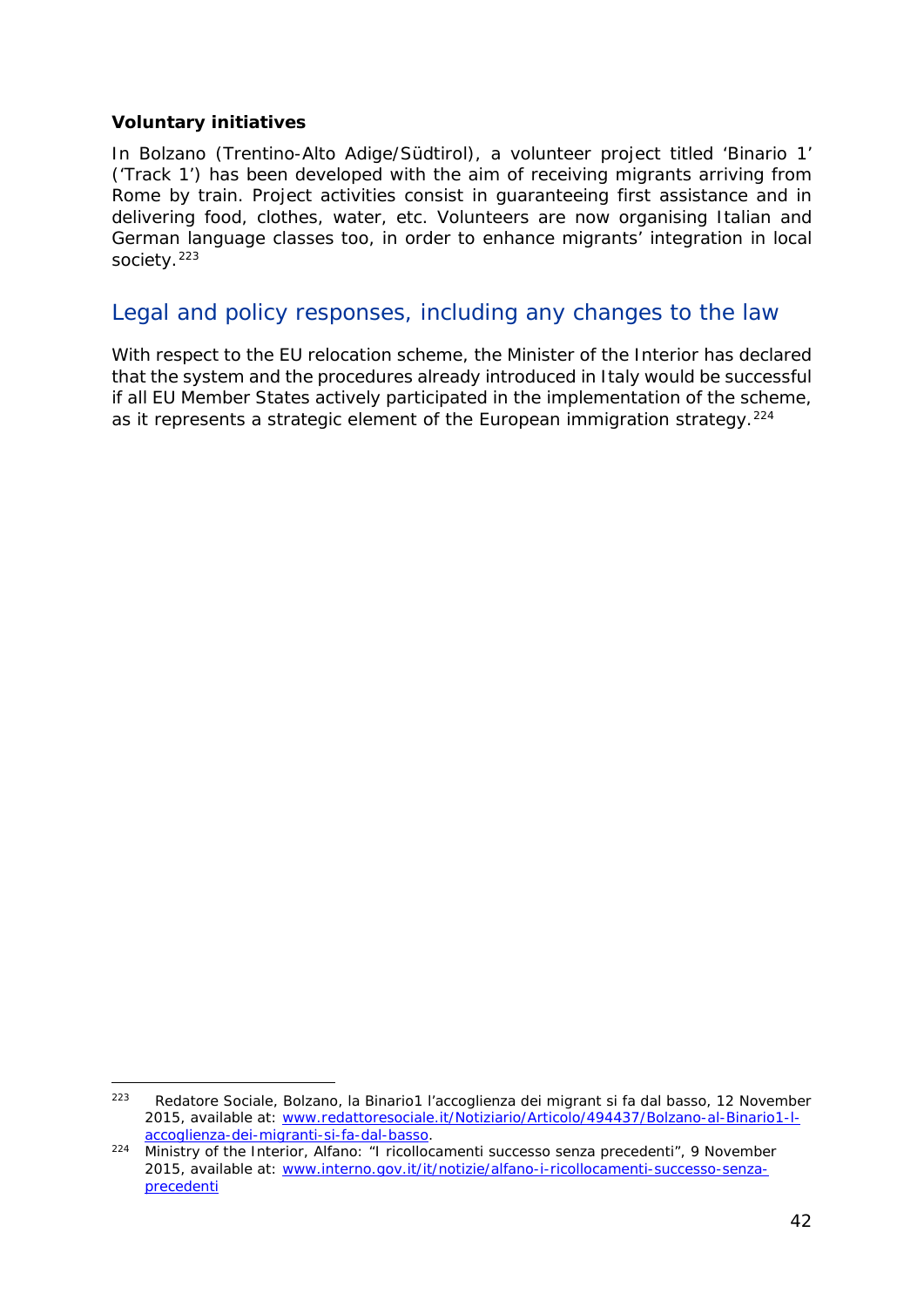## <span id="page-42-0"></span>Slovenia

## Stakeholders contacted

The interviews were conducted by phone and email with the following stakeholders:

- The Police (*Policija*), a constituent body of the Ministry of the Interior (*Ministrstvo za notranje zadeve*);
- Administration of the Republic of Slovenia for Civil Protection and Disaster Relief (*Uprava Republike Slovenije za zaščito in reševanje*, *URSZR*), responsible for reception conditions;
- The Office of the State Prosecutor General of the Republic of Slovenia (*Vrhovno državno tožilstvo Republike Slovenije*);
- Red Cross Slovenia (*Rdeči Križ Slovenije*);
- Slovenian Philanthropy (*Slovenska Filantropija*), an NGO;
- Amnesty International Slovenia (*Amnesty International Slovenije*), an NGO;
- Human rights division of the Legal Information Centre of NGOs (*Pravnoinformacijski center nevladnih organizacij, PIC*) - the UNCHR implementation partner in Slovenia;
- Advocacy division at SLOGA, a platform for non-profit NGOs;
- The Peace Institute (*Mirovni Inštitut*);
- Society for non-violent communication (*Društvo za nenasilno komunikacijo*), an NGO;
- Hotline for reporting hate speech and child sexual abuse images on the internet "Web eye" (*Spletno oko*).

## Overview of the situation in terms of size and patterns of new arrivals

#### **Numbers and patterns of new arrivals**

All new arrivals were registered by the police.<sup>[225](#page-42-1)</sup> According to the main police statistical database, 41,320 people crossed the border from Croatia into Slovenia from 8 to 14 November, mostly originating from Syria, Afghanistan and Iraq. More than half of them were children and women. Except for two persons, all of them arrived from Croatia, mostly by train or bus. The majority indicated Germany as desired final destination, followed by Austria and Sweden.<sup>[226](#page-42-2)</sup>

The daily arrival and departure patterns during the reporting week can be concluded as follows:

-

<span id="page-42-1"></span><sup>225</sup> The police, Ministry of the Interior.

<span id="page-42-2"></span><sup>226</sup> The police, Ministry of the Interior.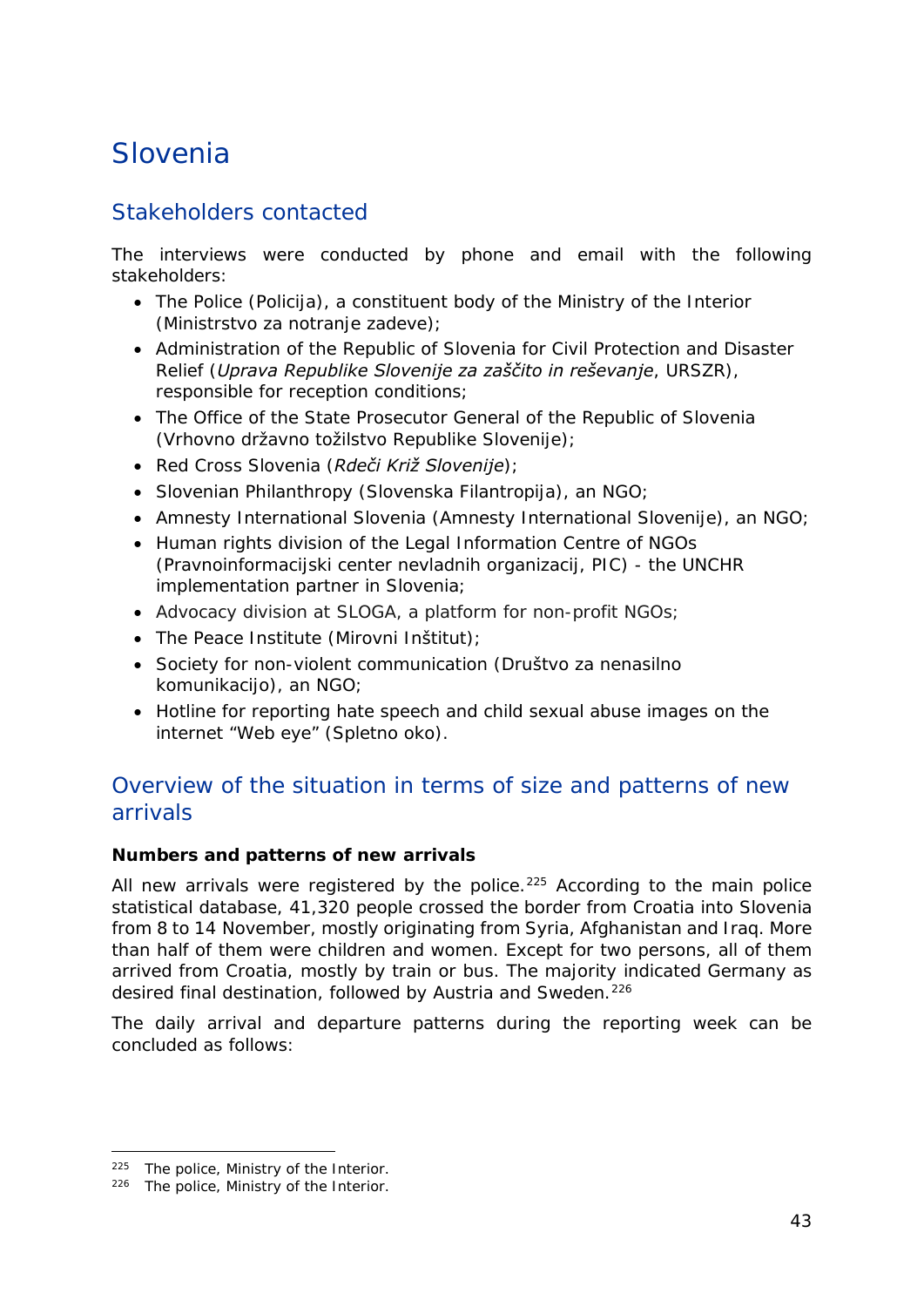#### <span id="page-43-3"></span>**Figure 1: Number of people who entered and left Slovenia, 9–15 November 2015**



*Source: Daily press releases by the police.*

On 11 November, work on setting up barriers at the Slovenian-Croatian border, near BCP Gibina, started, which by 14 November had extended to 16 km of razor wire fence.<sup>[227](#page-43-0)</sup>

#### **Asylum applications**

During the reporting period, three persons sought asylum, two of whom were unaccompanied children from Syria and Afghanistan, and one adult from Bosnia and Hercegovina.<sup>[228](#page-43-1)</sup>

#### **Criminal proceedings or punitive sanctions against irregular border crossing**

In Slovenia, irregular border crossing is not a crime. It is a petty offence/misdemeanour.<sup>[229](#page-43-2)</sup> During the reporting period, the police issued fines for such misdemeanours to three persons: one fine for avoiding border control and two fines for entering the territory of Slovenia despite having been refused entry.<sup>[230](#page-43-3)</sup>

#### **Other procedures**

During the reporting period, four people were detained following irregular border crossing in the Centre for foreigners in Postojna (*Center za tujce Postojna*).[231](#page-43-4)

<span id="page-43-0"></span> $227$  RTVSLO MMC web portal, 'The army is continuing to erect the fence, Sefic won't say where' *(Vojska postavlja ograjo naprej, Šefic ne pove, kje)*, 14 November 2015, available at: [www.rtvslo.si/begunska-kriza/vojska-postavlja-ograjo-naprej-sefic-ne-pove-kje/378645](http://www.rtvslo.si/begunska-kriza/vojska-postavlja-ograjo-naprej-sefic-ne-pove-kje/378645) -

<span id="page-43-2"></span><span id="page-43-1"></span><sup>&</sup>lt;sup>228</sup> The police, Ministry of the Interior.<br><sup>229</sup> As stipulated in Articles 142 to 147

<sup>229</sup> As stipulated in Articles 142 to 147 of the Aliens Act (*Zakon o tujcih*), 27 June 2011, available at: [www.pisrs.si/Pis.web/pregledPredpisa?id=ZAKO5761](http://www.pisrs.si/Pis.web/pregledPredpisa?id=ZAKO5761)

<span id="page-43-4"></span><sup>230</sup> The police, Ministry of the Interior.<br>231 These are the categories on which

These are the categories on which database entry is disaggregated. More detailed information is not available.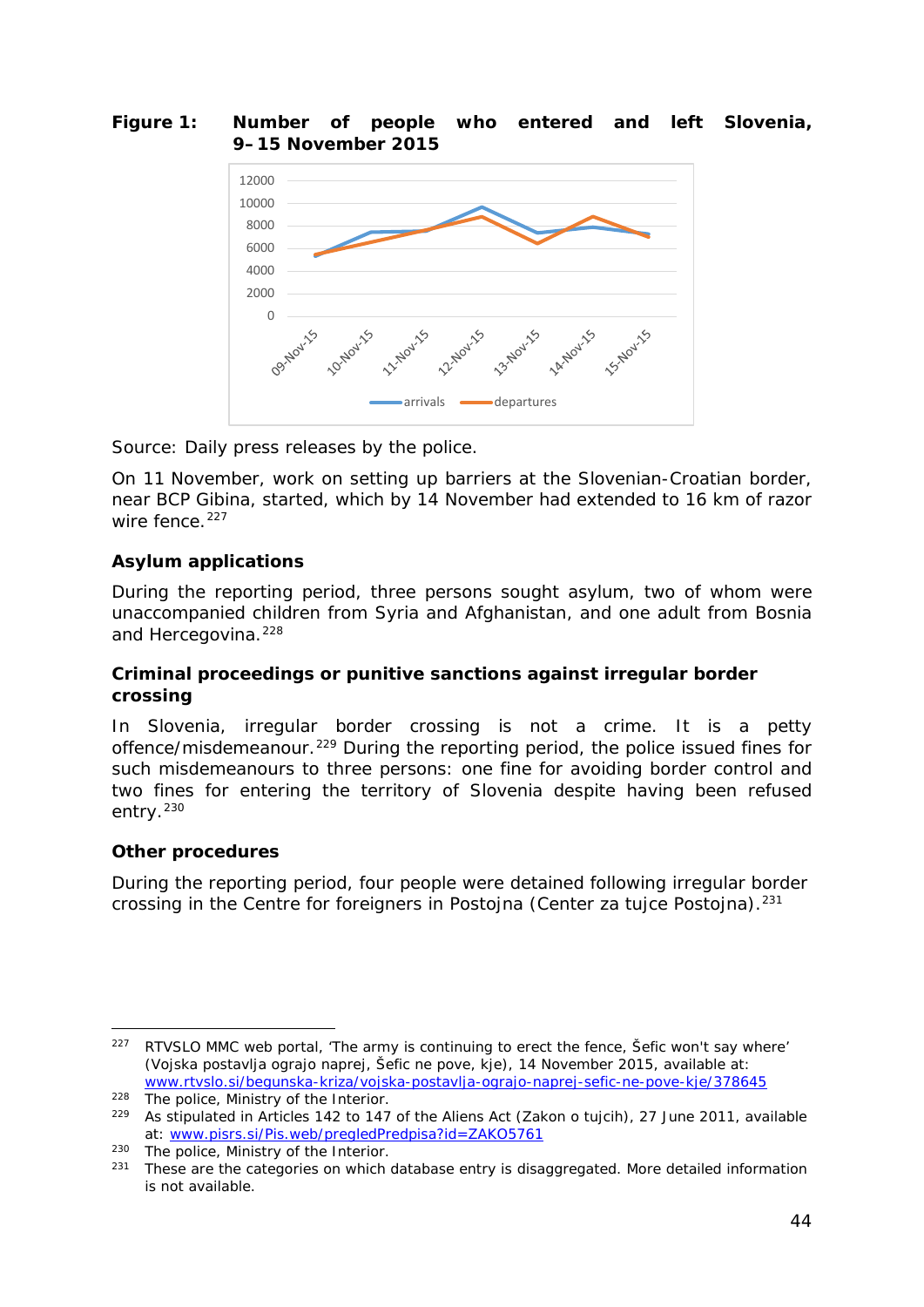## <span id="page-44-1"></span>Fundamental rights issue concerning initial registration and fingerprinting for Eurodac

Nothing new to report.

### Challenges and developments concerning reception conditions of new arrivals, also in relation to provision of healthcare.

#### **Reception conditions and capacity**

Between 8 and 14 November, the flow of people has, compared to the previous reporting period (from 1 to 7 November), slightly increased. The numbers have, however, not been overwhelming and the strain on the reception and accommodation centres has therefore been manageable. During this reporting period, none of the accommodation centres were overcrowded.<sup>[232](#page-44-0)</sup> Due to a manageable influx of arrivals, the organization in the centres has overall been adequate. $233$ 

The procedure described in the previous reporting period (from 1 to 7 November) remains the same: half of the people who arrive are registered and identified at Dobova train station and half at the reception centre Dobova Livarna. For a few days during the reporting period, Dobova Livarna was closed for renovation and people were registered at the police station Brežice instead. From Dobova train station people continue their journey to Šentilj accommodation centre by Slovenian trains and from there they cross the border to Austria.<sup>[234](#page-44-2)</sup>

There were two main issues of concern in the previous reporting period (from 1 to 7 November): the sanitary situation at the train station at Dobova, the main entry point to Slovenia, and the situation in the "no man's land" area between Slovenia and Austria, next to Šentilj accommodation centre.

The Dobova Livarna reception centre with a maximum capacity of 2,000 people has been renovated within the reporting period and facilities measuring a total of 7,000m2 have been provided with sewer connections, electricity and lighting. A 500m2 tent with sanitary facilities has also been set up, as well as a special area dedicated to reuniting families, and tent partitions intended to provide privacy for breastfeeding mothers.<sup>[235](#page-44-3)</sup> Three bigger heated tents have been expanded, upgraded and 2,500m2 of wooden flooring installed. The government also expressed their commitment to ensure refugees receive more information (bilingual posters will be set up providing information on the place of arrival, the procedures people will undergo and the care they will receive). Thirteen additional

<span id="page-44-0"></span><sup>232</sup> Administration of the Republic of Slovenia for Civil Protection and Disaster Relief, *Daily report on protection, rescue and help activities*, 8, 9, 10, 11, 12, 13 and 14 November 2015. j,

<sup>&</sup>lt;sup>233</sup> Administration of the Republic of Slovenia for Civil Protection and Disaster Relief.

<span id="page-44-2"></span><sup>234</sup> Slovenian Philanthropy.

<span id="page-44-3"></span><sup>235</sup> Ministry of the Interior, *Slovenia has received 200,000 refugees to date*, Press conference, 13 November 2015, available at: [www.vlada.si/en/media\\_room/government\\_press\\_releases/press\\_release/article/slovenia\\_has](http://www.vlada.si/en/media_room/government_press_releases/press_release/article/slovenia_has_received_200000_refugees_to_date_56970/)

received 200000 refugees to date 56970/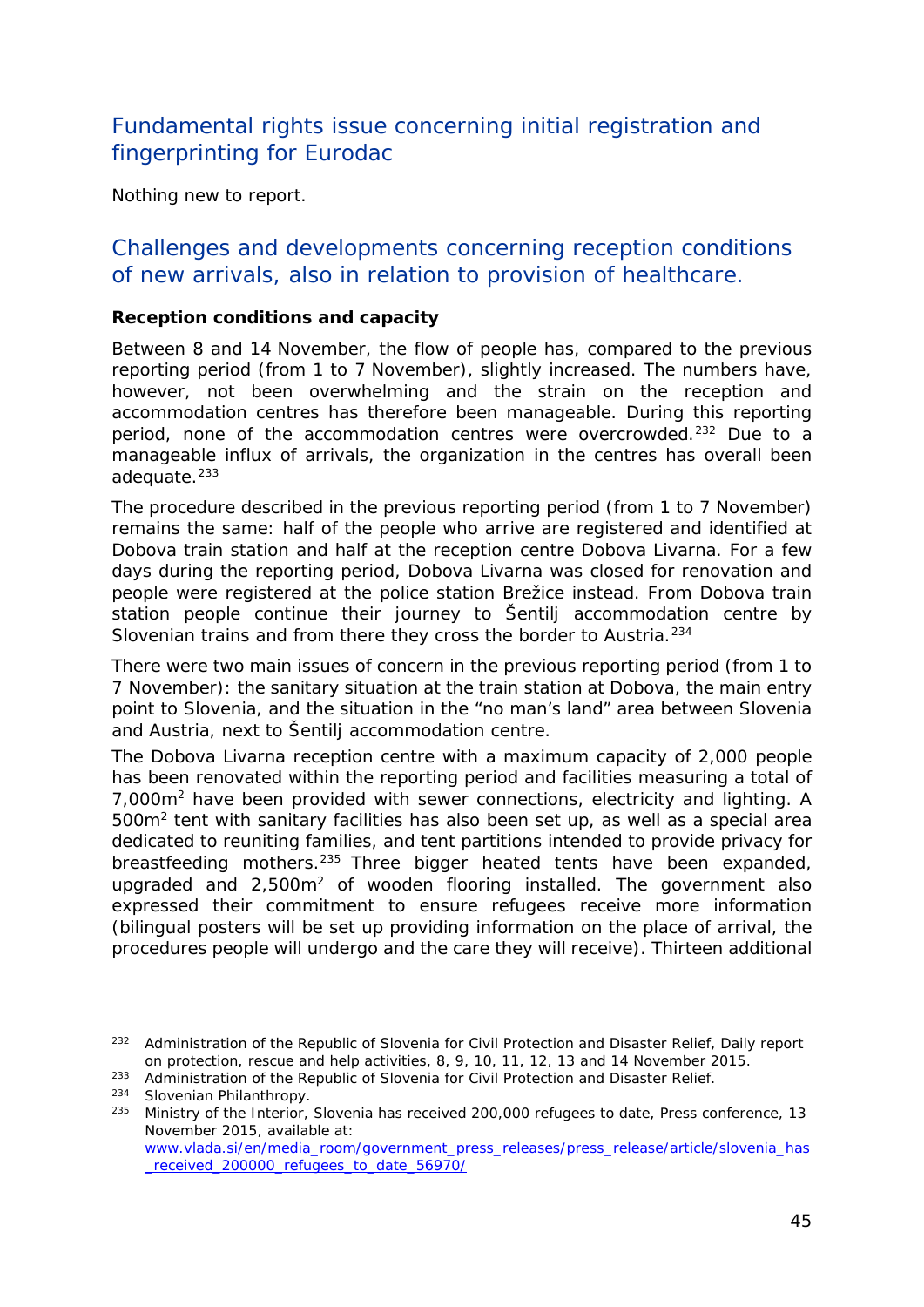<span id="page-45-3"></span>interpreters have been recruited.[236](#page-45-0) The government communication office (*Urad Vlade RS za komuniciranje*) published a video showing the arrival at Dobova train station, the registration procedure, and the new reception centre.<sup>[237](#page-45-1)</sup>

While there were positive developments, the situation at the train station in Dobova has, however, not improved drastically.<sup>[238](#page-45-2)</sup> There are still too few wagons available for the trains, forcing people to stand in cramped spaces, many unable to sit down. Secondly, sanitary capacities at the train station remain insufficient. There is no running water available to people accommodated there.<sup>[239](#page-45-3)</sup> There are reports that a few more plastic portable toilets have been set up (in addition to the existing 10 mobile toilets). However, as they are located at the far end of the platform, this hardly improves the situation. The utility companies provide cleaning, but a permanent cleaning unit at the train station is still lacking. Among others, Slovenian Philanthropy (*Slovenska Filantropija*) volunteers have been sweeping the platforms at the train station, which is not an ideal long-term solution.<sup>[240](#page-45-3)</sup> There were, however, no complaints about the number of volunteers at the train station being insufficient. In Dobova accommodation centre as well as on the Dobova train station, signs with basic information for migrants and refugees are set up in five languages (Farsi, Pashto, Arabic, English and Urdu).<sup>[241](#page-45-3)</sup> The NGOs contacted (Slovenian Philanthropy, Human rights division of the Legal Information Centre of NGOs, Society for non-violent communication) were less critical of the issues at Dobova train station in comparison to last week.<sup>[242](#page-45-3)</sup>

A positive development is the fact that the floor of Dobova Livarna reception centre has been asphalted during this reporting period, solving the dirt and mud issue. The procedures there seem to be going well. New arrivals first get food and other basic necessities, then form a line to go through the identification and registration process and after that wait in a tent for transport to Šentilj accommodation centre. Hot water has been set up, the toilets are acceptable and there is no long queue in front of them.[243](#page-45-4)

The situation in the "no man's land" area between Slovenia and Austria in Šentilj has improved, largely due to the fact that the flow of people has been manageable and the fact that Austria has been accepting people at an agreed pace. There have been no reports of people left waiting outside without access to food, water and blankets for several hours during the night when temperatures are low in this

<span id="page-45-0"></span><sup>236</sup> Ministry of the Interior, *Slovenia is improving accommodation conditions for refugees*, Press conference, 12 November 2015, available at: -

[www.mnz.gov.si/nc/en/media\\_room/news/article/12137/9491/](http://www.mnz.gov.si/nc/en/media_room/news/article/12137/9491/)

<span id="page-45-2"></span><span id="page-45-1"></span><sup>&</sup>lt;sup>237</sup> Available at: http://arhiv.mm.gov.si/vlada/mMC/151113dobova.mp4<br><sup>238</sup> Slovenian Philanthropy; Human rights division of the Legal Information Centre of NGOs;

Administration of the Republic of Slovenia for Civil Protection and Disaster Relief.

<sup>&</sup>lt;sup>239</sup> Human rights division of the Legal Information Centre of NGOs; Peace Institute, 'Third report from Dobova' (*Tretje poročilo iz Dobove*), 9 November 2015, available at: [www.mirovni](http://www.mirovni-institut.si/tretje-porocilo-iz-dobove/)[institut.si/tretje-porocilo-iz-dobove/](http://www.mirovni-institut.si/tretje-porocilo-iz-dobove/)

<sup>240</sup> Slovenian Philanthropy.

<sup>241</sup> Peace Institute, 'Third report from Dobova' (*Tretje poročilo iz Dobove*), 9 November 2015, available at: [www.mirovni-institut.si/tretje-porocilo-iz-dobove/](http://www.mirovni-institut.si/tretje-porocilo-iz-dobove/)

<sup>&</sup>lt;sup>242</sup> Slovenian Philanthropy; Human rights division of the Legal Information Centre of NGOs; Society for non-violent communication.

<span id="page-45-4"></span><sup>243</sup> Slovenian Philanthropy.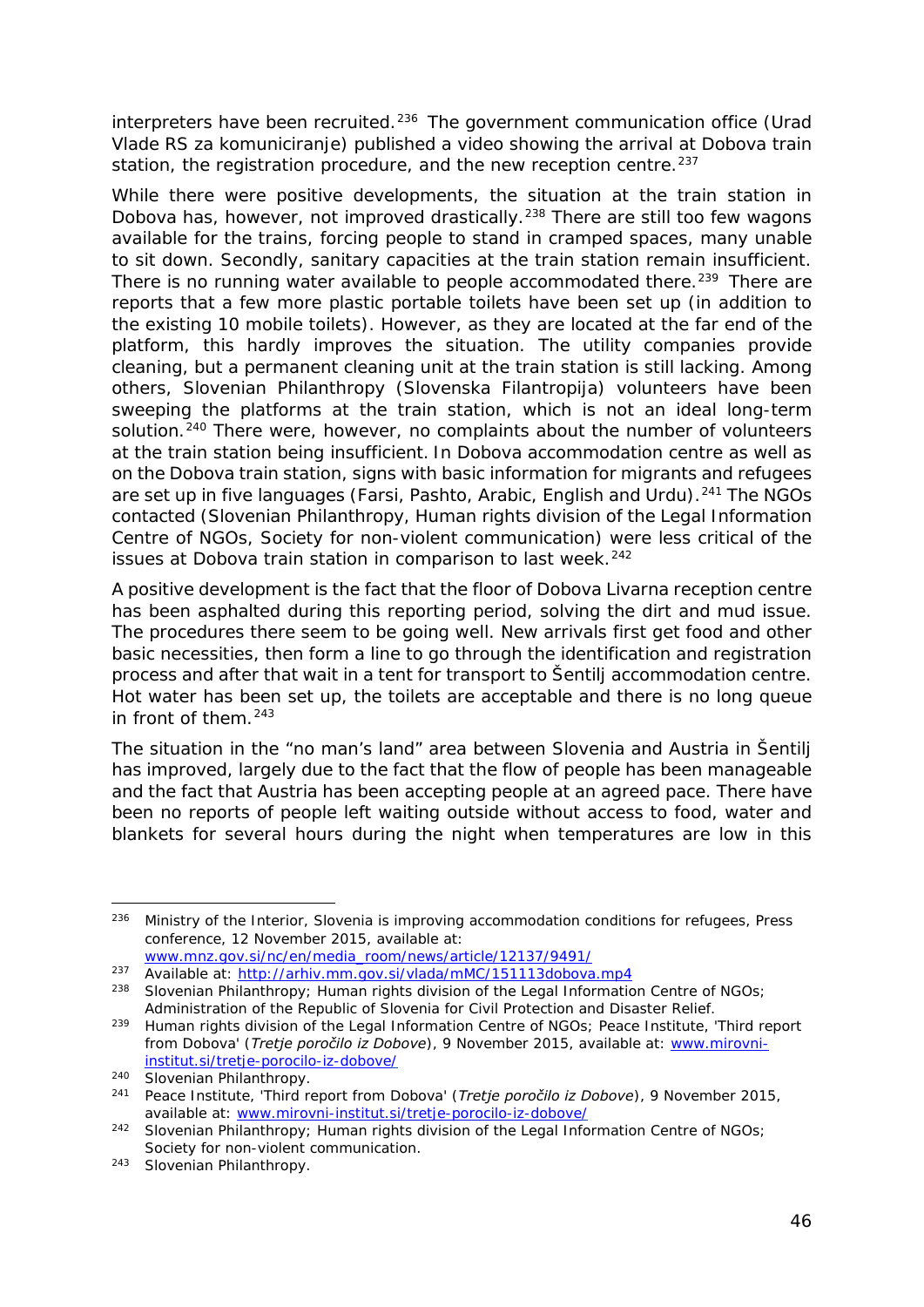<span id="page-46-3"></span>reporting period.[244](#page-46-0) People did at times have to wait to cross the border, but only for a reasonable amount of time.<sup>[245](#page-46-1)</sup>

A big UNHCR tent has been set up "*between the Slovenian accommodation centre and Austrian reception centre, so that refugees will be more comfortable while waiting to cross the border*".<sup>[246](#page-46-2)</sup> The tent is heated and closed from all sides.<sup>[247](#page-46-3)</sup> UNCHR will also provide tables and benches to put inside as well as other necessities if needed.<sup>[248](#page-46-3)</sup> Food, however, will not be provided in the tent as people receive meals at Šentilj accommodation centre before they arrive in the "no man's land" area.<sup>[249](#page-46-3)</sup> Volunteers from Slovenian Philanthropy (*Slovenska filantropija*) and the Legal Information Centre of NGOs (*PIC*) are in agreement with the police that they may bring water, bread and blankets to the area, if necessary.<sup>[250](#page-46-3)</sup>

There were a few initiatives with the aim to alleviate the situation in the area between the two borders. On 7 November, volunteers from the organization Are You Syrious (AYS) reached an agreement with the Administration of the Republic of Slovenia for Civil Protection and Disaster Relief (*URSZR*) to maintain a permanent presence in the "no man's land".[251](#page-46-4) However, on 11 November, *URSZR* noted that Are You Syrious (AYS) volunteers "are a security issue, as they were distributing food, but did not have enough for everybody causing minor unrests (disputes) among migrants and refugees".[252](#page-46-3) On 12 November, *URSZR* told AYS that their assistance in the "no man's land" area was no longer necessary.<sup>253</sup> AYS stated on the same day: "*After yesterday's complications we are allowed to return to NoMansLand, but it seems our help is actually not needed anymore. As of today, Slovenian and Austrian authorities have made some changes in their cooperation*  and now the flow of refugees is going very smoothly, without anyone waiting in *the open, so there's no need for volunteers on no man's land*."[254](#page-46-3)

A meeting was held on 11 November between *URSZR* and the Samaritan foundation, an NGO. The organization offered to set up a water tank for water distribution in the "no man's land" area as well as to help out with blankets and soap. The police did not allow setting up the water tank due to security reasons

-

<span id="page-46-0"></span><sup>&</sup>lt;sup>244</sup> Administration of the Republic of Slovenia for Civil Protection and Disaster Relief; Slovenian Philanthropy; Amnesty International Slovenia.

<span id="page-46-1"></span><sup>&</sup>lt;sup>245</sup> Administration of the Republic of Slovenia for Civil Protection and Disaster Relief.

<span id="page-46-2"></span><sup>246</sup> Ministry of the Interior, *Slovenia is improving accommodation conditions for refugees*, Press conference, 12 November 2015, available at: [www.vlada.si/en/media\\_room/government\\_press\\_releases/press\\_release/article/slovenia\\_has](http://www.vlada.si/en/media_room/government_press_releases/press_release/article/slovenia_has_received_200000_refugees_to_date_56970/)

[\\_received\\_200000\\_refugees\\_to\\_date\\_56970/](http://www.vlada.si/en/media_room/government_press_releases/press_release/article/slovenia_has_received_200000_refugees_to_date_56970/)

<sup>&</sup>lt;sup>247</sup> Administration of the Republic of Slovenia for Civil Protection and Disaster Relief. <sup>248</sup> Administration of the Republic of Slovenia for Civil Protection and Disaster Relief, *Daily report on protection, rescue and help activities*, 10 November 2015.

<sup>&</sup>lt;sup>249</sup> Administration of the Republic of Slovenia for Civil Protection and Disaster Relief.

<sup>&</sup>lt;sup>250</sup> Slovenian Philanthropy.<br><sup>251</sup> Administration of the Pe

<span id="page-46-4"></span><sup>&</sup>lt;sup>251</sup> Administration of the Republic of Slovenia for Civil Protection and Disaster Relief.<br><sup>252</sup> Administration of the Penublic of Slovenia for Civil Protection and Disaster Poliof

<sup>252</sup> Administration of the Republic of Slovenia for Civil Protection and Disaster Relief, *Daily report on protection, rescue and help activities*, 11 November 2015.

<sup>253</sup> Administration of the Republic of Slovenia for Civil Protection and Disaster Relief, *Daily report on protection, rescue and help activities*, 12 November 2015.

<sup>254</sup> News Digest 12 November 2015: "*No need for volunteers on no man's land", "Slavonski Brod is getting more doctors", "Preševo still under a lot of pressure", "Dmitrovgrad is asking for volunteers!*", Are You Syrious (AYS) Facebook post from 12 November 2015 at 14:19.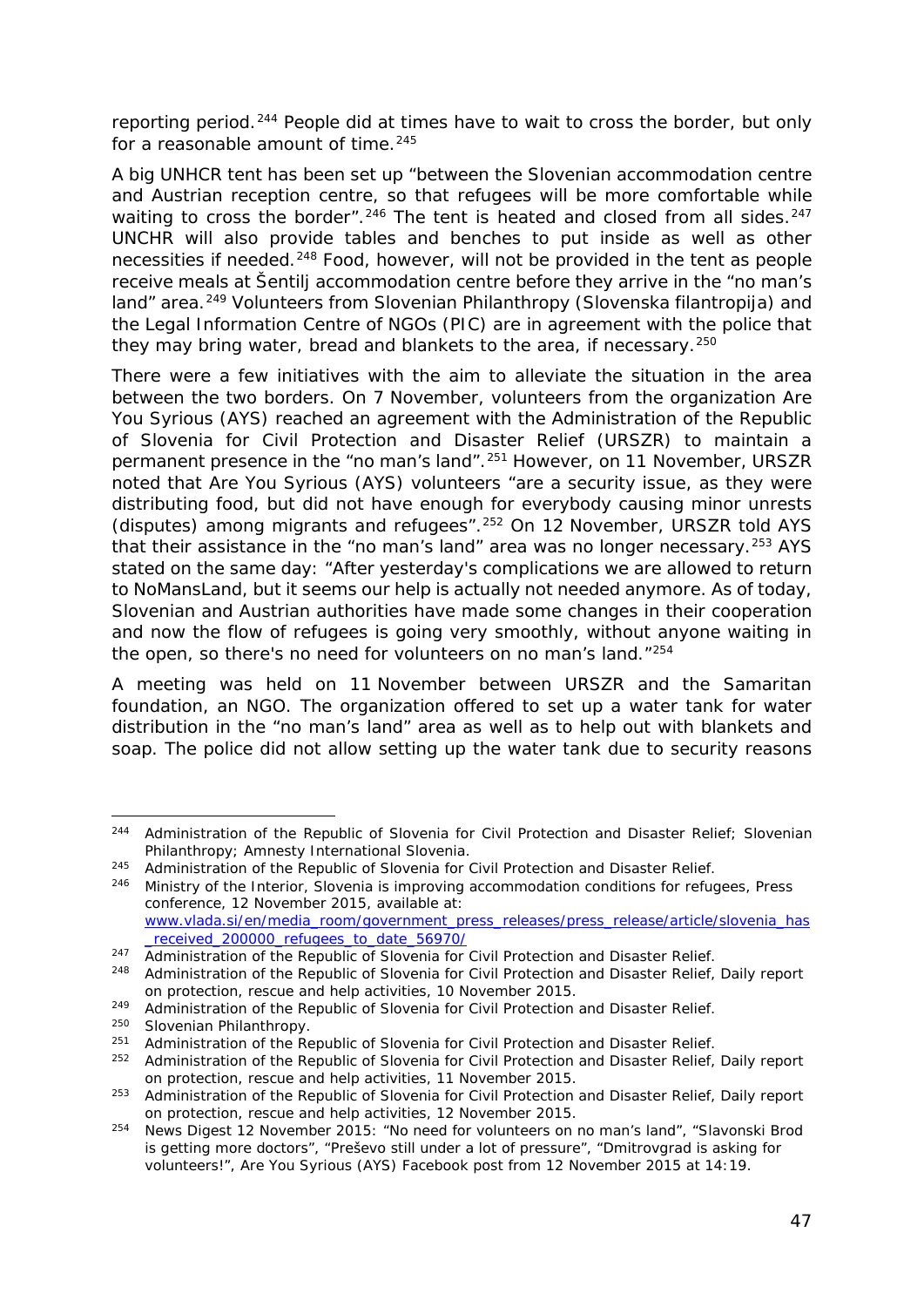<span id="page-47-6"></span>(similarly as above, the police is afraid that people might start a fight if there was not enough water for everyone).<sup>255</sup>

While sustaining an adequate level of hygiene in all of the accommodation and reception centres remains a difficult task, in this reporting period the issue was not pointed out to be as problematic as in previous weeks. There were also no reports of "burnout" amongst those working for migrants and refugees.<sup>[256](#page-47-1)</sup> Food distribution has remained adequate with no reports of people not receiving food.<sup>[257](#page-47-2)</sup> More interpreters would still be welcome.<sup>[258](#page-47-3)</sup> People are at times still insufficiently informed about the procedures that are taking place and many are in dire need of psychosocial support, which is not available to them.[259](#page-47-4)

#### **Child protection**

Separate areas that could accommodate vulnerable groups, primarily small children, pregnant women and nursing mothers, planned by the Ministry of the Interior<sup>[260](#page-47-5)</sup> in the "no man's land" area in Šentilj, have not yet been set up.<sup>[261](#page-47-6)</sup>

Slovenian Philanthropy volunteers try to set up activities for children in the accommodation centres if the situation allows. In Šentilj accommodation centre volunteers from the local youth centre do so as well. There is however no schedule with regular activities, because the police consider such activities to be a security issue. They are afraid of losing oversight and control over the group of people if the volunteers are mixed in the crowd of migrants and refugees for longer periods of time.<sup>[262](#page-47-7)</sup>

Indeed, the police regularly intervenes in fights among people waiting to enter Austria at or near the centre in Šentili.<sup>[263](#page-47-8)</sup> On 13 November, for example, a group of people tried to open the railings set up at the border and enter Austria. The police had to use body force and sticks to push the crowd away in order to protect children who were in the first row of the crowd. No injuries were reported by the authorities, NGOs or the media.

The Peace Institute (*Mirovni Inštitut*) reports the problem of families being separated is still present. This happens when the police forms two lines for the registration and security inspection (women and children in one line and men in the other) and then sends them on their way with different trains or buses. Volunteers and translators present try to remedy this problem. For example, on 9 November when two trains – each with the capacity of 560 passengers – were

-

<span id="page-47-0"></span><sup>255</sup> Administration of the Republic of Slovenia for Civil Protection and Disaster Relief, *Daily report on protection, rescue and help activities*, 11 November 2015.

<span id="page-47-1"></span><sup>256</sup> Administration of the Republic of Slovenia for Civil Protection and Disaster Relief, *Daily report on protection, rescue and help activities*, 1, 8, 9, 10, 11, 12 and 13 November 2015.

<span id="page-47-2"></span><sup>&</sup>lt;sup>257</sup> Human rights division of the Legal Information Centre of NGOs.

<span id="page-47-3"></span><sup>&</sup>lt;sup>258</sup> Amnesty International Slovenia.

<span id="page-47-4"></span> $^{259}$  Slovenian Philanthropy.<br> $^{260}$  Ministry of the Interior

<span id="page-47-5"></span><sup>260</sup> Ministry of the Interior, *Šefic: The government is pursuing a policy of proportionate measures to manage migration*, Press conference, 4 November 2015, available in English at: [www.vlada.si/en/media\\_room/government\\_press\\_releases/press\\_release/article/sefic\\_the\\_go](http://www.vlada.si/en/media_room/government_press_releases/press_release/article/sefic_the_government_is_pursuing_a_policy_of_proportionate_measures_to_manage_migration_56852/) [vernment\\_is\\_pursuing\\_a\\_policy\\_of\\_proportionate\\_measures\\_to\\_manage\\_migration\\_56852/.](http://www.vlada.si/en/media_room/government_press_releases/press_release/article/sefic_the_government_is_pursuing_a_policy_of_proportionate_measures_to_manage_migration_56852/)

<sup>261</sup> Administration of the Republic of Slovenia for Civil Protection and Disaster Relief.

<span id="page-47-7"></span><sup>262</sup> Slovenian Philanthropy.

<span id="page-47-8"></span><sup>263</sup> Administration of the Republic of Slovenia for Civil Protection and Disaster Relief, *Daily report on protection, rescue and help activities*, 13 November 2015.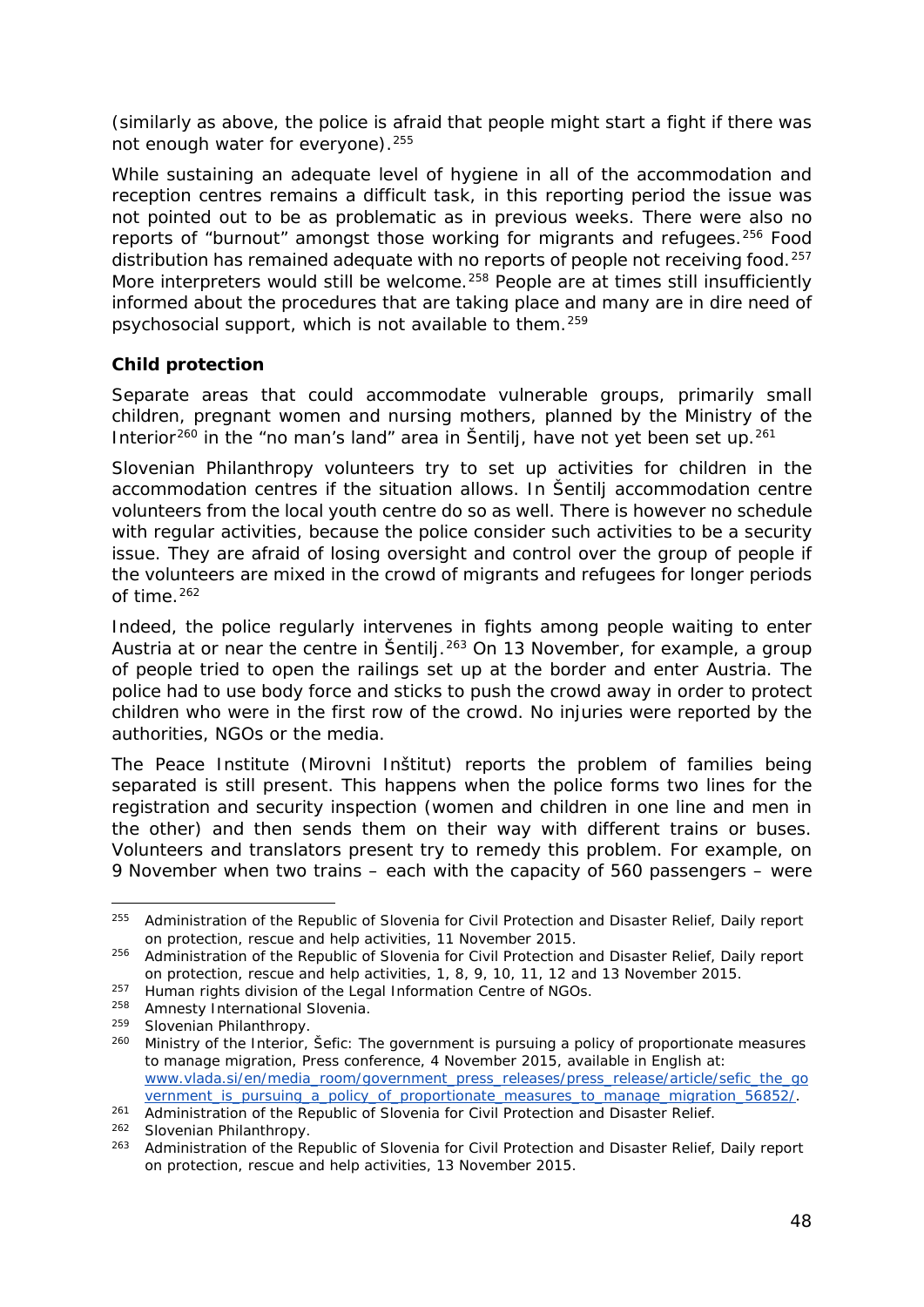<span id="page-48-5"></span>boarded, one for Jesenice (new exit point to Austria) and the other for Šentilj (other exit point to Austria, located 217 km to the west), volunteers and translators helped separated family members to switch trains.<sup>[264](#page-48-0)</sup>

#### **Healthcare**

During the reporting period regular tasks have been carried out.<sup>[265](#page-48-1)</sup> Accommodated persons have the right to: emergency medical care and emergency transport; emergency treatment based on a physician's decision when an individual's life is directly threatened; to be treated for febrile conditions in order to prevent the spread of infections that could lead to epidemic or sepsis; the treatment of and the prevention of poisoning; health care for pregnant women and women in labour; people with special needs (vulnerabilities) have the right to additional treatment.<sup>[266](#page-48-2)</sup> Underage asylum seekers and unaccompanied children are entitled to the same health care as citizens of the Republic of Slovenia.<sup>[267](#page-48-3)</sup>

New developments: On 9 November, Doctors of the World (MSF) set up a clinic in a tent at the accommodation centre Gornja Radgona (exit point to Austria) to help out in providing health care.<sup>268</sup> A ROLE 1 type mobile hospital was brought from the Czech Republic on 14 November and is being set up in the accommodation centre Šentilj.<sup>[269](#page-48-5)</sup> Slovenia has asked the World Health Organization to assist by coordinating international non-governmental organisations in providing health care to refugees and migrants, in the purchase of 20 reanimation vehicles and in obtaining additional translators for communication in the field.<sup>[270](#page-48-5)</sup>

Medical staff and translators are lacking in Dobova.[271](#page-48-6)

## Social response to the situation – including rallies, voluntary work (such as humanitarian assistance, private persons hosting asylum seekers) and similar actions

#### **NGO humanitarian activities**

-

The traditional weekly meeting of NGOs and HOs working on this issue did not take place this week.

<span id="page-48-0"></span><sup>264</sup> Peace Institute, 'Third report from Dobova' (*Tretje poročilo iz Dobove*), 9 November 2015, available at: [www.mirovni-institut.si/tretje-porocilo-iz-dobove/.](http://www.mirovni-institut.si/tretje-porocilo-iz-dobove/)

<span id="page-48-1"></span><sup>&</sup>lt;sup>265</sup> Administration of the Republic of Slovenia for Civil Protection and Disaster Relief.

<span id="page-48-2"></span><sup>266</sup> The Government of the Republic of Slovenia, *Helping refugees: Slovenia's response*, available at: [www.vlada.si/en/helping\\_refugees/slovenias\\_response/.](http://www.vlada.si/en/helping_refugees/slovenias_response/)

<span id="page-48-3"></span><sup>267</sup> The Government of the Republic of Slovenia, *Helping refugees: Slovenia's response*, available at: [www.vlada.si/en/helping\\_refugees/slovenias\\_response/.](http://www.vlada.si/en/helping_refugees/slovenias_response/)

<span id="page-48-4"></span><sup>268</sup> Administration of the Republic of Slovenia for Civil Protection and Disaster Relief, *Daily report on protection, rescue and help activities*, 9 November 2015.

<sup>269</sup> Administration of the Republic of Slovenia for Civil Protection and Disaster Relief, *Daily report on protection, rescue and help activities*, 14 November 2015.

<sup>270</sup> The Government of the Republic of Slovenia*, ASSISTANCE FROM ABROAD: Assistance in health care*, available at: [www.vlada.si/en/helping\\_refugees/assistance\\_from\\_abroad/.](http://www.vlada.si/en/helping_refugees/assistance_from_abroad/)

<span id="page-48-6"></span><sup>271</sup> News Digest 13 November 2015, *"Dobova needs more medical staff", "Everything working well in Slavonski Brod", "Conflicting reports about refugees not being allowed on trains from Belgrade to šid",* Facebook post Are You Syrious (AYS), 13 November 2015.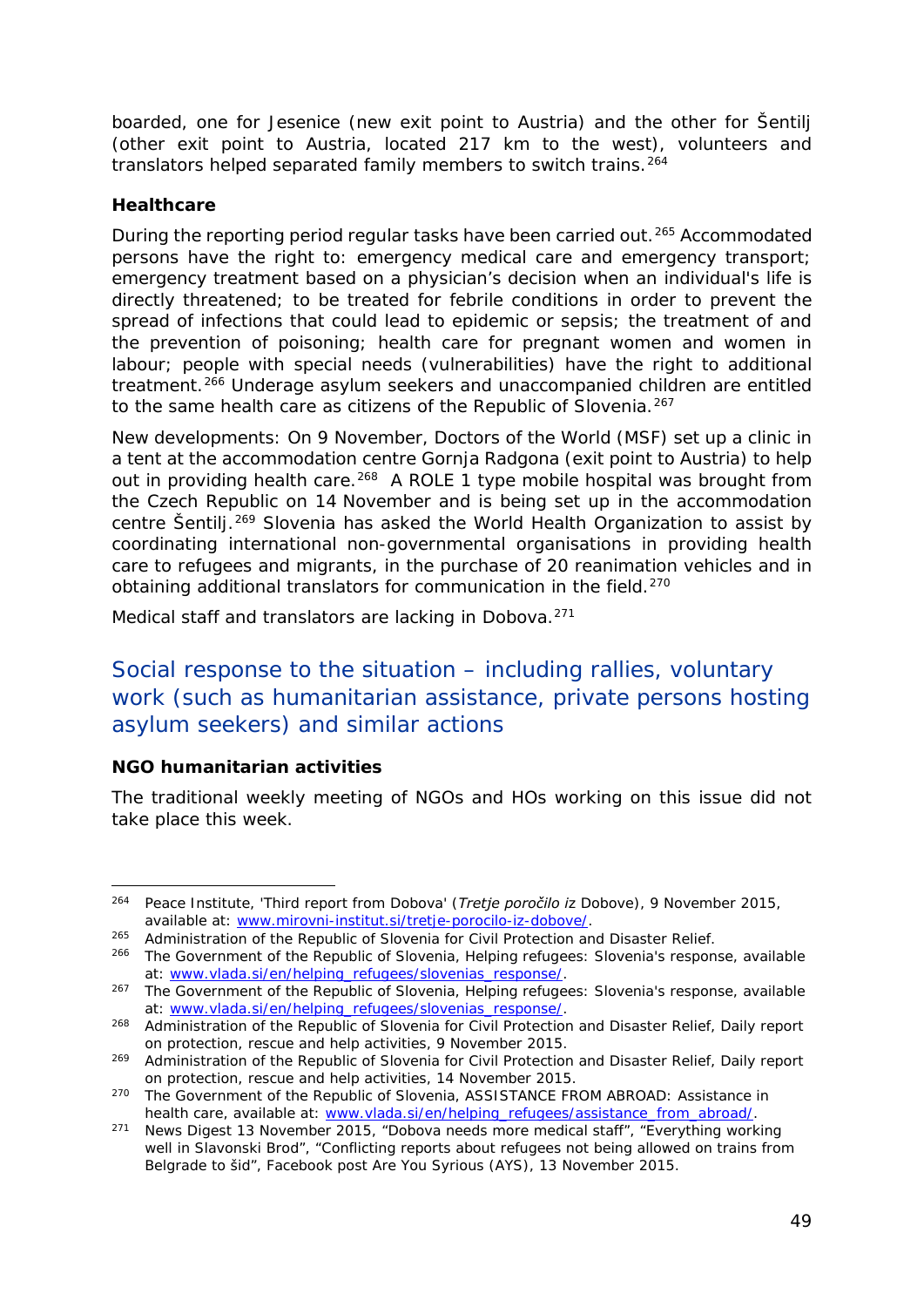<span id="page-49-1"></span>Amnesty International Slovenia's main activity this week has been conducting research on the legal grounds for the fence that has been put up by the Slovenian authorities on the border.<sup>[272](#page-49-0)</sup> The Human rights division of the Legal Information Centre of NGOs (*PIC*) – the UNCHR implementation partner in Slovenia – has been performing its usual monitoring activities.<sup>[273](#page-49-1)</sup> The Slovenian Philanthropy (*Slovenska Filantropija*) reports that the 22 new coordinators that they acquired last week are doing a good job. They have a telephone line for aspiring volunteers and where daily schedules are set. Coordination among volunteers is improving: a positive example is the accommodation centre Gornja Radgona where the first shift is led by a coordinator from one organizations, the next by a coordinator from another organization and so forth. Slovenian Philanthropy (*Slovenska Filantropija*) further notes that a big problem that they see in the field is that migrants and refugees lack information and that most of them need psychosocial support from professionals. They have contacted the Slovenian Psychologists' Association (*Društvo Psihologov Slovenije*) who have expressed willingness to help.[274](#page-49-1) The Peace Institute (*Mirovni Inštitut*) is working on the issue of migrants and refugees through the project "Monitoring of refugee policy, providing information and addressing xenophobia", funded by the Open Society Initiative for Europe until 15 February 2016. On 11 November, the Peace Institute organised a public tribune entitled: "*Media and Refugees: A contribution to the understanding of the events or mere deepening of prejudices?*" Participants of the event discussed the perception the media has on the arrival of refugees and how they report on the  $i$ ssue. $275$ 

#### **Voluntary initiatives**

On 13 November, Slovenian literary authors Draga Potočnjak, Svetlana Makarovič, Boris A. Novak and Dušan Šarotar organized a press conference to express their outrage because a fence is being set up on the Slovenian border. They were joined by their peers from the cultural and intellectual sphere.<sup>[276](#page-49-2)</sup>

On 13 November, the organization Antiracist front without borders (*Protirasistična fronta brez meja*) protested in the centre of Ljubljana by setting up an obstruction in the middle of the road that represented barbed wire at rush hour time. Traffic was jammed only for a short period of time, but their point was made.<sup>[277](#page-49-3)</sup>

#### **Response to hate speech online**

The Slovenian hotline for reporting hate speech incidents on the internet "Web eye" (*Spletno oko*) has analysed reports from the period 2 to 8 November: the

<sup>272</sup> Amnesty International Slovenia. j,

<span id="page-49-0"></span><sup>&</sup>lt;sup>273</sup> Human rights division of the Legal Information Centre of NGOs.

<sup>274</sup> Slovenian Philanthropy.

<sup>275</sup> The Peace Institute.

<span id="page-49-2"></span><sup>276</sup> Mladina: 'In 50 years our descendants will judge us by the images of this barbed wire' (*Čez 50 let nas bodo zanamci sodili po podobah te bodeče žice*), 13 November 2015, available at: [www.mladina.si/170778/cez-50-let-nas-bodo-zanamci-sodili-po-podobah-te-bodece-zice/.](http://www.mladina.si/170778/cez-50-let-nas-bodo-zanamci-sodili-po-podobah-te-bodece-zice/)

<span id="page-49-3"></span><sup>277</sup> Zurnal24.si: 'Barbed wire in Ljubljana as a sign of protest' (*V protest bodeča žica tudi v Ljubljani*), 13 November 2015, available at: [www.zurnal24.si/v-prostest-bodeca-zica-tudi-v](http://www.zurnal24.si/v-prostest-bodeca-zica-tudi-v-ljubljani-clanek-259845)[ljubljani-clanek-259845.](http://www.zurnal24.si/v-prostest-bodeca-zica-tudi-v-ljubljani-clanek-259845)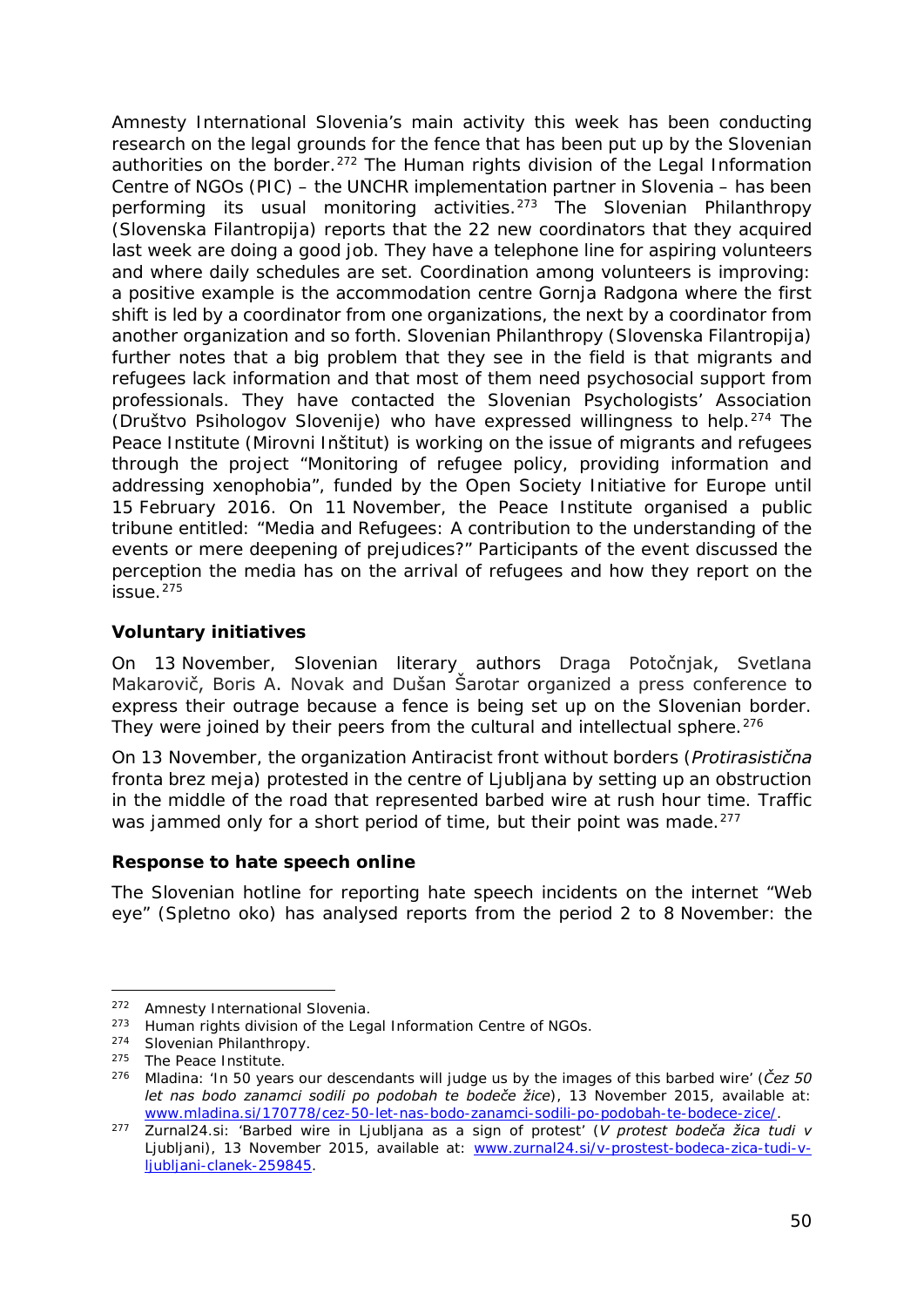hotline received 20 reports of hate speech. The seriousness of the reports was low, none were referred to the police.<sup>[278](#page-50-0)</sup>

#### **Polls**

A survey carried out by the newspaper Delo showed that public opinion has changed with regard to building the fence. At the end of August, 70 % respondents said they would oppose if Slovenia decided to set up a fence like the one Hungary was building. In the first week of November, public opinion had changed: 60 % now said Slovenia should build a fence on its border with Croatia.<sup>[279](#page-50-1)</sup>

### Legal and policy responses, including any changes to the law

#### **A fence of razor wire is being built on segments of the border**

On 10 November, Prime Minister Miro Cerar announced the government's decision to start erecting "temporary physical barriers" on the Schengen border with Croatia: "*Austria and Germany have reduced their intake of refugees. Austria has announced that only up to 6,000 people will be accepted per day, and Germany*  will be imposing a similar restriction. This may result in thousands of people being *stranded in Slovenia. As winter draws closer and temperatures fall, this could lead to a humanitarian disaster, as Slovenia will not be able to provide adequate accommodation, food, water, clothing or care. […] The border remains open, but under strict control. The sole purpose of these temporary physical barriers will be to prevent the dispersal of refugees and to steer them towards controlled entry points.*" Cerar added that this was a necessary temporary measure needed to ensure the proper functioning of the country and citizens' safety, as well as to protect the refugees and prevent a humanitarian disaster. The Prime Minister emphasised that Slovenia remains a responsible EU Member State and a guardian of the Schengen border.<sup>[280](#page-50-2)</sup>

In the morning of 11 November, barriers were being put up at certain points on the border with Croatia, extending over about one kilometre in the area of Rigonce and about 500 metres near the Gibina border crossing. Mr Boštjan Šefic, State Secretary of the Ministry of Interior (*Ministrstvo za notranje zadeve*) emphasised that "this does not mean sealing off the border or preventing refugees from entering." The purpose of physical barriers at the border is supposedly to channel refugees to enter at the main reception points where they can receive due care, prevent possible dispersal and crossings in unsuitable areas and eases the police, members of civil protection, volunteers and humanitarian organisations. The

j,

<span id="page-50-0"></span> $^{278}$  "Web eye".<br> $^{279}$  DELO 'Before

<span id="page-50-1"></span><sup>279</sup> DELO, 'Before the majority opposed a fence, now they are for it' (*Prej večina proti ograji, zdaj za*), 13 November 2015, available at: [www.delo.si/novice/slovenija/prej-vecina-proti-ograji](http://www.delo.si/novice/slovenija/prej-vecina-proti-ograji-zdaj-za.html)[zdaj-za.html.](http://www.delo.si/novice/slovenija/prej-vecina-proti-ograji-zdaj-za.html)

<span id="page-50-2"></span><sup>280</sup> The Government of the Republic of Slovenia, *Construction of physical barriers on the Schengen border a necessary temporary measure*, Press release, 10 November 2015, available at: [www.vlada.si/en/media\\_room/government\\_press\\_releases/press\\_release/article/construction](http://www.vlada.si/en/media_room/government_press_releases/press_release/article/construction_of_physical_barriers_on_the_schengen_border_a_necessary_temporary_measure_56924/) [\\_of\\_physical\\_barriers\\_on\\_the\\_schengen\\_border\\_a\\_necessary\\_temporary\\_measure\\_56924/.](http://www.vlada.si/en/media_room/government_press_releases/press_release/article/construction_of_physical_barriers_on_the_schengen_border_a_necessary_temporary_measure_56924/)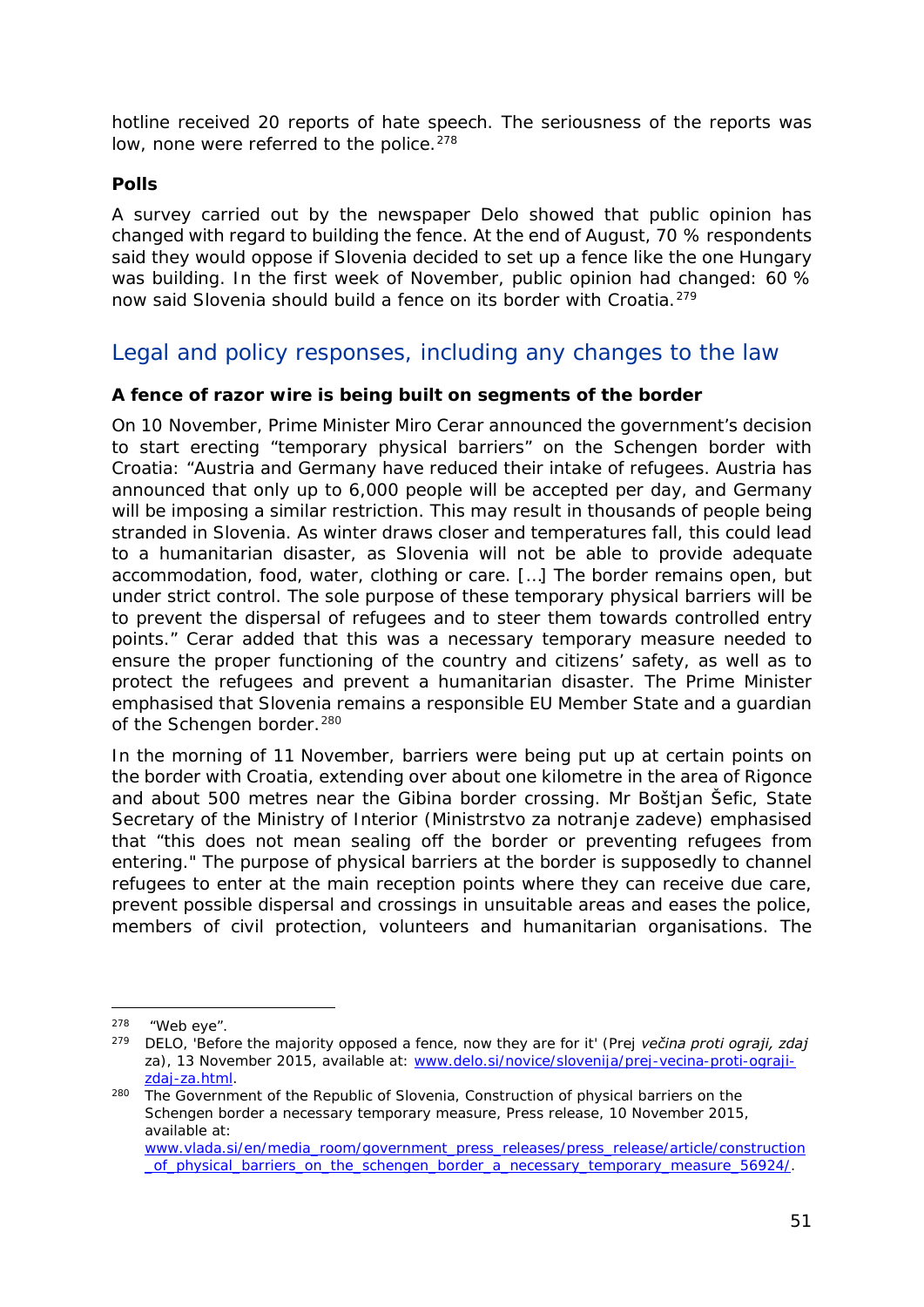<span id="page-51-5"></span>measures are in accordance with the State Border Control Act, which allows their use in the event of a threat to security, public order or peace.<sup>[281](#page-51-0)</sup>

By 12 November, "temporary barriers" extending over 4.5 kilometres had been set up on the Slovenian-Croatian border.<sup>282</sup>. By 14 November, the Army had set up 16 kilometres of razor wire with work still underway.<sup>[283](#page-51-2)</sup> Mr Boštjan Šefic, State Secretary of the Ministry of Interior (*Ministrstvo za notranje zadeve*) reiterated that this is a preventative and temporary measure to control and direct the flow of refugees to where reception centres are located. Therefore, the barriers do not extend along the entire border, but only at individual stretches.<sup>[284](#page-51-3)</sup>

#### **Further possible measures**

On 13 November, Prime Minister Cerar emphasized that Slovenia has no intention of accepting refugees which might be refused by Germany or Austria, a position he also explained at the EU summit in Malta.<sup>[285](#page-51-4)</sup> He believes that refugees have no wish whatsoever to stay in Slovenia, while Slovenia would not be capable to carry such a burden. In his opinion, there is no legal or actual basis for such measures: "*It is obvious that all the refugees who came to Slovenia came through Croatia. The fact that we have registered them is to be contributed to our good cooperation with Austria, and taking our role of a Schengen Member State seriously*," Cerar emphasized. He recalled that Slovenia had agreed to a certain quota within the agreement on reallocation of refugees between the EU Member States, and will accept them, but is in no position to agree to forced transfer of refugees.<sup>286</sup>

He also confirmed that Slovenia was considering a harsher asylum legislation.<sup>[287](#page-51-6)</sup>

#### **Bilateral assistance from other EU Member States**

During the reporting period, Slovenian police officers were assisted by 160 officers from EU Member States: 50 from Hungary, 25 from Estonia, 20 each from the Czech Republic, Slovakia, Lithuania and Latvia, and 5 from France. Germany, who has already provided 5 police officers, has promised to send 15 more. Austria has contributed 15 people, among them a liaison officer. Slovenia is also in talks with

<span id="page-51-0"></span><sup>281</sup> Ministry of the Interior, *Slovenian border remains open*, Press conference, 11 November 2015, available at: [www.mnz.gov.si/nc/en/media\\_room/news/article/12137/9489/.](http://www.mnz.gov.si/nc/en/media_room/news/article/12137/9489/) -

<span id="page-51-1"></span><sup>282</sup> Ministry of the Interior, *Slovenia is improving accommodation conditions for refugees*, Press conference, 12 November 2015, available at: [www.vlada.si/en/media\\_room/government\\_press\\_releases/press\\_release/article/slovenia\\_has](http://www.vlada.si/en/media_room/government_press_releases/press_release/article/slovenia_has_received_200000_refugees_to_date_56970/) received 200000 refugees to date 56970/.

<span id="page-51-2"></span><sup>&</sup>lt;sup>283</sup> RTVSLO MMC web portal, 'The army is continuing to erect the fence, Šefic won't say where' (*Vojska postavlja ograjo naprej, Šefic ne pove, kje)*, 14 November 2015, available at: [www.rtvslo.si/begunska-kriza/vojska-postavlja-ograjo-naprej-sefic-ne-pove-kje/378645.](http://www.rtvslo.si/begunska-kriza/vojska-postavlja-ograjo-naprej-sefic-ne-pove-kje/378645)

<span id="page-51-3"></span><sup>284</sup> Ministry of the Interior, *Slovenia is improving accommodation conditions for refugees*, Press conference, 12 November 2015, available at: [www.vlada.si/en/media\\_room/government\\_press\\_releases/press\\_release/article/slovenia\\_has](http://www.vlada.si/en/media_room/government_press_releases/press_release/article/slovenia_has_received_200000_refugees_to_date_56970/) [\\_received\\_200000\\_refugees\\_to\\_date\\_56970/.](http://www.vlada.si/en/media_room/government_press_releases/press_release/article/slovenia_has_received_200000_refugees_to_date_56970/)

<span id="page-51-4"></span><sup>285</sup> Council of the European Union, *Valletta Summit on migration, 11-12/11/2015*, available at: [www.consilium.europa.eu/en/meetings/international-summit/2015/11/11-12/](http://www.consilium.europa.eu/en/meetings/international-summit/2015/11/11-12/)

<sup>286</sup> RTVSLO MMC web portal, *Cerar: Slovenia will disagree with returning of refugees*, 13 November 2015, available at: [www.rtvslo.si/news-in-english/cerar-slovenia-will-disagree](http://www.rtvslo.si/news-in-english/cerar-slovenia-will-disagree-with-returning-of-refugees/378578)[with-returning-of-refugees/378578](http://www.rtvslo.si/news-in-english/cerar-slovenia-will-disagree-with-returning-of-refugees/378578)

<span id="page-51-6"></span><sup>287</sup> RTVSLO MMC web portal, *Cerar: Slovenia will disagree with returning of refugees*, 13 November 2015, available at: [www.rtvslo.si/news-in-english/cerar-slovenia-will-disagree](http://www.rtvslo.si/news-in-english/cerar-slovenia-will-disagree-with-returning-of-refugees/378578)[with-returning-of-refugees/378578](http://www.rtvslo.si/news-in-english/cerar-slovenia-will-disagree-with-returning-of-refugees/378578)